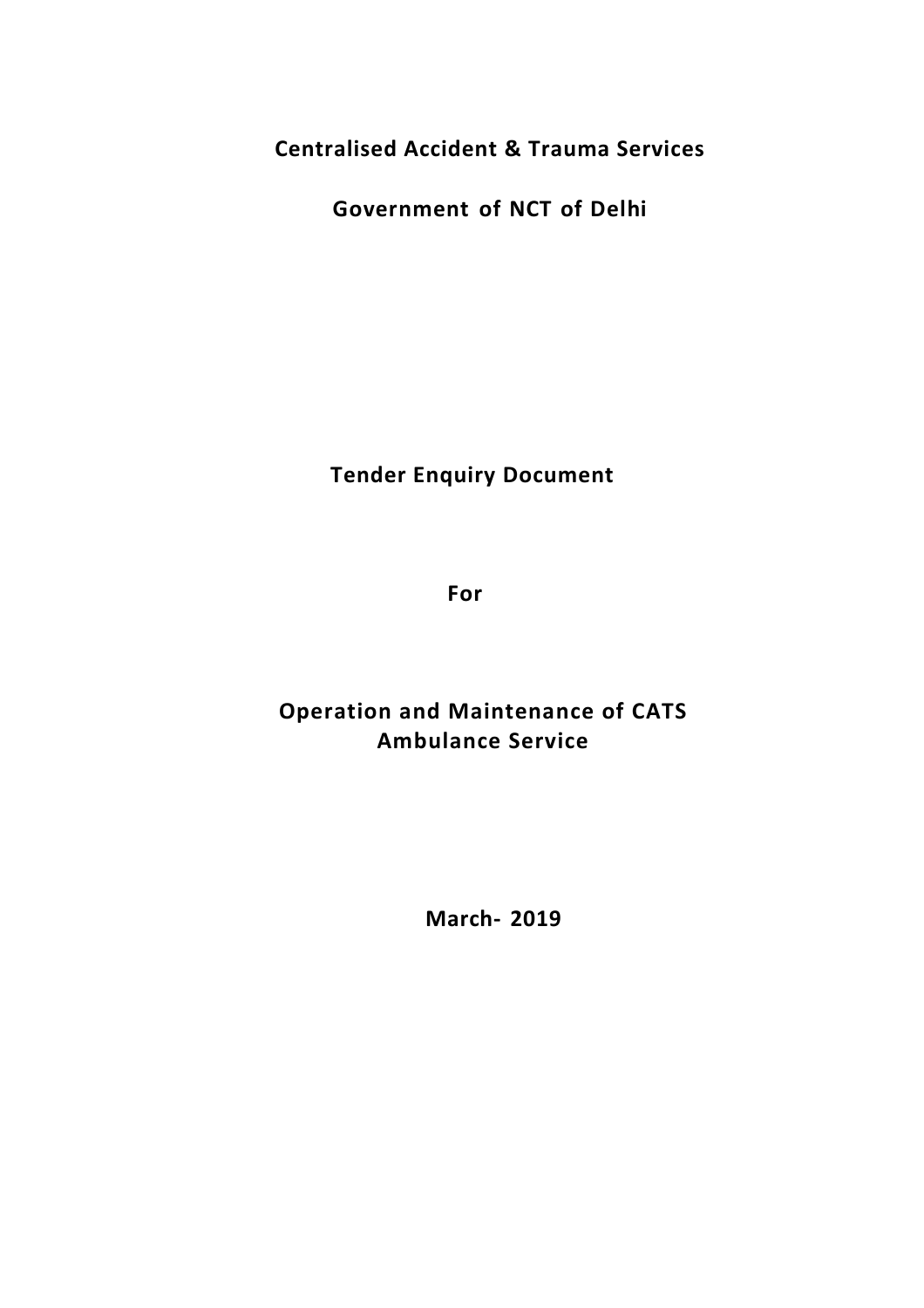#### **Disclaimer**

The information contained in this Tender document or subsequently provided to Bidder(s) or Applicants whether verbally or in documentary form by or on behalf of Centralised Accident & Trauma Services (CATS), Government of National Capital Territory of Delhi (GNCTD) or (referred to as "CATS Representatives"), is provided to the Bidder(s) on the terms and conditions set out in this Tender document and all other terms and conditions subject to which such information is provided.

This Tender document is not an agreement and is **not** an offer or invitation by CATS or its Representatives. The purpose of this Tender document is to provide the Bidder(s) with information to assist the formulation of their Proposal. This Tender document does not purport to contain all the information that a Bidder may require nor can it be construed to provide any authoritative statement of law. This Tender document may not be appropriate for all persons and it is not possible for CATS or CATS Representatives, to consider the investment objectives, financial situation and particular needs of each Bidder who reads or uses this Tender document. **CATS or CATS Representatives shall not have any liability in relation to any reliance placed by a Bidder upon the statements contained in this Tender document.** Each Bidder should conduct its own investigations and analysis and should check the accuracy, reliability and completeness of the information in this Tender document and where necessary obtain independent advice from appropriate sources. Neither CATS nor their employees make any representation or warranty as to the accuracy, reliability or completeness of the information in this Tender document. **CATS shall incur no liability under any law, equity, statute, rules or regulations or otherwise as to the accuracy, adequacy, reliability or completeness of the Tender document or in relation to any stage or part of this bidding process**. The statements and explanations contained in this TE Document are intended to provide a general understanding to the Bidders about the subject matter of this Tender document and should not be construed or interpreted as limiting in any way or manner the scope of services and obligations of the Operator set forth in the Agreement or CATS's rights to amend, alter, change, supplement or clarify the scope of work, the concession to be awarded pursuant to this Tender document or the terms thereof or herein contained. Consequently, any omissions, conflicts or contradictions in the Bidding Documents including this Tender document are to be noted, interpreted and applied appropriately to give effect to this intent, and no claims on that account shall be entertained by CATS.

CATS reserves the right to reject any or all of the Proposals (as defined herein) without assigning any reason whatsoever. CATS further reserves the right, at its complete discretion and without assigning any reasons, to discontinue the Proposal to execute the Projects through the Bidder.

CATS may in their absolute discretion, but without being under any obligation to do so, update, amend or supplement the information in this TE document.

Page **2** of **74**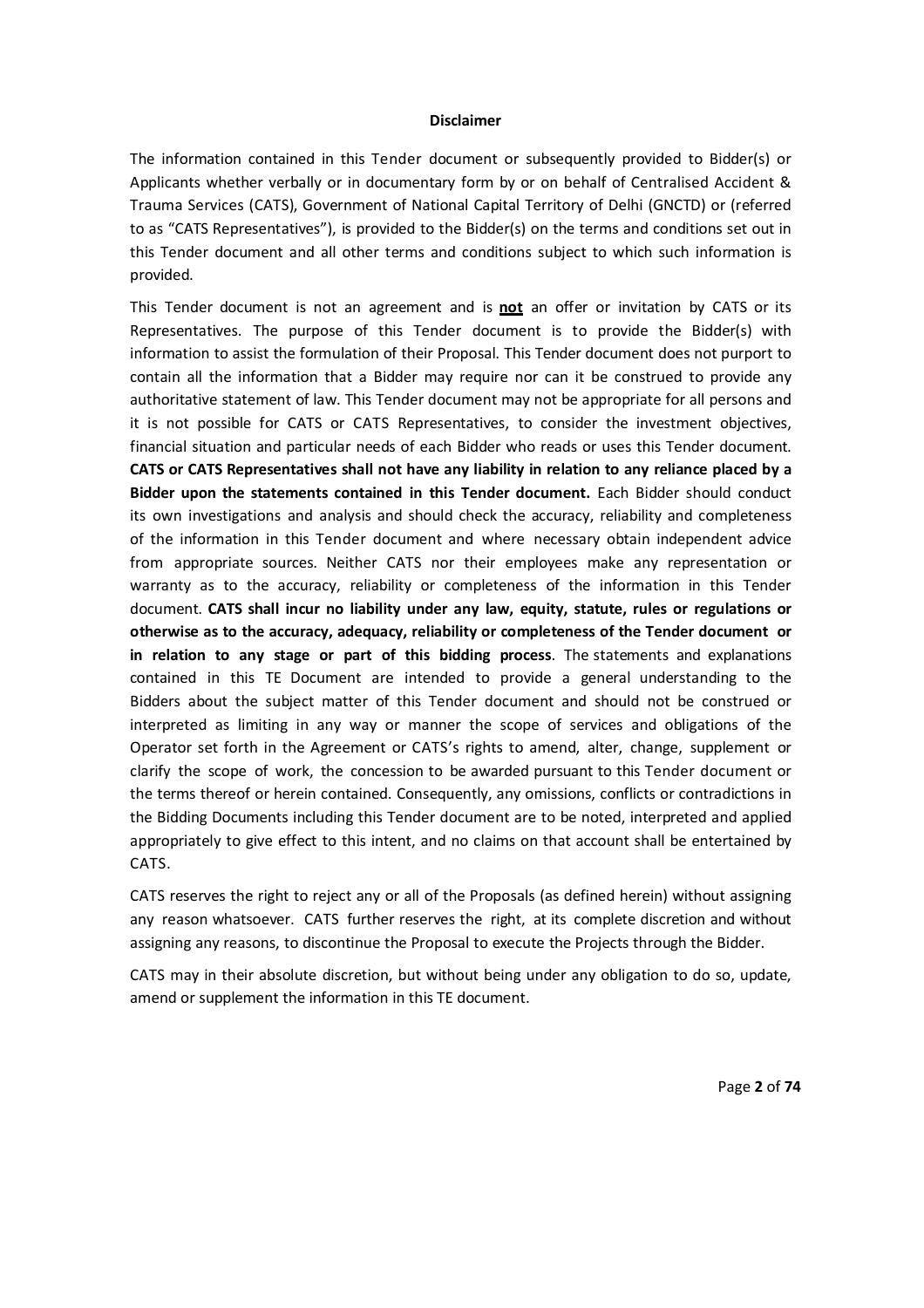# **TABLE OF CONTENT**

| Section No. &<br><b>Annexure</b> | <b>Particulars</b>                                                                                 | Page No.  |
|----------------------------------|----------------------------------------------------------------------------------------------------|-----------|
| I                                | Instructions to Bidder                                                                             | $6 - 21$  |
| $\mathbf{H}$                     | <b>General Condition of Contract (GCC)</b>                                                         | $22 - 31$ |
| $\mathbf{III}$                   | List of Requirements                                                                               | $32 - 46$ |
| IV $(A)$                         | Eligibility Criteria                                                                               | $47 - 50$ |
| IV(B)                            | <b>Evaluation Methodology</b>                                                                      | $51 - 52$ |
| $\vee$                           | <b>Bidding Time Schedule</b>                                                                       | 53        |
| VI                               | Annexure and formats                                                                               | $54 - 73$ |
| Annexure - 1                     | Format for covering letter cum project undertaking                                                 | 55        |
| Annexure - 2                     | Format for General Information about the bidder                                                    | 56        |
| Annexure -3                      | Format for Experience for bidder                                                                   | 57        |
| Annexure $-4$                    | Format for Financial Capability of bidder                                                          | 58        |
| Annexure $-5$                    | Format for Power of Attorney for signing of proposal                                               | 59        |
| Annexure $-6$                    | Format for Power of Attorney for designating lead member of<br>consortium                          | $60 - 61$ |
| Annexure - 7                     | Format for Letter of exclusivity                                                                   | 62        |
| Annexure - 8                     | Format for Anti-collusion Certificate                                                              | 63        |
| Annexure $-9$                    | Format for Bank Guarantee (Bid Security)                                                           | $64 - 66$ |
| Annexure – 10                    | Format for Bank Guarantee (Performance Security)                                                   | $67 - 69$ |
| Annexure - 11                    | Format for undertaking regarding promoters/directors                                               | 70        |
| Annexure - 12                    | Format for undertaking undertaken to be provided for each<br>bidder in relation to security issues | 71        |
| Annexure - 13                    | Format for Financial Bid                                                                           | $72 - 73$ |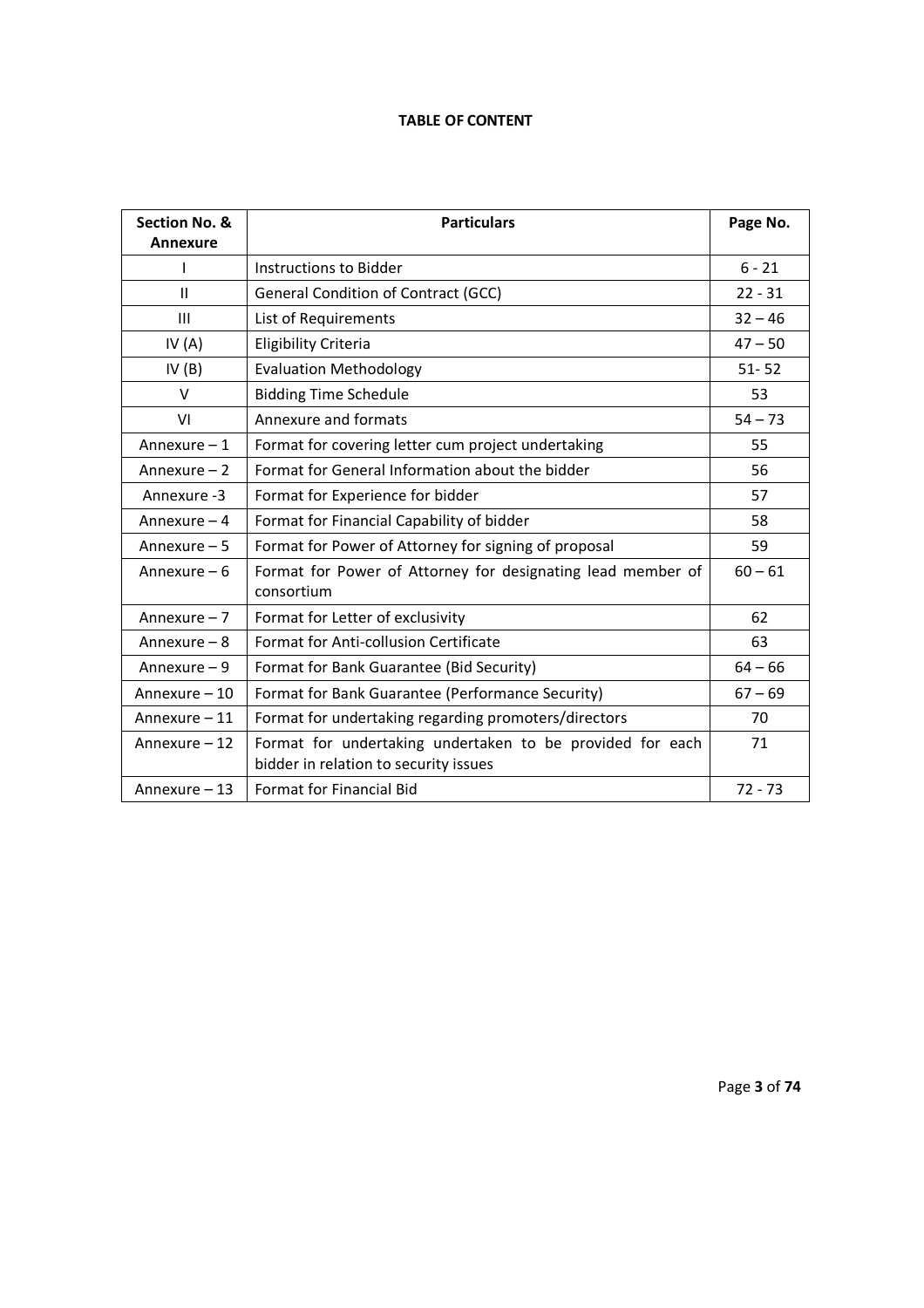#### **NOTICE INVITING TENDERS (NIT)**

#### **Tender Enquiry No. CATS/NCT/2018-19/ Dated:**

(1) Centralised Accident & Trauma Services (CATS), An Autonomous Body of Govt. Of NCT of Delhi invites tenders from eligible and qualified bidders for operation and maintenance of CATS ambulance service as per the details mentioned below:

| SI. No. | <b>Type of Ambulances</b>            | <b>Estimated No. of</b><br><b>Ambulances</b> | EMD (in Rs.)   |
|---------|--------------------------------------|----------------------------------------------|----------------|
| 1.      | Advanced Life Support Ambulances     | 09                                           |                |
|         | <b>Basic Life Support Ambulances</b> | 108                                          | Rs.50,00,000/- |
| 3.      | <b>Patient Transport Ambulances</b>  | 83                                           |                |

#### **(2) Tender Timelines**

| SI. | <b>Description</b>                                       | <b>Schedule</b>                                                                                                                  |  |
|-----|----------------------------------------------------------|----------------------------------------------------------------------------------------------------------------------------------|--|
| No. |                                                          |                                                                                                                                  |  |
| 1.  | of<br>of Tender<br>sale<br>Enquiry<br>Date<br>Documents  | 03.03.2019                                                                                                                       |  |
| 2.  | Sale<br>of Tender<br>Enquiry<br>Place<br>of<br>Documents | Tender Enquiry Document<br>be<br>can<br>downloaded<br>from<br>the<br>following<br>website:<br>http://www.delhi.gov.in/wps/wcm/co |  |
|     |                                                          | nnect/DoIT_Health/health/home/                                                                                                   |  |
| 3.  | Cost of the Tender Enquiry Document                      | Free of Cost                                                                                                                     |  |
| 4.  | Pre-Tender Meeting Date, Time and                        | 19.03.2019 at 03:00PM in the Chamber                                                                                             |  |
|     | Venue                                                    | of Director CATS/Spl. Secy.-III (H&FW)                                                                                           |  |
|     |                                                          | Room No. 902, A-wing, 9 <sup>th</sup> Level, Delhi                                                                               |  |
|     |                                                          | Secretariat New Delhi - 110002, (Ph-                                                                                             |  |
|     |                                                          | 011-23392018 & 011-23860524 mob-                                                                                                 |  |
|     |                                                          | 8130496363 & 9870857272, email-id                                                                                                |  |
|     |                                                          | catsambulance@yahoo.com)                                                                                                         |  |
| 5.  | Closing Date & Time for receipt of                       | 09.04.2019 up to 04:00 PM                                                                                                        |  |
|     | <b>Tenders</b>                                           |                                                                                                                                  |  |
| 6.  | Date and Time of opening of Technical                    | 09.04.2019 at 05:00 PM                                                                                                           |  |
|     | Proposal                                                 |                                                                                                                                  |  |
| 7.  | Venue for Opening of Technical Proposal                  | CATS, H.Q. Bela Road, Near Vijay Ghat,                                                                                           |  |
|     |                                                          | Delhi-110006                                                                                                                     |  |

- (3) The prospective bidders may obtain further information about these requirements from CATS (Hqr), Bela Road, Yamuna Pusta, Near Vijay Ghat, Delhi – 110006 during 10.00AM to 05.00PM on any working days.
- (4) All prospective bidders may attend the Pre-Tender meeting as per details (venue, date and time) indicated in Para-2 above.
- (5) Bidders shall ensure that their bids, complete in all respects, are to be physically submitted at office of Centralised Accident & Trauma Services (CATS), Government of Delhi, Bela

Page **4** of **74**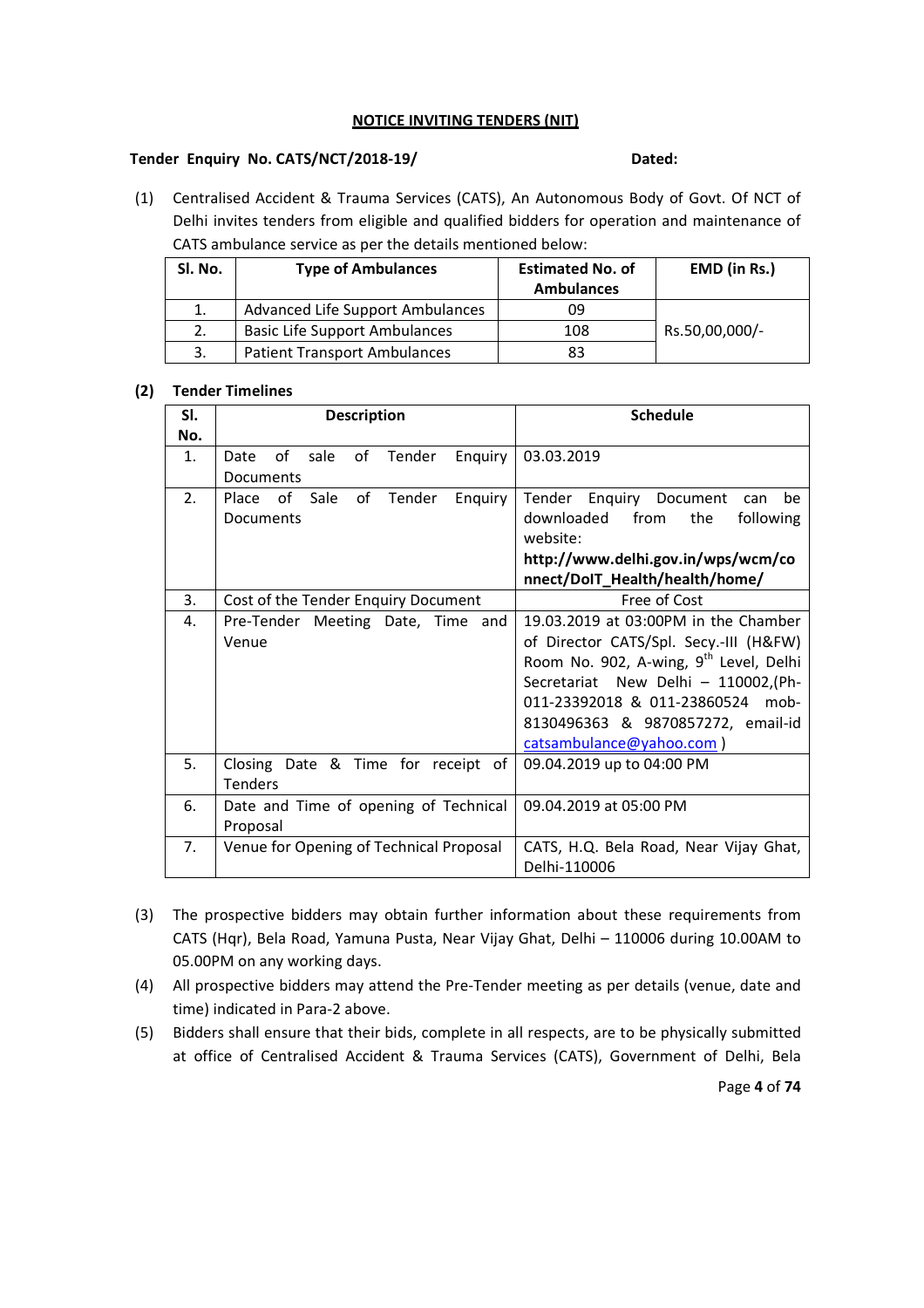Road, Yamuna Pusta, Near Vijay Ghat, Delhi-110006 on or before the closing date and time indicated in the Para-2 above, failing which the bids will be treated as late and shall be treated as rejected.

(6) In the event of any of the above mentioned dates being declared as a holiday/closed day for the purchase organization, the bids will be received/opened on the next working day at the appointed time.

**Director**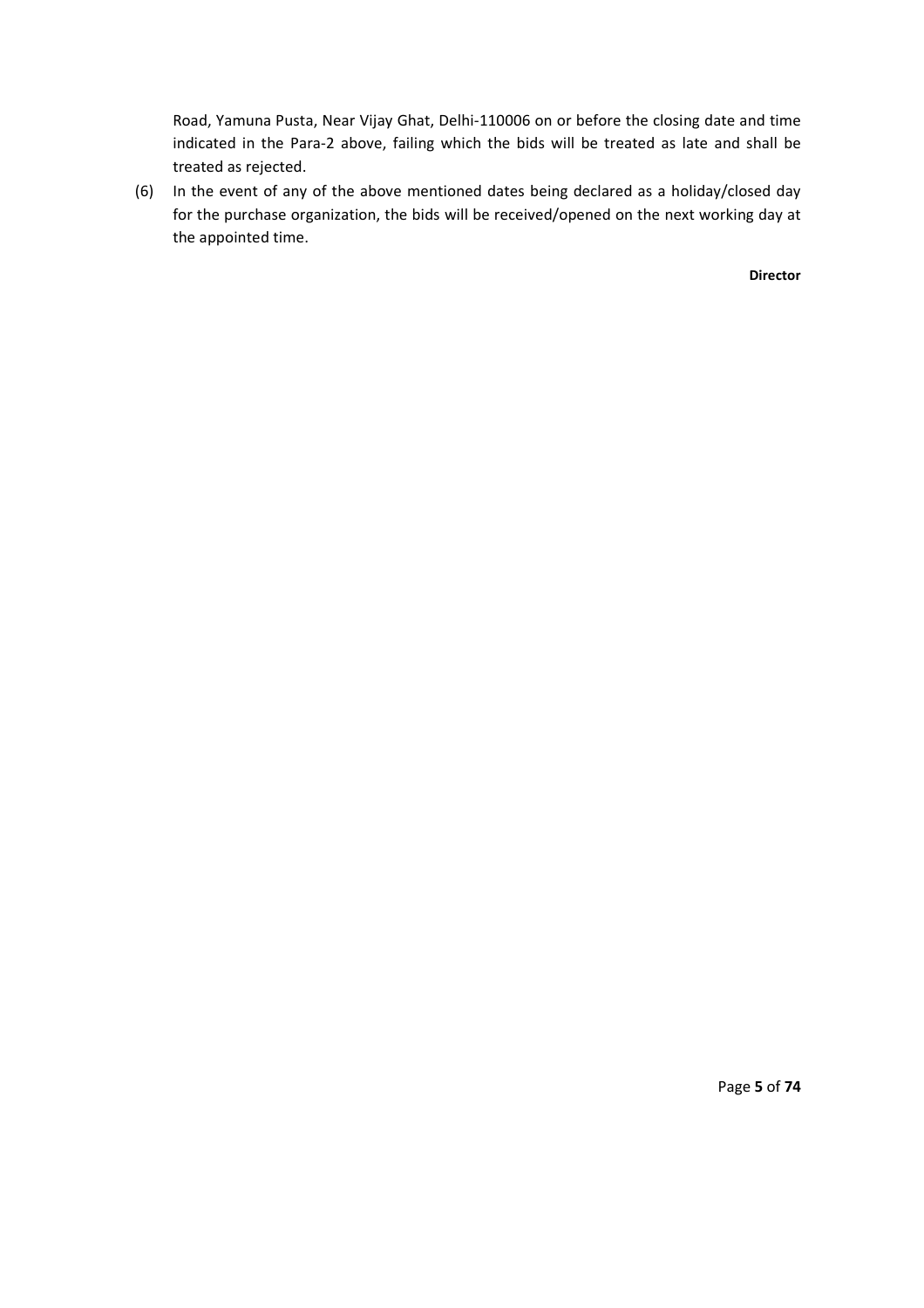#### **Instructions to Bidder**

#### **Section – I**

#### **1. Definitions and Abbreviations**

The following definitions and abbreviations, which have been used in these documents shall have the meanings as indicated below:

#### **1.1 Definitions:**

- *(i) "Purchaser"* means Centralised Accident & Trauma Services, Government of NCT of Delhi.
- *(ii) "Agreement"* shall mean the Contract between the Centralised Accident & Trauma Services (CATS), Government of NCT of Delhi and the Successful Bidder in accordance with the provisions of this Tender document.
- *(iii) "Bid"* Bid shall mean the Tender/Quotation/tender received from a firm/ tenderer/bidder/company in response to this Tender document, in accordance with the terms and conditions hereof.
- *(iv) "Bidder"* shall mean those entities which are participating in the tendering process by submitting bids in response to this Tender document.
- *(v) "CATS"* shall mean Centralised Accident & Trauma Services, a society of Government of NCT of Delhi registered in Delhi.
- *(vi) Conflict of Interest"* A Bidder may be considered to be in a Conflict of Interest with one or more Bidders in the same bidding process under this Tender if they have a relationship with each other, directly or indirectly through a common company/entity/Directors, that puts them in a position to have access to information about or influence the Bid of another Bidder.
- *(vii) "Effective Date"* shall mean the date of signing of agreement by both the parties.
- **(viii)** "*Earnest Money Deposit" (EMD)* means Bid Security/ monetary or financial guarantee to be furnished by a bidder along with its bid.
- *(ix) "Force Majeure conditions"* means any event or circumstance which is beyond the reasonable direct or indirect control and without the fault or negligence of the bidder and which results in bidder's inability, notwithstanding its reasonable best efforts, to perform its obligations in whole or in part.
- *(x) "Letter of Intent"(LOI) or "Notification of Award" (NOA)* shall mean the letter to be issued by the Centralised Accident & Trauma Services (CATS) to the Successful Bidder(s) for Operation and Maintenance of CATS ambulances .

Page **6** of **74**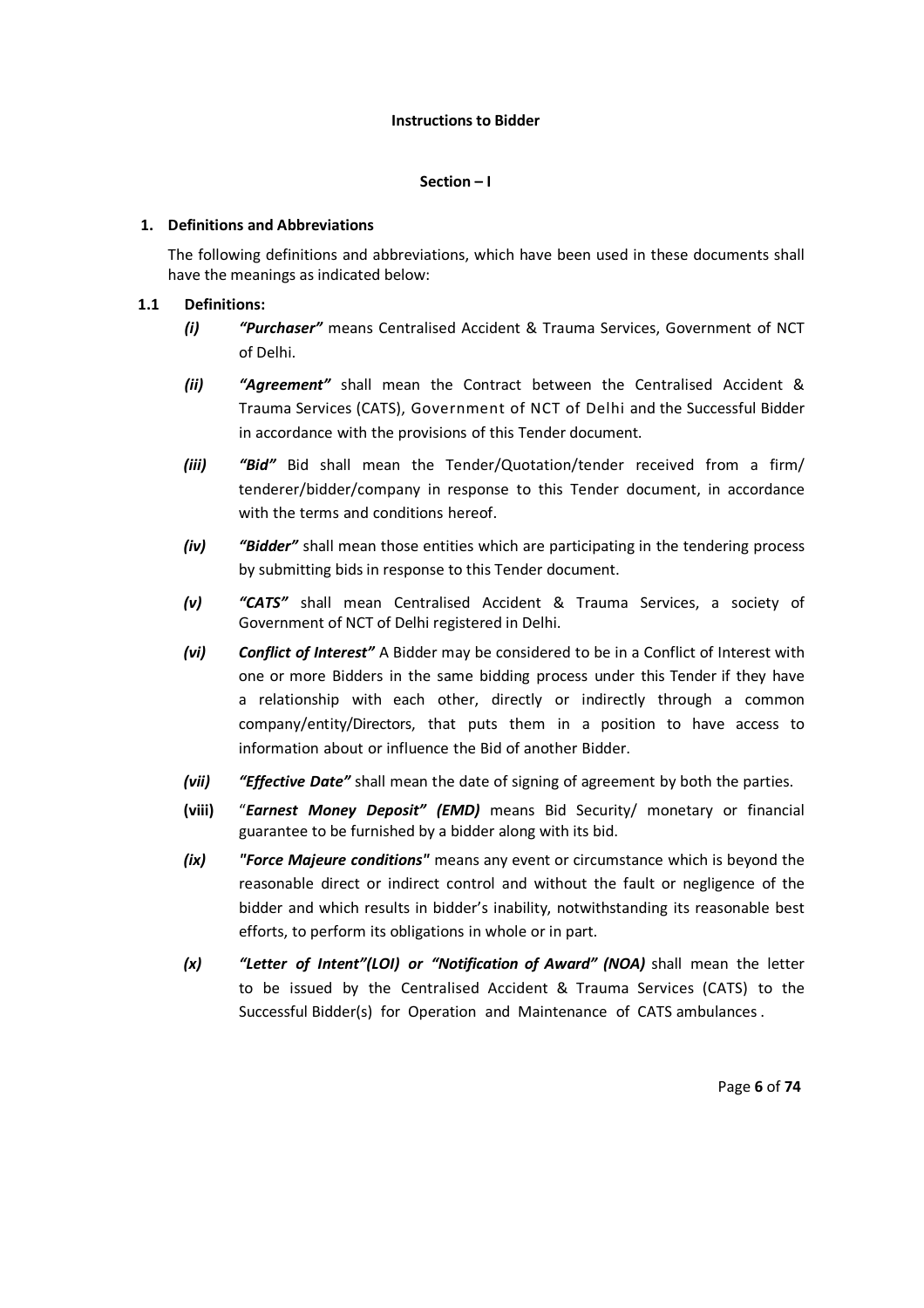- *(xi) "Tender Enquiry (TE)"* shall mean this Tender document along with all formats and documents attached hereto and shall include Response to Queries, all modifications, amendments, alterations or clarifications thereto.
- **(xii) "Selected Bidder or Successful Bidder"** shall mean the Bidder selected by CATS pursuant to this Tender Enquiry for Operation and maintenance of CATS Ambulance Service.
- **(xiii) Performance Security** means monetary or financial guarantee to be furnished by the successful bidder for due performance of the contract placed on it. Performance Security is also known as Security Deposit.
- **(xiv) Day means** calendar day**.**

# **1.2 Abbreviations:**

- (i) TE Document means Tender Enquiry Document
- (ii) NIT means Notice Inviting Tenders
- (iii) GIT means General Instructions to Tenderers
- (iv) SIT means Special Instruction to Tenderers
- (v) GCC means General Conditions of Contract
- (vi) SCC means Special Conditions of Contract
- (vii) BG means Bank Guarantee
- (viii) GST means Goods and Service Tax
- (ix) CATS means Centralised Accident & Trauma Services
- (x) H&FW Department means Health & Family Welfare Department
- (xi) GNCTD means Government of National Capital Territory of Delhi
- (xii) ALS Ambulance means Advanced Life Support Ambulance
- (xiii) BLS Ambulance means Basic Life Support Ambulance
- (xiv) PTA means Patient Transport Ambulance
- (xv) CMC means Comprehensive Maintenance Contract
- (xvi) CMVR means Central Motor Vehicle Rules
- (xvii) NPV means Net Present Value
- (xviii) HR means Human Resource

### **2. General**

# **2.1 Introduction**

2.1.1 Government of the National Capital Territory (NCT) of Delhi (GNCTD), acting through Centralised Accident & Trauma Services (CATS), intends to outsource the operation and maintenance of CATS ambulance services with an objective to provide the best possible medical transportation in Delhi. It is terms like the 'Golden Hour' and the 'Platinum Ten Minutes' that imply the importance of 'Emergency Medical Services' (EMS) all over the world. It is a well accepted fact that a patient who receives basic care from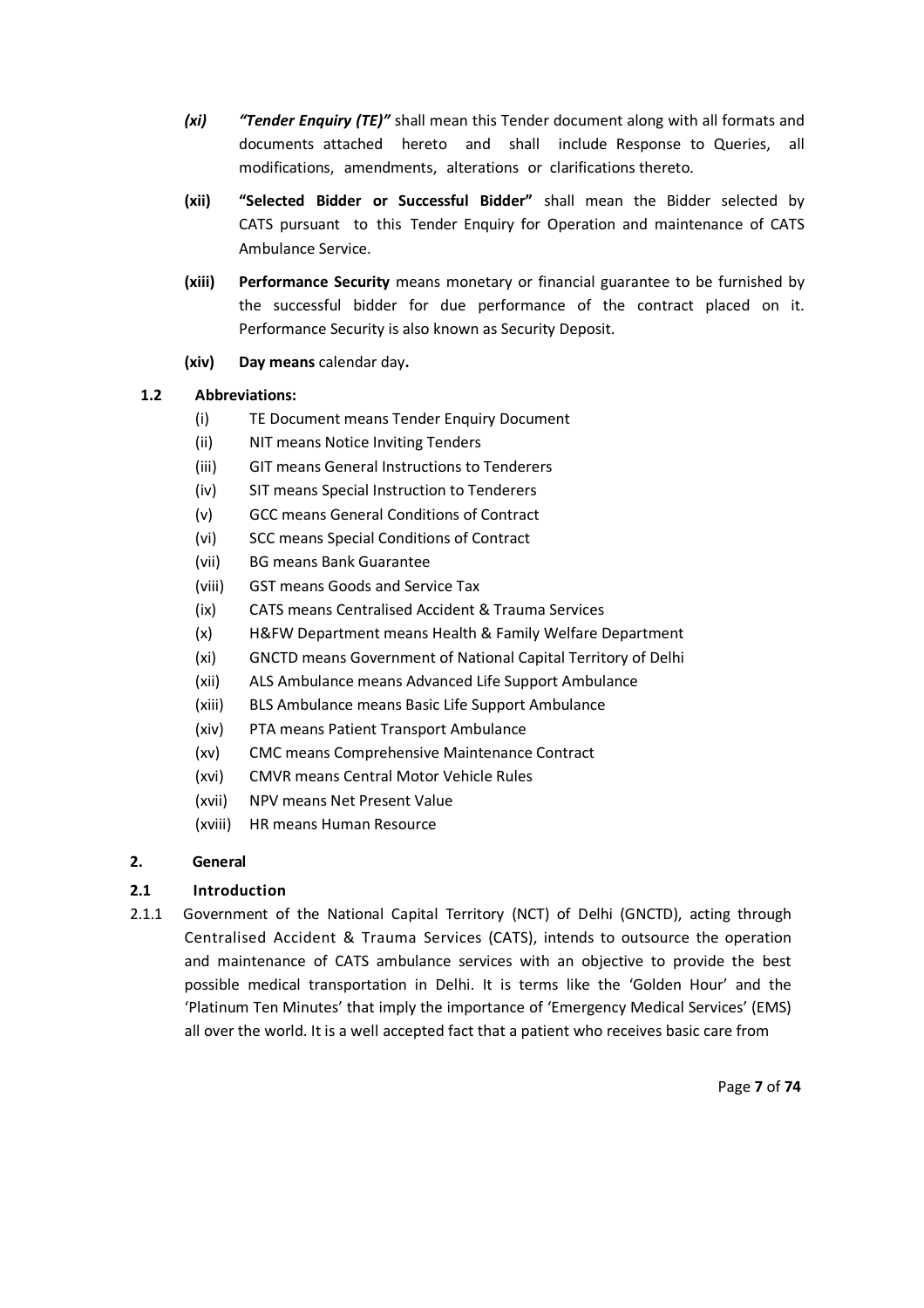trained professionals and is transported to the nearest healthcare facility within 15-20 minutes of an emergency has the greatest chance of survival. EMS is an essential part of the overall healthcare system as it saves lives by providing emergency medical care immediately.

2.1.2 The objective of the CATS is to provide a daily, round the clock pre-hospital emergency medical response (ambulance) services across the NCT of Delhi that would be accessible through a 24 hours toll free number (102). CATS ambulances are providing round the clock free ambulance service within Delhi to accident & trauma victims, Home to Hospital Care for medical emergencies, inter-hospital transportation for transporting patients, transporting pregnant women for delivery and post delivery (drop back to home), various deployments, etc. and its responsibility of the successful bidder to provide CATS ambulances for these calls and any other calls assigned by CATS Control Room.

The selected bidder would be responsible for managing the operation and maintenance of such number of CATS ambulances and its equipment initially for a period of 3 years which may be further extended for next two years on annual basis on same terms & conditions. The selected bidder would recover his costs through monthly charges quoted by them in their Price Bid/Financial Bid and agreed by CATS. Monthly charges would be disbursed by CATS to the selected bidder in accordance with the provisions of the Terms & conditions defined in the TE document subject to compliance of SLAs and after deducting penalties, if any.

The **Scope of the Work** of the Project including but not restricted to the following:

- The ambulances along with (any addition/deletion to the fleet in the respective category during the contract period) the zonal offices with all its infrastructure, Base Stations, etc. which are assets arranged by CATS from different government agencies will continue to be owned by CATS but handover to the selected bidder for operational purpose during the period of contract.
- The selected bidder shall ensure that all assets are maintained in working condition during the contract period and handed over back to CATS upon completion of contract period/termination of contract.
- Selected bidder shall operate, maintain and manage the operation of a fleet of approx. 200 ambulances (09 ALS, 108 BLS & 83 PTA), however CATS may increase/decrease the number of ambulances in any category (ALS/BLS/PTA) before the award of contract or during the contract period. The operation, maintenance and management standards that have to be adhered to by the selected bidder shall be as per the details in the contract.
- Selected bidder shall be responsible to undertake all measures for compliance with applicable law like insurance, annual fitness, Pollution under Control Certificate, licenses, etc. required for operation of the ambulances.
- •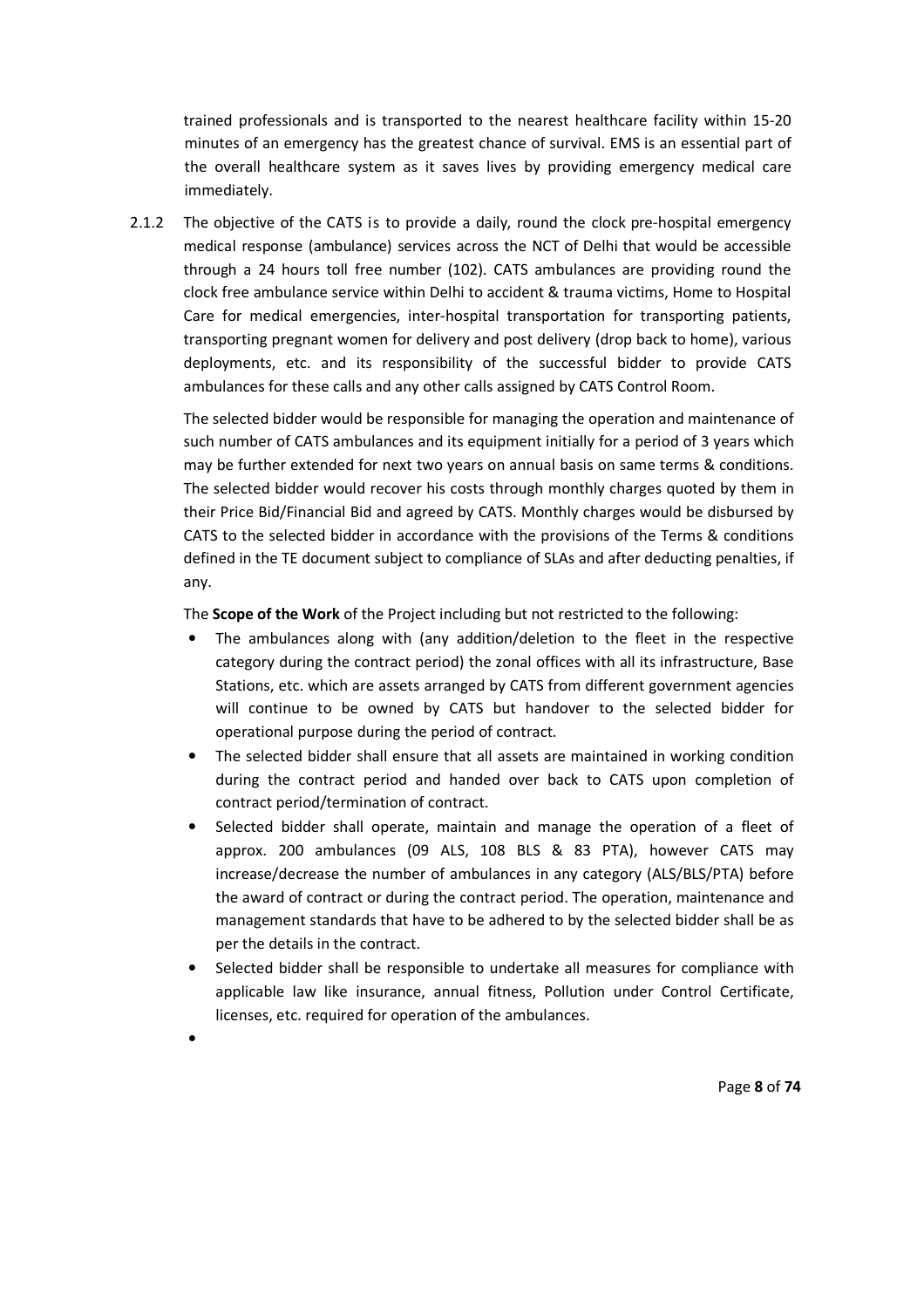- The selected bidder shall start the operation and maintenance of CATS ambulances within **30** days from the date of signing of contract with CATS.
- The selected bidder shall recruit requisite number of ambulance manpower as per the qualification and training as specified in the TE document.
- Operation and maintenance of CATS ambulance services as per the principles laid down by CATS and in accordance with applicable rules and regulations during the contract period.
- The selected bidder shall render free services to specified category of users and paid services to certain category of users as informed by CATS/GNCTD from time to time and all revenue realised on this account will be credited to CATS.
- The selected bidder shall be liable in accordance with the terms of the contract, for any accident, third party claims or any other action that is brought against CATS/GNCTD in relation to the operations and maintenance of CATS ambulance services.
- The selected bidder shall indemnify CATS/GNCTD in legal issues raise due to operation and maintenance of ambulances including HR issues and in accordance with the terms and conditions of the contract.
- Monitoring and reporting of the performance of the services as per the provisions of the contract. However, CATS may deploy its own resources or external resources for monitoring purpose to achieve the goals of the project.

The essential areas where performance must be achieved includes:

- Maintenance of the ambulances in accordance with stipulated specifications, Rules & Regulations applicable during the contract period
- Ambulance response time as defined in the tender
- Maintenance of ambulances including its equipments and supplies which are beyond warranty/CMC.
- Ambulance staffing levels including personnel with appropriate levels of certification/license
- Clinical performance consistent with approved medical standards and protocols
- Comprehensive quality improvement and compliance activities and results
- Accurate and timely reporting
- Customer and community satisfaction with the services provided.
- Bidder will have to employ whatever level of effort is necessary to achieve the response time, customer satisfaction, quality improvement, and other performance results required by the CATS.

It is expected that approx. 200 number of ambulances (09 ALS, 108 BLS and 84 PTA) will be handed over to the selected bidder on **"as is where is"** basis. The selected bidder shall operate and maintain these ambulances as per provisions contained in this Tender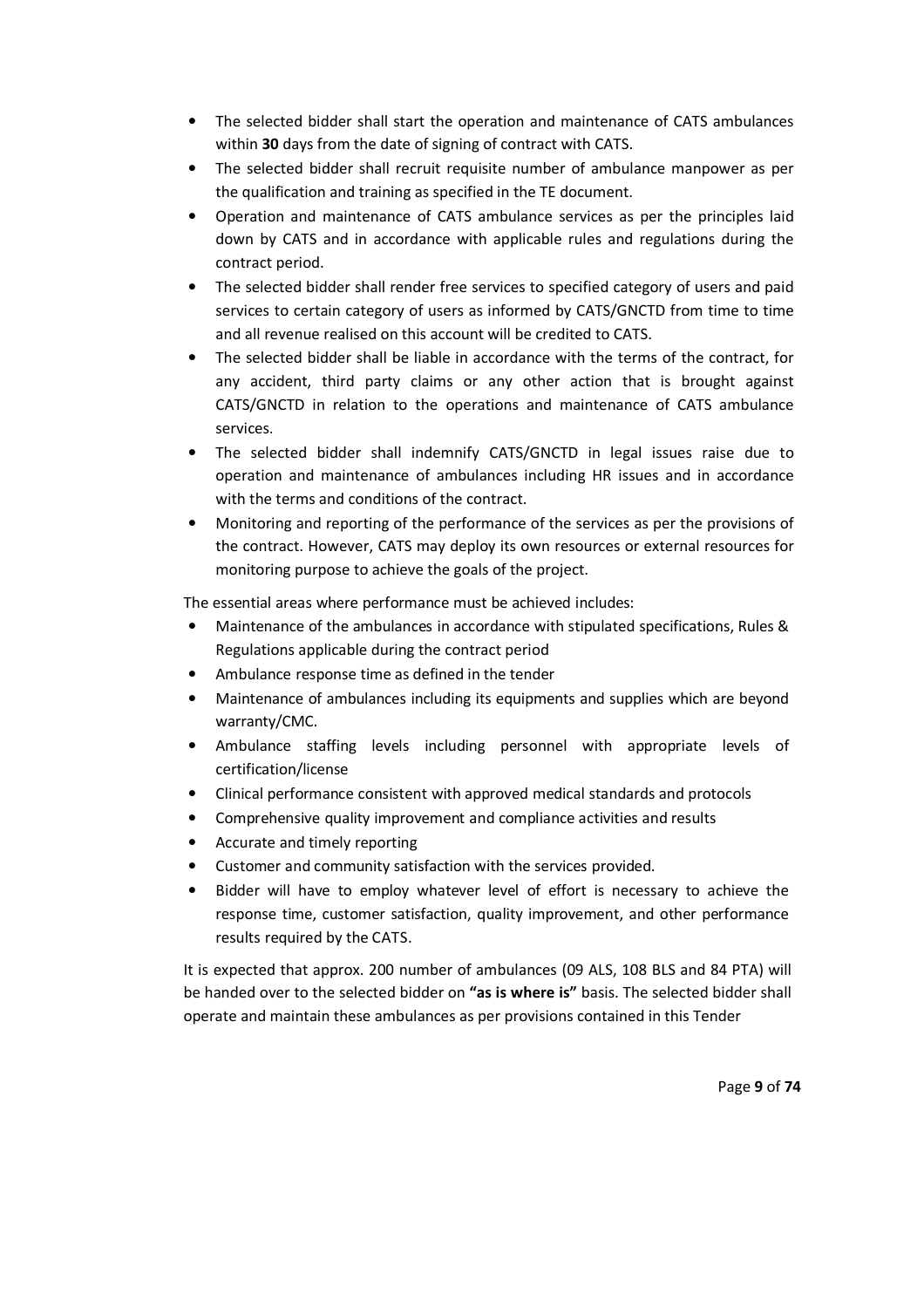document. **However, CATS reserves the right to increase/decrease the number of ambulances and payments shall be made accordingly on the basis of per unit rate finalized for each category of ambulances.** 

- 3. **Language of Proposal:** The proposal submitted by the bidders and all subsequent correspondence and documents relating to the Tender enquiry exchanged between the bidder and CATS, shall be written in the English language, unless otherwise specified in the Tender document. However, the language of any printed literature furnished by the bidder in connection with its proposal may be written in any other language provided the same is accompanied by an English translation and, for purposes of interpretation of the bid, the English translation shall prevail. The bids submitted by the bidder and all subsequent correspondence and documents relating to the tender exchanged between the bidder and the CATS, may also be written in the Hindi language, provided that the same are accompanied by English translation, in which case, for purpose of interpretation of bid etc, the English translations shall prevail.
- 4. **Eligible Bidders:** This invitation for bids is open to all participants who fulfil the eligibility criteria specified in Tender document.
- 5. **Bidding Expenses:** The bidder shall bear all costs and expenditure incurred and/or to be incurred by it in connection with its bid including preparation, mailing and submission of its bid and for subsequent processing the same. The purchaser will, in no case shall be responsible or liable for any such cost, expenditure, etc. regardless of the conduct or outcome of the bidding process.

### 6. **Amendment to TE Documents**

- 6.1 At any time prior to the deadline for submission of bids, the purchaser may, for any reason deemed fit by it, modify the TE documents by issuing suitable amendment(s)/ addendum(s)/ clarification(s) to TE documents.
- 6.2 Such an amendment(s)/addendum(s)/clarification(s) will be notified only in the website **http://www.delhi.gov.in/wps/wcm/connect/DoIT\_Health/health/home/.** All prospective bidders are hereby instructed to visit the website regularly, so that additional documents if any required or any modifications in the bid can be done prior to the last date of submission of the bids.
- 6.3 In order to provide reasonable time to the prospective bidders to take necessary action in preparing their bids as per the amendment/addendum/clarification, the purchaser may, at its discretion extend the deadline for the submission of bids and other allied time frames, which are linked with that deadline.
- 7. **Clarification to TE Documents:** A bidder requiring any clarification or elucidation on any issue of the TE documents may take up the same with CATS in writing or email (email ID: catsambulance@yahoo.com) on or before the date of pre-tender meeting. Each

Page **10** of **74**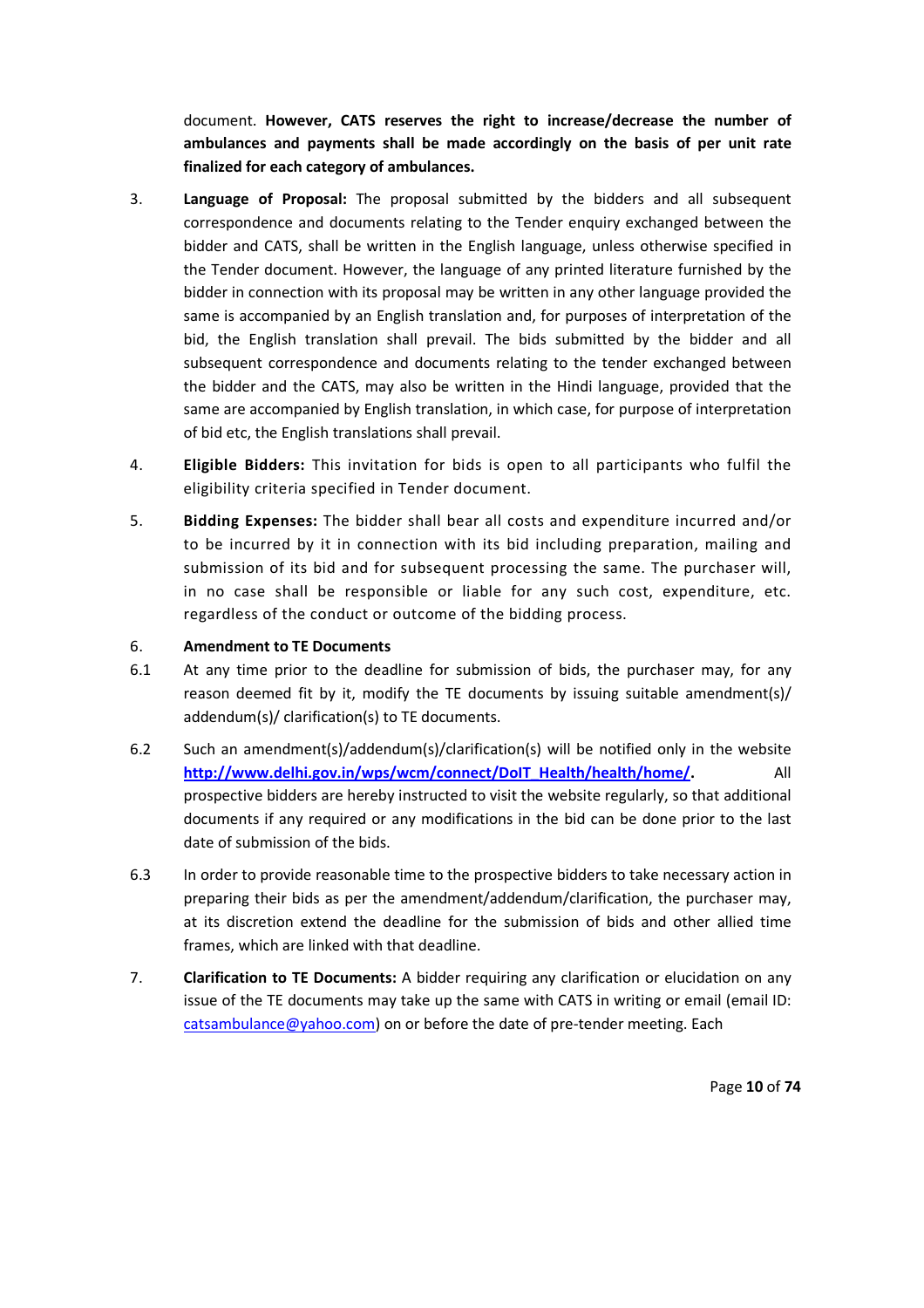prospective bidder can attend the pre-tender meeting mentioned in Para 2 in Section I with maximum 3 persons duly authorised by the bidder.

#### 8. **Documents Comprising the Tender**

8.1 The Two Tender System i.e. "Technical Proposal" and "Price Bid" preparing by the bidder shall comprise the following:

#### A) **Part-I** - **Technical Proposal (Un-priced Bid):**

- i) Earnest Money of **Rs. 50,00,000/-** (Rupees Fifty Lakhs only) furnished in accordance with Clause 15.
- ii) Covering Letter as per Annexure-1
- iii) Duly filled information as per Annexure -2
- iv) Duly filled form as per Annexure-3 for experience of the bidder along with relevant copies of orders and end users' satisfaction certificate as per Section-IV.
- v) Duly filled form as per Annexure -4 for financial capability of the bidder along with relevant copies of documents as per Section-IV.
- vi) Duly signed Power of attorney in favour of authorised signatory as per Annexure-5.
- vii) Power of attorney for designating Lead Member in case of consortium as per Annexure-6.
- viii) Letter of exclusivity as per Annexure-7.
- ix) Anti Collusion Certificate as per Annexure-8
- x) Duly signed affidavit certifying that entity/promoter(s)/Director(s)/Members of entity are not blacklisted as per Annexure -11
- xi) Undertaking by the bidder as per Annexure-12
- xii) Documentary evidence, as necessary in terms of Clause 13 & 14 for establishing that the bidder is eligible to submit the tender and, also qualifies to perform the contract if its tender is accepted.
- xiii) Price Schedule as per Annexure-13 filled with all the details with blank prices **(without indicating any price)**
- xiv) Certificate of incorporation in the country of origin along with other necessary relevant documents.
- xv) Documents evidencing the consortium and the lead partner duly signed and sealed by all the partners thereto.

### B) **Part-II** - **Price Bid:**

 The information given at Clause No.8.1 (a) above should be reproduced with the prices indicated for each type of ambulances along with breakup of all its components in the prescribed format.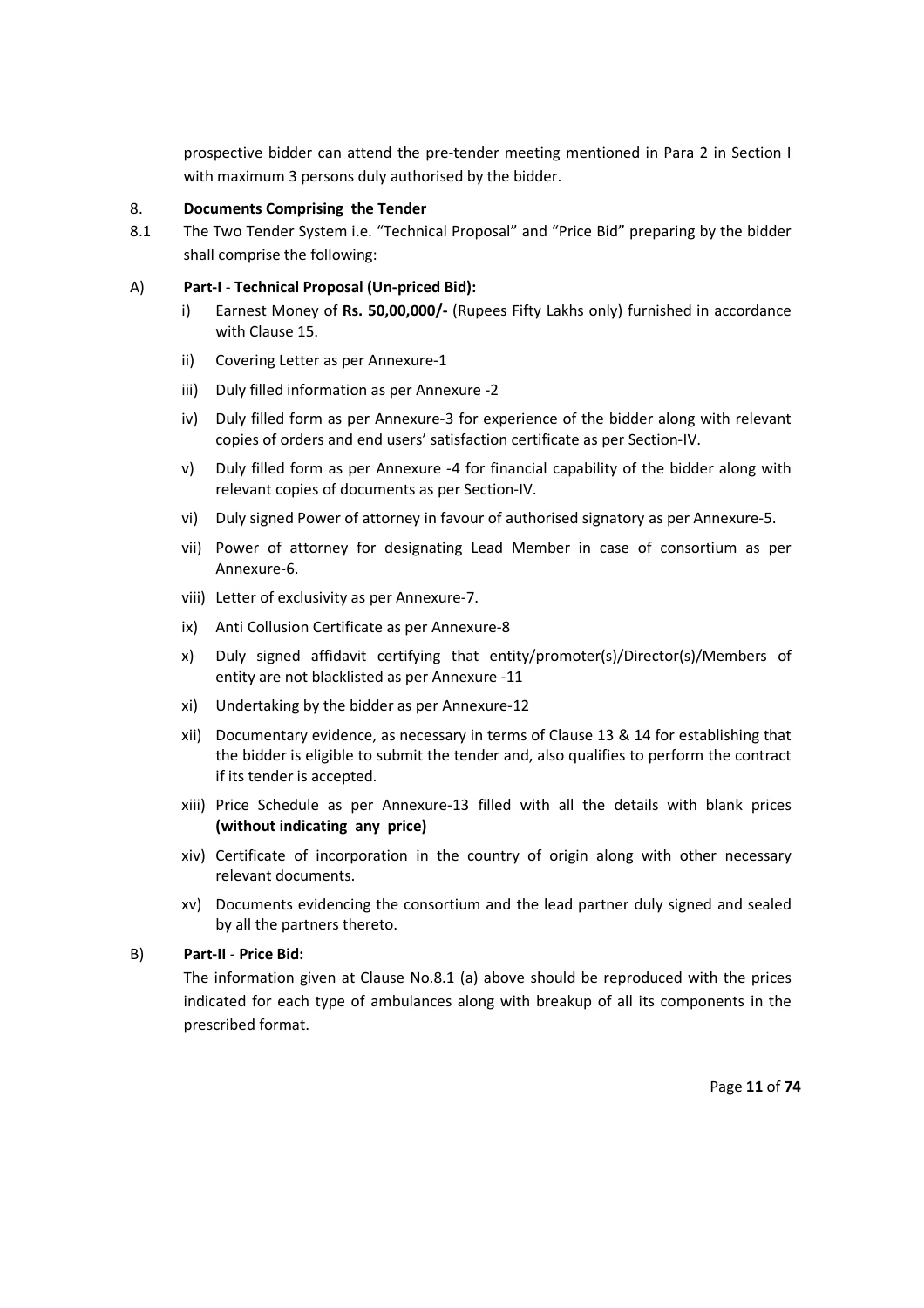Note:

- i) All pages of the tender should be serially numbered and indexed.
- ii) It is responsibility of bidder to go through the TE document to ensure furnishing all required in addition to above, if any.
- iii) All the components of quoted prices for each category of ambulance including rate and amount of monthly wages of ambulance manpower, GST, ESI, EPF, etc. must be mentioned in the price bid.
- 8.2 The authorised signatory of the bidder must sign the tender duly stamped at all the pages of the tender. A person signing the tender form or any documents forming part of the contract on behalf of another shall be deemed to warrantee that he has authority to bind such other persons and if, on enquiry, it appears that the persons so signing had no authority to do so, the purchaser may, without prejudice to other civil and criminal remedies, cancel the contract and hold the signatory liable for all cost and damages.
- 8.3 A tender which does not fulfil any of the above requirements and/or gives evasive information/reply against any such requirement, shall be liable to be ignored and rejected.
- 8.4 Tenders sent other than physical form shall be ignored.
- 9. **Tender currencies**: All prices shall be quoted in Indian Rupees and no letter of credit will be opened by CATS any time for repair/replacement of ambulances or its equipments. Tenders, where prices are quoted in any other currency shall be treated as nonresponsive and rejected.

#### 10. **Tender Price**

- 10.1 The bidder shall indicate on the Price Schedule provided under Section-VI (Annexure-13). The components of manpower remunerations, statutory dues, taxes, etc. included in the quoted rates (per unit monthly rates for ALS/BLS/PTA) shall be provided, failing which claim on account of any change in these components during agreement period will not be considered by CATS.
- 10.2 The bidder has to quote for total requirement of ALS, BLS and Patient Transport ambulances (PTA) compulsorily. The bidders not quoting for running the complete fleet of ALS, BLS and PTA will be treated as non-responsive and will be ignored.
- 10.3 All remunerations/ taxes/ statutory dues/ duties/ charges/ fees/ recurring operational costs, etc. shall be borne and paid by the bidder within the price quoted by the bidder in Price Bid.
- 11. **Firm Price:** The prices quoted by the bidder shall remain firm and fixed during the currency of the contract. However, variation on account of revision in statutory dues/taxes/duties, etc. (including minimum wage/ESIC/EPF, etc) and also on account of any new statutory dues/taxes/duties, etc. which are not included in the price breakup

Page **12** of **74**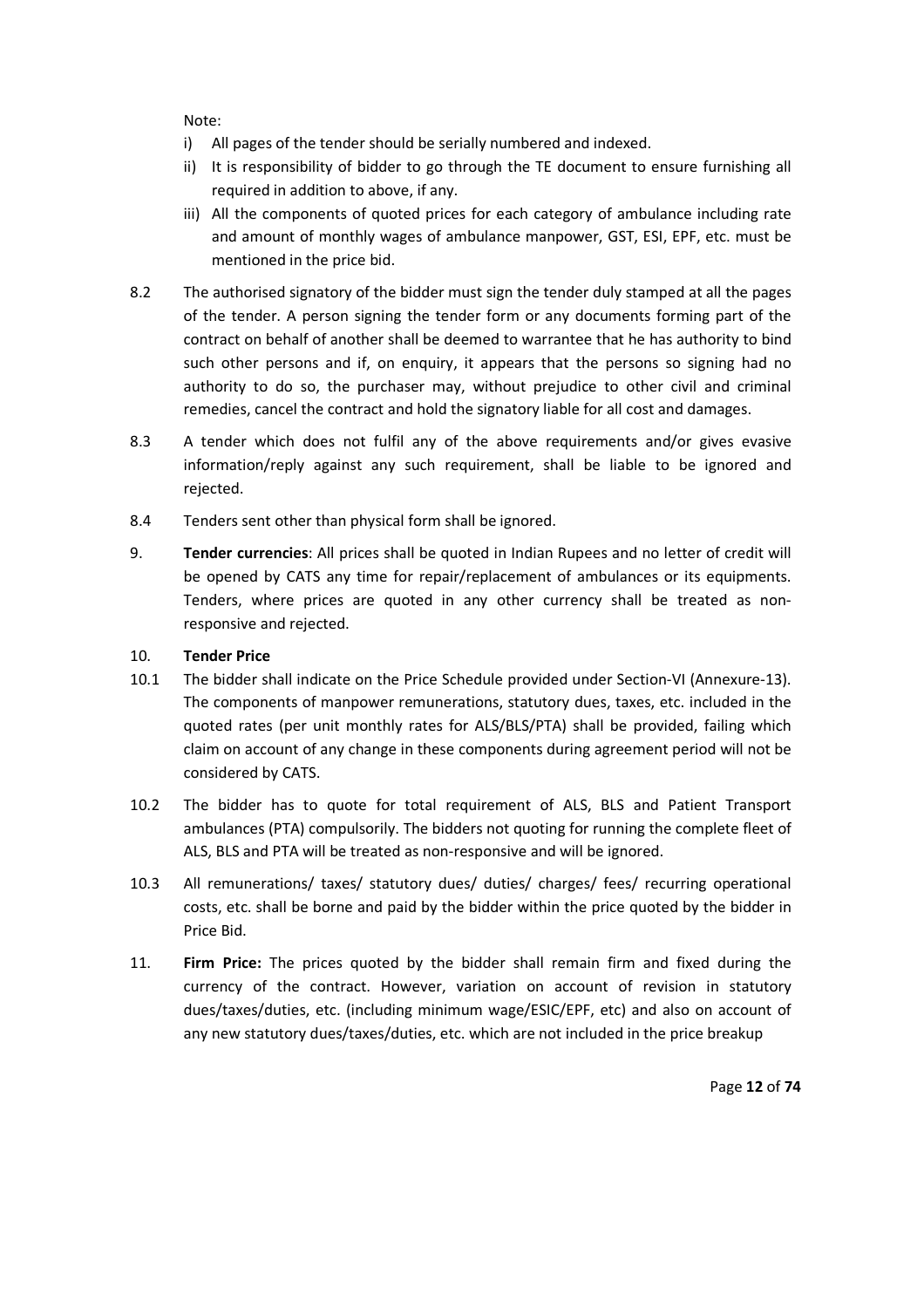mentioned in the Price Bid will be reimbursed by CATS on actual. However, in case of decrease in rate of aforesaid dues/taxes/duties, etc. the selected bidder shall return the difference amount on actual to CATS.

12. **Alternative Tenders:** Alternative tenders are not permitted.

# 13. **Documents Establishing Bidder's Eligibility and Qualifications**

- 13.1 The bidder shall furnish, as part of its tender, relevant details and documents establishing its eligibility to quote and its qualifications to perform the contract.
- 13.2 The documentary evidence needed to establish the bidder's qualifications for technical and financial capabilities and to meet the qualification criteria mentioned in the TE documents.
- 13.3 Documents evidencing consortium agreement with Lead Partner. The agreement shall clearly detail the following:

 a) The lead partner shall be responsible to the various penal and financial clauses in this tender document. The responsibilities and liabilities among the consortium partners will form part of the agreement.

 b) Mention all details regarding the sharing of responsibilities between the partners as regard the provisions of operation and maintenance of CATS ambulance service.

 c) Mention the full contact details of the consortium office & the consortium managers, who will act as a single point contact person for all communication regarding the execution of this order and subsequent communication during contract period.

 d) The lead partner will be overall responsible for fulfilling all the obligations as desired in the tender.

 The aforementioned Consortium Agreement must be submitted along with the technical bid. CATS reserves the right to seek clarifications/summarily reject the tender of the consortium whose agreement is ambiguous or does not address the aforementioned points.

# 14. **Documents establishing the conformity to TE document**

- 14.1 The bidder shall provide in its tender the required as well as the relevant documents to establish that the services offered in the tender fully conform to the services specified by CATS in the TE documents. For this purpose the bidders shall also provide a clause by clause compliance.
- 14.2 In case there is any variation and/or deviation between the services prescribed by the purchaser and that offered by the bidder, the bidder shall list out the same in a chart form without ambiguity and provide the same along with its tender.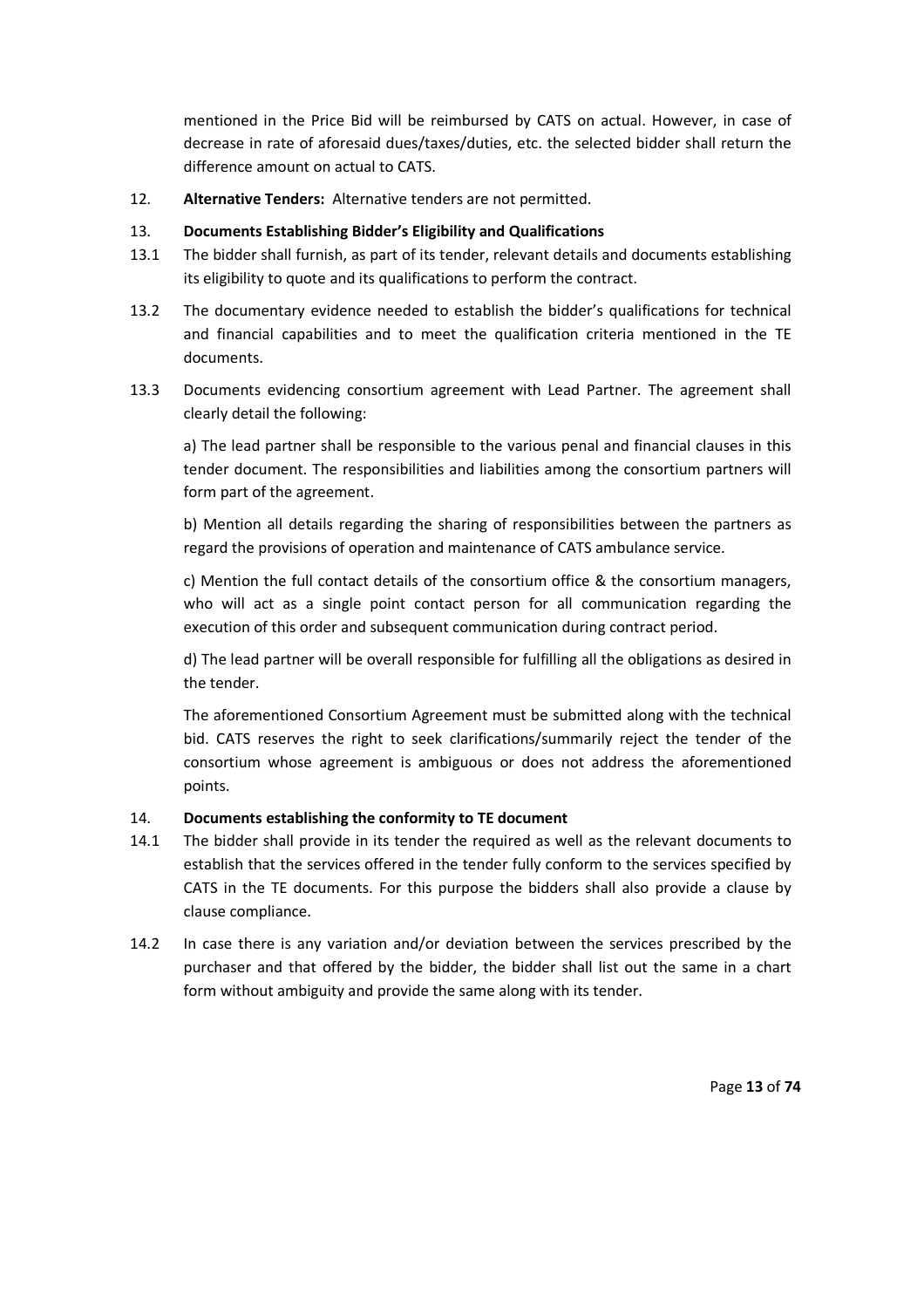14.3 If a bidder furnishes wrong and/or misguiding data, statement(s), records, etc about technical acceptability of the services offered by it, its tender will be liable to be ignored and rejected in addition to other remedies available to the purchaser in this regard.

# 15. **Earnest Money Deposit (EMD)**

- 15.1 The bidder shall furnish along with its tender, earnest money for amount as mentioned in the tender document. In case the consortium partners want to submit separate EMD amount with a combined total amount of the required EMD, they may do so, however, in case of forfeiture of EMD, total EMD amount, submitted individually, shall be invoked.
- 15.2 The earnest money shall be denominated in Indian Rupees. The earnest money shall be furnished in one of the following forms: a) Account Payee Demand Draft b) Banker's Cheque and c) Bank Guarantee
- 15.3 The demand draft or banker's cheque shall be drawn on any commercial bank in India in favour of the "Centralised Accident & Trauma Services" payable at New Delhi. In chase of bank guarantee, the same is to be provided from any commercial bank in India as per the format specified under Section-VI (Annexure-IX) in these documents.
- 15.4 The earnest money, if submitted in form of Bank Guarantee, shall be valid for a period of one year from technical proposal opening date.
- 15.5 Unsuccessful bidders' earnest money will be returned to them without any interest, after expiry of the tender validity, but not later than thirty days after conclusion of the resultant contract. Successful bidders' earnest money will be return without any interest after receipt of performance security from that bidder.
- 15.6 Earnest money is required to protect the purchaser against the risk of the Bidder's conduct, which would warrant the forfeiture of the EMD. Earnest money of a bidder will be forfeited, if the bidder withdraws or amends its tender or impairs or derogates from the tender in any respect within the period of validity of its tender or if it comes to notice that the information/documents furnished in its tender is incorrect, false, misleading or forged without prejudice to other rights of Purchaser if it fails to furnish the required performance security within the specified period.

### 16. **Tender Validity**

- 16.1 The tenders shall remain valid for acceptance for a period of **180 days (one hundred and eight days)** after the date of tender opening prescribed in the TE document. Any tender valid for a shorter period shall be treated as unresponsive and rejected.
- 16.2 In exceptional cases, the bidders may be requested by the purchaser to extend the validity of their tenders up to a specified period. Such request(s) and responses thereto shall be conveyed by email or by fax followed by surface mail. The bidders, who agree to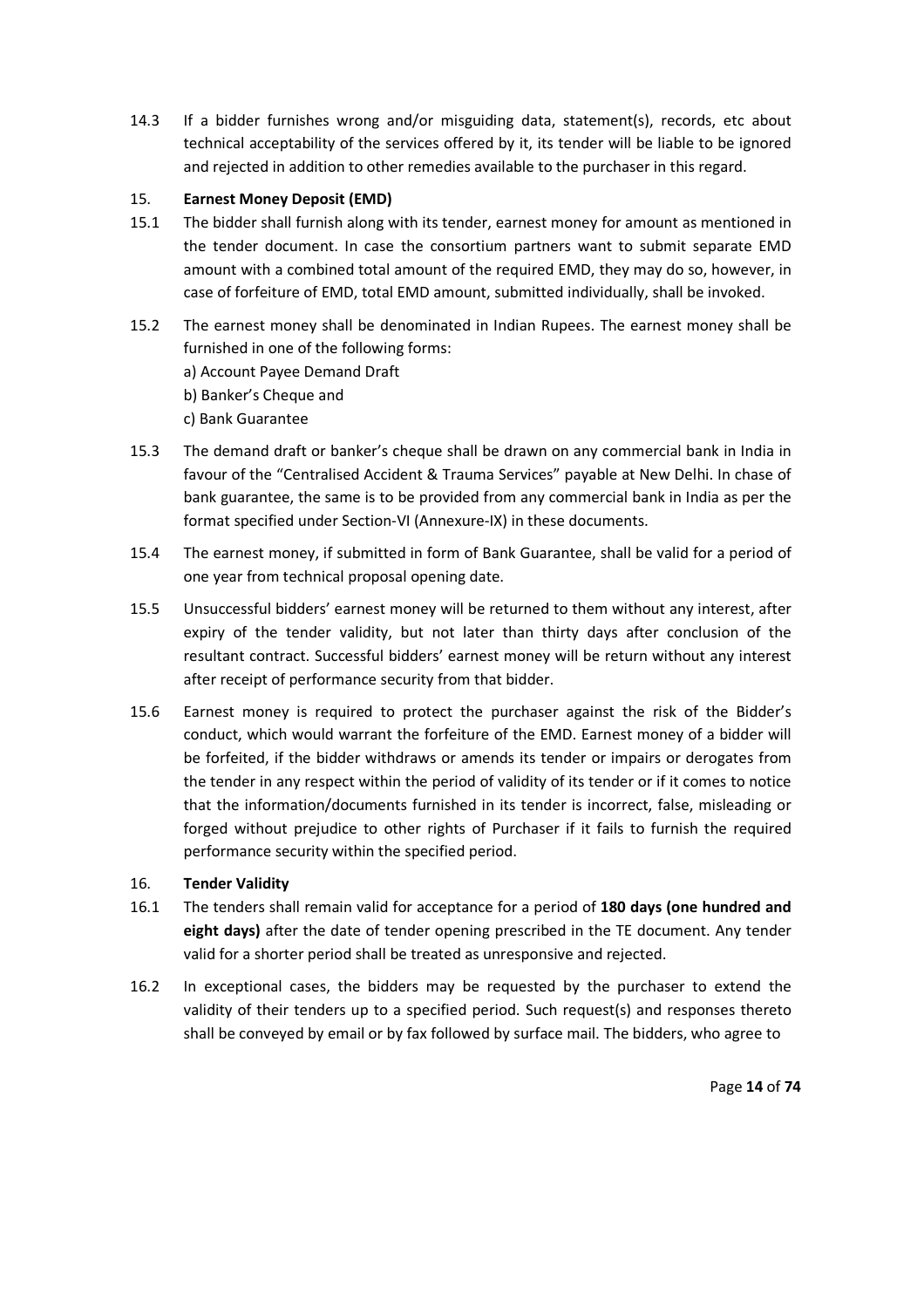extend the tender validity, are to extend the same without any change or modification of their original tender and they are also to extend the validity period of the EMD accordingly. A bidder, who may not agree to extend its tender validity after the expiry of the original validity period the EMD furnished by them shall not be forfeited.

16.3 In case the day up to which the tenders are to remain valid falls on/ subsequently declared a holiday or closed day for the purchaser, the tender validity shall automatically be extended up to the next working day.

#### 17. **Bidder's Responsibility**

- 17.1 Bidders may carry out project inspection/site visit at any time at their own cost.
- 17.2 Bidders may carry out due diligence at their own cost and CATS shall not be liable for any mistake or error or neglect by the bidder in respect of this aspect. The statements and explanations contained in this TE document are intended to provide an understanding to the bidders about the subject matter of this TE document and should not be construed or interpreted as limiting in any way or manner the scope of services and obligations of the selected bidder set forth in the contract or CATS's right to amend, alter, change, supplement or clarify the scope of work, the concession to be awarded to this TE document or the terms thereof or herein contained. Consequently, any omission, conflicts or contradictions in the bidding documents including this TE document are to be noted, interpreted and applied appropriately to give effect to this intent, and no claims on that account shall be entertained by CATS/GNCTD.
- 17.3 The bidder is expected to examine carefully the contents of all the documents provided. Failure to comply with the requirements of TE documents shall be at the bidder's own risk.
- 17.4 It shall be deemed that prior to the submission of proposal, the bidder has:
	- a) Made a complete and careful examination of terms & conditions/requirements, and other information set forth in this TE document;
	- b) made a complete and careful examination of the various aspects of the project including but not limited to all other matters that might affect the bidder's performance under the terms of this TE document.
	- c) The bidder should note that the TE document and all clarifications issues with regard to the same, that would be submitted as part of the proposal will be made a part of the schedule to the contract and would be part of the overall obligations imposed on the selected agency under the contract. Provided however that full compliance to the specifications as specified in the TE document shall be mandatory and nothing to be contrary in the proposal shall override the requirements as provided in the TE document.

Page **15** of **74**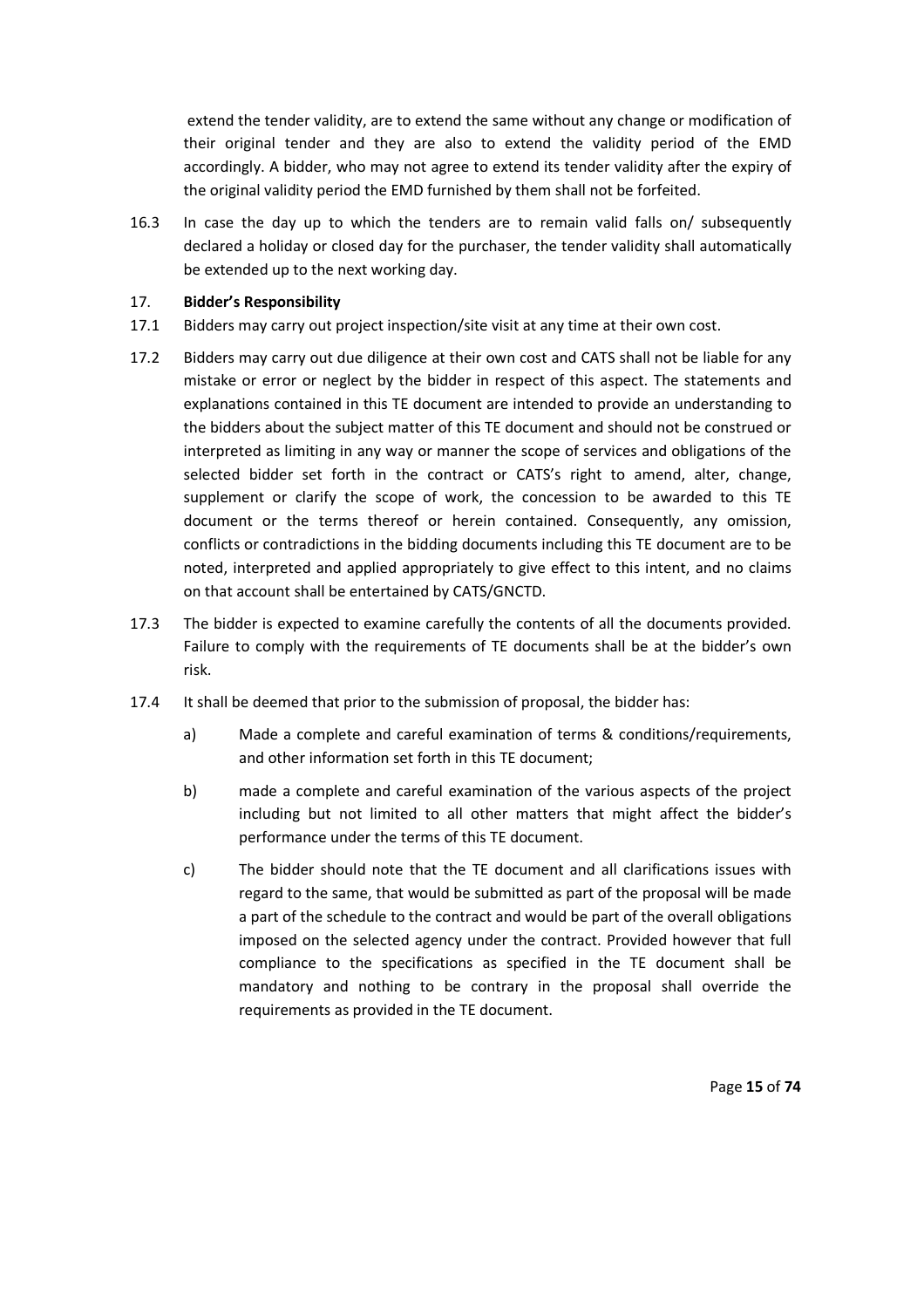- d) Each bidder is specifically advised to use its own best expertise and judgement in deciding on the methods to be employed to achieve and maintain the performance required under the resulting contract. By "method" CATS means shift schedules, personnel policies, supervisory structure, deployment plans, and other business matters that comprise the organization's strategies and activities. CATS specifically makes no promise or guarantees concerning the number of emergency calls and non-emergency calls, number of patients, type of patients, or distance covered that will be associated with this project.
- e) CATS shall not be liable for any mistake or error or neglect by the bidder in respect of the above.

### 18. **Pre-Tender Meeting**

- 18.1 To clarify and discuss issues with respect to the project and the TE document, CATS will hold Pre-Tender meeting(s) as per TE document schedule.
- 18.2 Bidder must formulate their queries and forward the same to CATS as per TE document time schedule.

#### 19. **Sealing and Marking of Bid**

19.1 The Bidder shall seal the Part I and Part II of the Bid in separate envelopes, duly marking the envelopes as "PART I SUBMISSION" and "PART II SUBMISSION ".

The "PART I SUBMISSION" envelope and "PART II SUBMISSION" envelope should then be placed in a single outer envelope and sealed.

- 19.2 The Original and Duplicate of the Bid shall be provided in separate envelopes, duly marking the outer envelopes as "ORIGINAL" and "DUPLICATE".
- 19.3 The original and duplicate of the Bid should then be sealed in one common envelope.
- 19.4 All the envelopes shall indicate the Name and Address of the Bidder (of the Lead Member in case of a consortium)
- 19.5 All the envelopes shall clearly bear the following identification:

#### *"Proposal for Operation and Maintenance of CATS Ambulance"*

19.6 All the envelopes shall be addressed to:

| Director                                      |
|-----------------------------------------------|
| Centralised Accident & Trauma Services (CATS) |
| Government of Delhi                           |
| Bela Road, Yamuna Pusta, Near Vijay Ghat,     |
| Delhi - 110006.                               |
| 011-23860169                                  |
| 011-23860077                                  |
|                                               |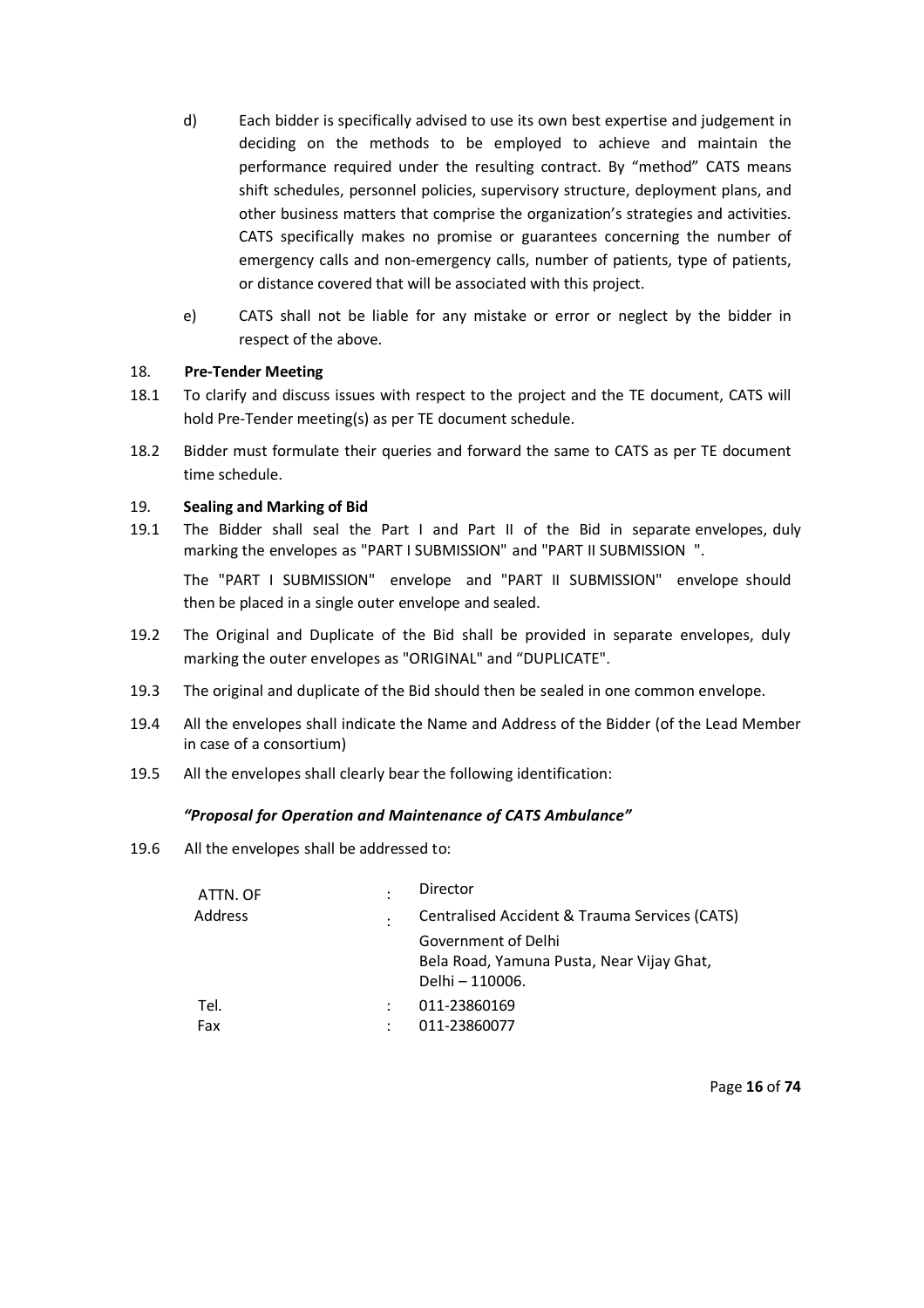19.7 If the envelopes are not sealed and marked as instructed above, the Proposal may be deemed to be non-responsive and liable for rejection. CATS assumes no responsibility for the misplacement or premature opening of the Proposal submitted if the same is not in accordance with the prescribed format.

# 20. **Submission of tenders**

- 20.1 Unless otherwise specified, the bidders are to submit their tenders in the tender box kept for this purpose at CATS (Hqr), Bela Road, Yamuna Pusta, Near Vijay Ghat, Delhi – 110006. In case of bulky tender, which cannot be put into tender box, the same shall be submitted by the bidder by hand to Administrative Officer, CATS or his nominee at CATS (Hqr), Bela Road, Yamuna Pusta, Near Vijay Ghat, Delhi-110006. The officer receiving the tender will give the bidder an official receipt duly signed with date and time.
- 20.2 The bidder must ensure that they deposit their tenders not later than the closing time and date specified for submission of tenders. It is responsibility of the bidder to ensure that their Tenders whether sent by post or by courier or by person, are dropped in the Tender Box by the specified clearly date and time. In the event of the specified date for submission of tender falls on/is subsequently declared a holiday or closed day for the purchaser, the tenders will be received up to the appointed time on the next working day.
- 21. **Late Tender**: A tender, which is received after the specified date and time for receipt of tenders will be treated as "late" and will be ignored.

# 22. **Alternation and Withdrawal of Tender**

- 22.1 Alterations/modifications to tenders received after the prescribed deadline will not be considered.
- 22.2 No tender should be withdrawn after the deadline for submission of tender and before expiry of the tender validity period. If a bidder withdraws the tender during this period, it will result in forfeiture of the earnest money furnished by the bidder in its tender.

# 23. **Opening of Tenders**

- 23.1 The purchaser will open the tenders at the specified date and time and at the specified place as indicated in the NIT. In case the specified date of tender opening falls on/is subsequently declared a holiday or closed day for the purchaser, the tenders will be opened at the appointed time and place on the next working day.
- 23.2 Authorized representatives of the bidders who have submitted tenders on time may attend the tender opening as per schedule date and time specified in the TE document.
- 23.3 The Technical Proposals are to be opened in the first instance, at the prescribed time and date as indicated in NIT. These Technical Proposals shall be scrutinized and evaluated by the competent committee/authority with reference to parameters prescribed in the TE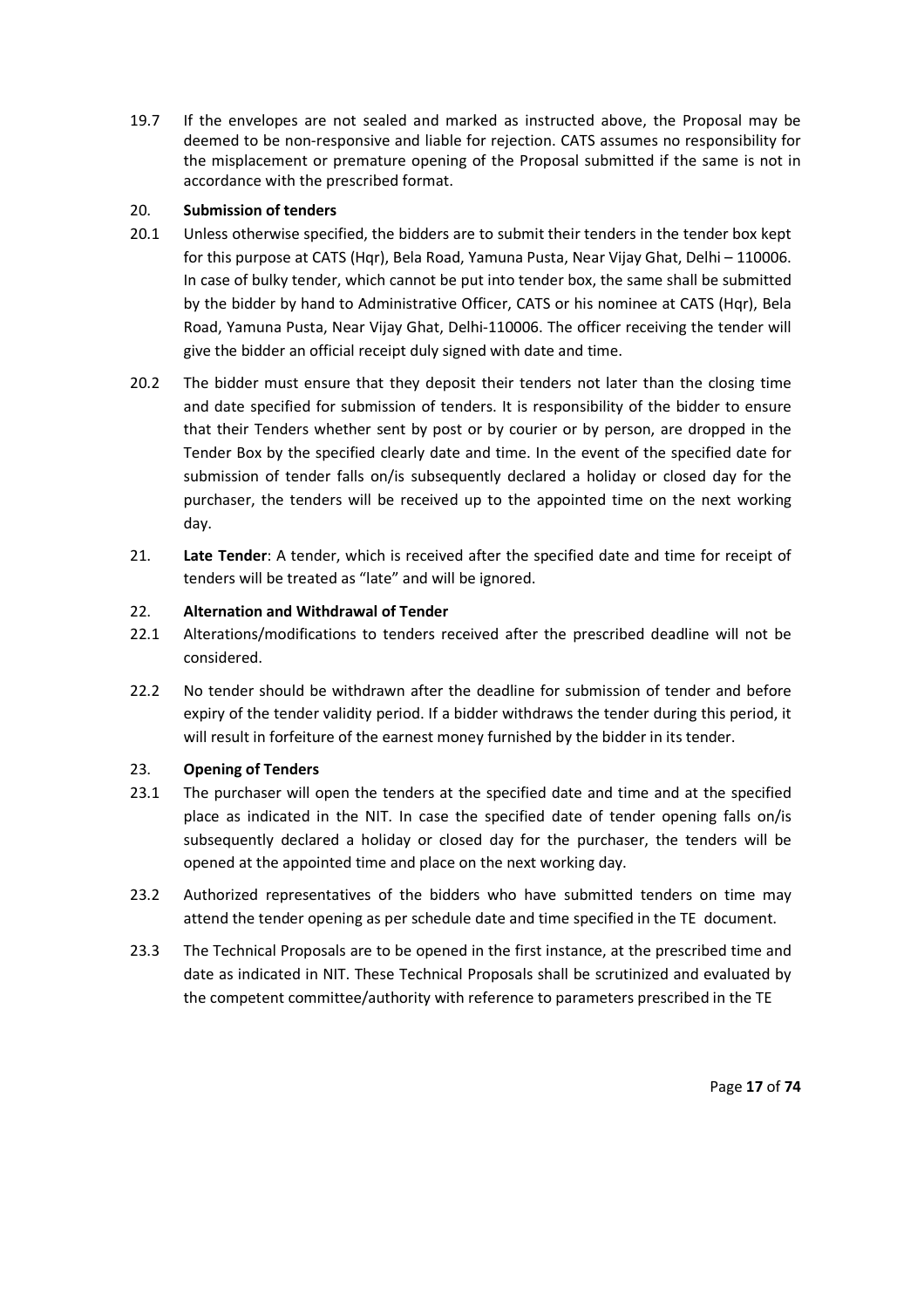document. Thereafter, in the second stage, the Price Bids of only the Technically acceptable offers (as decided in the first stage) shall be opened for further scrutiny and evaluation on a date notified after the evaluation of the Technical proposals.

24. **Basic Principle for scrutiny of Tenders**: Tenders will be evaluated on the basis of the terms & conditions already incorporated in the TE document, based on which tenders have been received and the terms, conditions, etc. mentioned by the bidders in their tenders. No new condition will be brought in while scrutinizing and evaluating the tenders.

# 25. **Methodology for Scrutiny of Tenders**

- 25.1 The purchaser will examine the tenders to determine whether they are complete, weather any computational errors have been made, whether required sureties have been furnished, whether the documents have been properly signed, stamped and whether the tenders are generally in order.
- 25.2 The purchaser's determination of a Tender's responsiveness is to be based on the contents of the tender itself without recourse to extrinsic evidence.
- 25.3 The tenders will be scrutinized to determine whether they are complete and meet the essential and important requirements, conditions etc. as prescribed in the TE document. The tenders, which do not meet the basic requirement, are liable to be treated as nonresponsive and will be rejected.
- 25.4 The following are some of the important aspects, for which a tender will be declared nonresponsive during the evaluation and will be ignored:
	- a) Tender is unsigned.
	- b) Tender validity is shorter than the required period.
	- c) Required EMD (amount, validity, etc) have not been provided.
	- d) Bidder has not agreed to give the required performance security of required amount in an acceptable form as specified in the TE document, tender clause, dispute resolution mechanism, applicable law.
	- e) Unsatisfactory past performance.
	- f) Bidders who stand banned/blacklisted by any Govt. Authority.
	- g) Bidder is not eligible as per GIT Clause 13.
	- h) Bidder has not quoted for the entire quantity as specified in the list of requirements in the quoted schedule.
	- i) Bidder has not agreed for the project timelines.
- 26. **Minor Informality/irregularity/non-conformity:** If during the evaluation, the purchaser find any minor informality and/or irregularity and/or non-conformity in a tender, the purchaser will convey its observations on such "minor" issues to the bidder by registered/speed-post/courier/email/fax, etc. asking the bidder to respond by a specified date. If the bidder does not reply by the specified date or give evasive reply without clarifying the point of issue in clear terms, that tender will be liable to be ignored.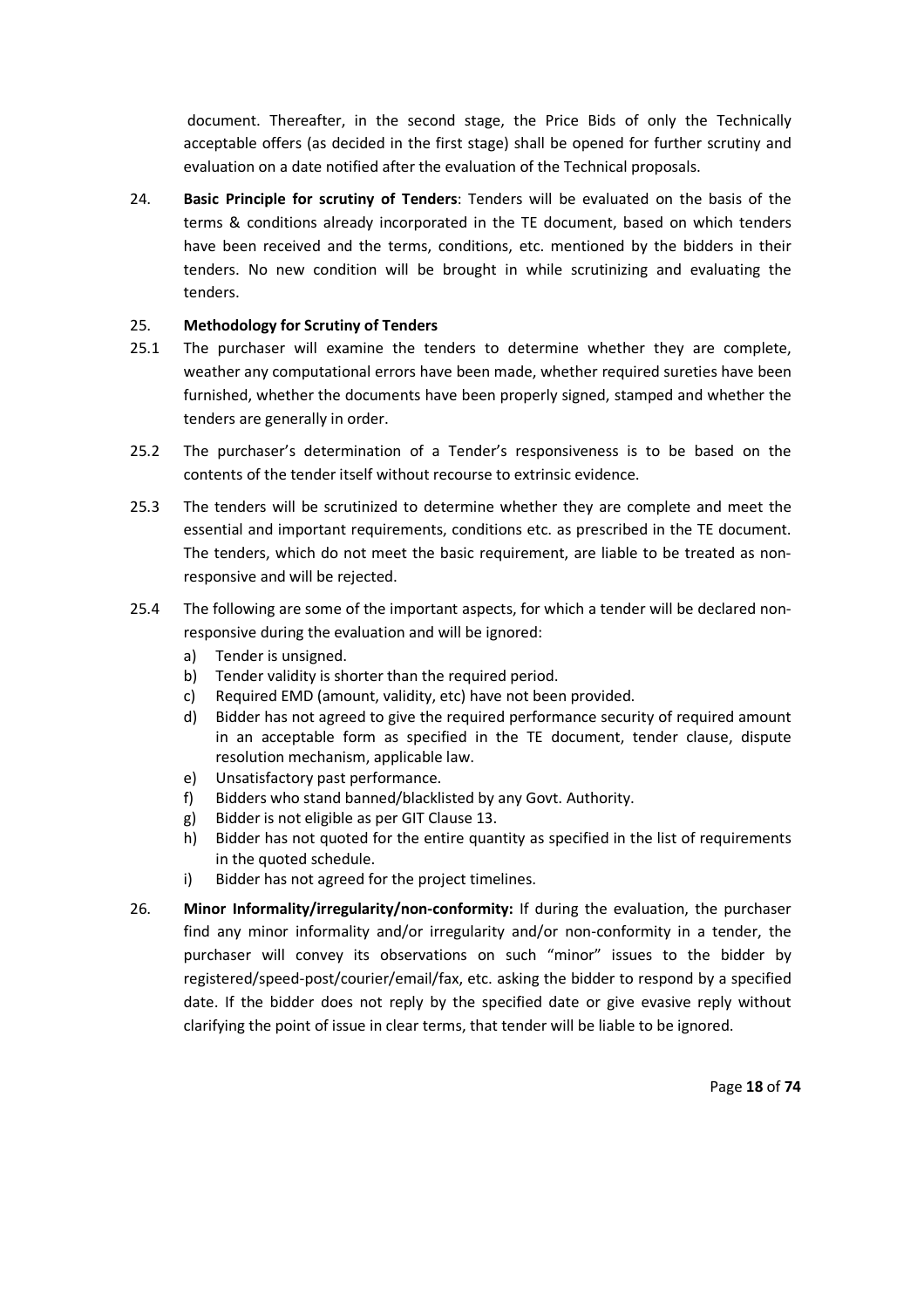# 27. **Discrepancies in Prices**

- 27.1 If, in the price structure quoted by a bidder, there is discrepancy between the unit price and the total price (which is obtained by multiplying the unit price by the quantity), the unit price shall prevail and the total price corrected accordingly.
- 27.2 If there is an error in a total price, which has been worked out through addition and/or subtraction of subtotals, the subtotal shall prevail and the total corrected.
- 27.3 If there is a discrepancy between the amount expressed in words and figures, the amount in words shall be prevail, subject to sub clause 27.1 and 27.2 above.
- 27.4 If, as per the judgement of the purchaser, there is any such arithmetical discrepancy in a tender, the same will be suitably conveyed to the bidder by registered/speedpost/fax/email. If the bidder does not agree to the observation of the purchaser, the tender is liable to be ignored.
- 28. **Qualification Criteria:** Tenders of the bidders, who do not meet the required qualification Criteria prescribed in Section-IV (A), will be treated as non-responsive and will not be considered further.
- 29. **Comparison of Tenders:** The comparison of the Technically responsive tenders shall be carried out on the basis of total contract value for a period of 3 years by calculating the Net Present Value (NPV) at a discounted rate of 10% to evaluate the tenders.

### 3**0. Bidder's capability to perform the contract**

- 30.1 The purchaser, through the above process of tender scrutiny and tender evaluation will determine to its satisfaction whether the bidder, who's tender has been determined as the lowest evaluated responsive tender is eligible, qualified and capable in all respects to perform the contract satisfactorily.
- 30.2 The above mentioned determination will, inter-alia, take into account the bidder's financial and technical capabilities for satisfying all the requirements of the purchaser as incorporated in the TE document. Such determination will be based upon scrutiny and examination of all relevant data and details submitted by the bidder in its tender as well as such other allied information as deemed appropriate by the purchaser.

### 31. **Contacting the Purchaser**

- 31.1 From the time of submission of tender to the time of awarding the contract, if a bidder needs to contact the purchaser for any reason relating to this tender enquiry and/or its tender, it should do so only in writing.
- 31.2 In case a bidder attempts to influence the purchaser in the purchaser's decision on scrutiny, comparison & evaluation of tenders and awarding the contract, the tender of the bidder shall be liable for rejection in addition to appropriate administrative actions being taken against that bidder, as deemed fit by the purchaser.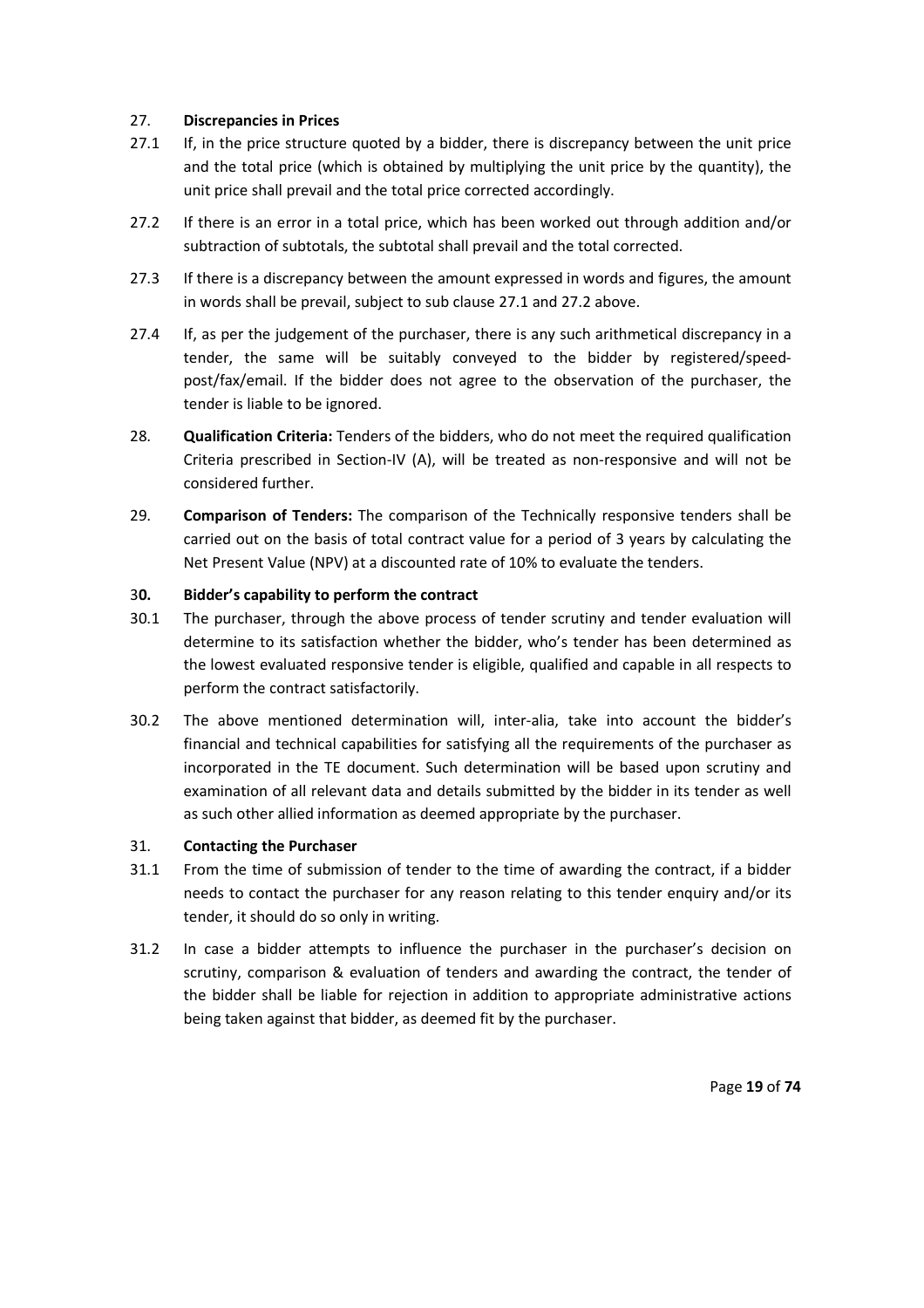- 31. **Purchaser's Right to Accept any tender and to reject any or all tenders**: The purchaser reserves the right to accept in part or in full any tender or reject any or more tender(s) without assigning any reason or to cancel the tendering process and reject all tenders at any time prior to award of contract, without incurring any liability, whatsoever to the affected bidder or bidders.
- 32. **Award Criteria**: Subject to GIT Clause 31 above, the contract will be awarded to the lowest evaluated responsive bidder decided by the purchaser in terms of GIT Clause 29.

# 33. **Variation of Quantities at the Time of Award/Currency of Contract**

- 33.1 At the time of awarding the contract, the purchaser reserves the right to increase or decrease by up to twenty five (25) per cent, quantity of services mentioned in the schedule(s) in the "List of Requirements"(round of to next whole number) without any change in the unit price and other terms and conditions quoted by the bidder.
- 33.2 If the quantity has not been increased at the time of the awarding the contract, the purchaser reserves the right to increase by up to twenty five (25) per cent, the quantity of services mentioned in the contract (round off to next whole number) without any change in the unit price and other terms and conditions mentioned in the contract, during the currency of the contract.

### 34. **Notification of Award/Letter of Intent**

- 34.1 Before expiry of the tender validity period, CATS will notify the successful bidder in writing, by registered/speed-post or by fax/email that its tender for services, which have been selected by CATS, has been accepted, also firefly indicating therein the essential details like description, quantity of the services and corresponding prices accepted. The successful bidder must accept and return a signed copy of the NOA/LOI within 07 days and furnish to CATS the required performance security within fifteen (15) days from the date of dispatch of this notification, failing which the EMD will be forfeited and the award will be cancelled.
- 35. **Issue of Contract**: Promptly after receipt of Performance security, the purchaser will mail the contract duly completed and signed, in duplicate, to the successful bidder by registered/speed post. The successful bidder shall immediately return the original copy of the contract, duly signed and dated, to the purchaser by registered/speed post. Otherwise, the purchaser and successful bidder will be signed the contract agreement on date, time and venue mutually decided by them.
- 36. **Non-receipt of Performance Security and Contract by the Purchaser**: Failure of the successful bidder in providing performance security and/or returning/signing the contract copy in terms of GIT clause 35 and 36 above shall make the bidder liable for forfeiture of its EMD and, also, for further actions by the purchaser against it as per the Clause 13.1(a) of GCC – Termination for default.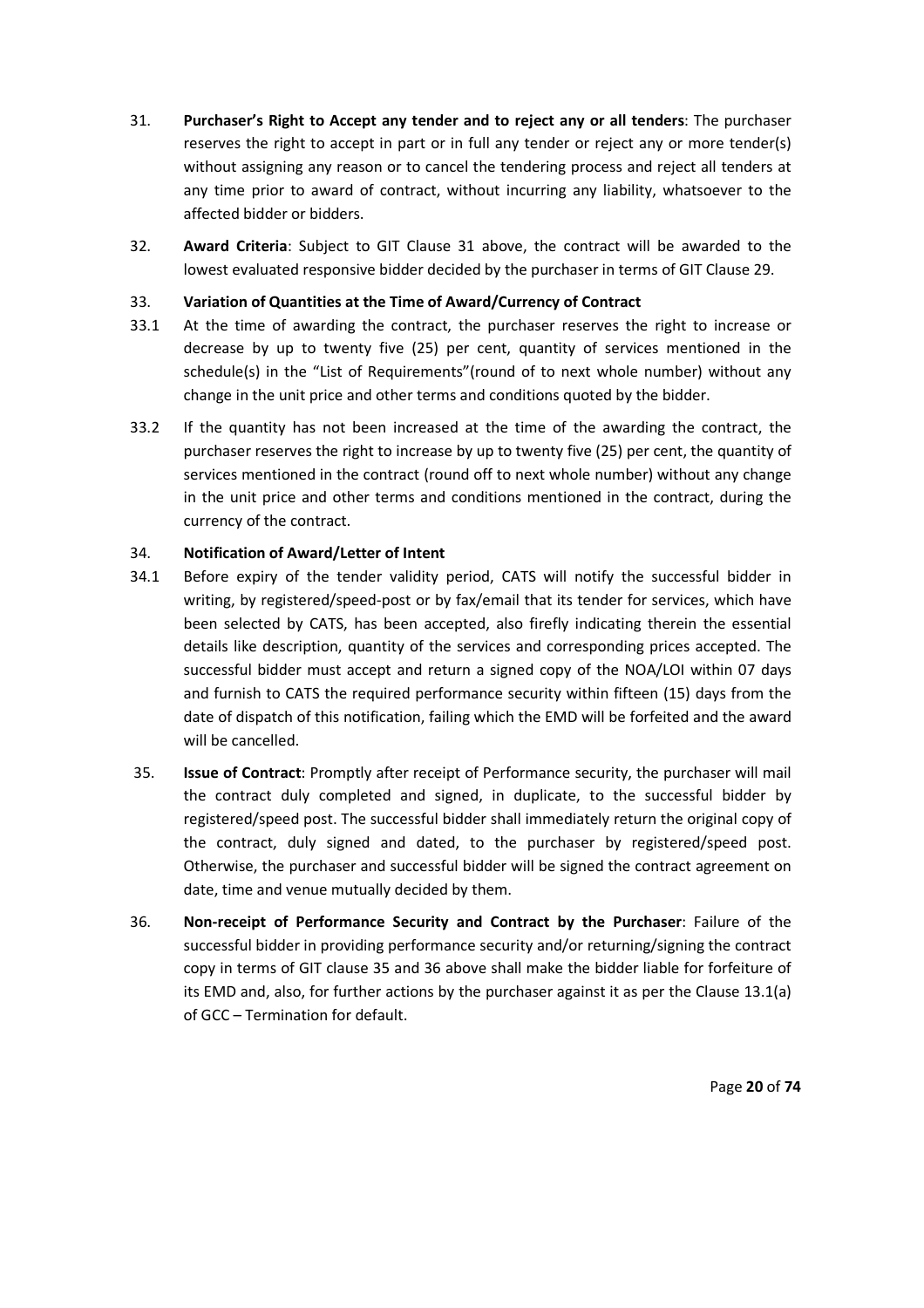- 37. **Return of EMD:** The earnest money of the successful bidder and the unsuccessful bidders will be returned to them without any interest, whatsoever, in terms of FIT Clause 15.5.
- 38. **Publication of Tender Result**: The name and address of the successful bidder receiving the contract will be mentioned in the notice board/bulletin/website of the purchaser.
- 39. **Corrupt or Fraudulent Practices**: Any Bidder found to have, directly or indirectly or through an agent, engaged in corrupt practice, fraudulent practice, coercive practice, undesirable practice or restrictive practice shall be immediately disqualified and its tender shall be rejected. For the purpose of this provision:
	- a) "corrupt practices" means the offering, giving, receiving or soliciting of anything of value to influence the action of a public official in the procurement process or in contract execution; and
	- b) "fraudulent practice" means a misrepresentation of facts or an order to influence a procurement process of the execution of a contract to the detriment of CATS, and includes even any collusive practice among Bidders (prior to or after Bid submission) designed to establish Bid prices at artificial non-competitive levels and to deprive CATS of the benefits of free and open competition.
	- c) "coercive practice" means impairing or harming, or threatening to impair or harm, directly or indirectly, any person or property to influence any person's participation or action in the Bidding Process;
	- d) "undesirable practice" means establishing contact with any person connected with or employed or engaged by CATS with the objective of canvassing, lobbying or in any manner influencing or attempting to influence the Bidding Process.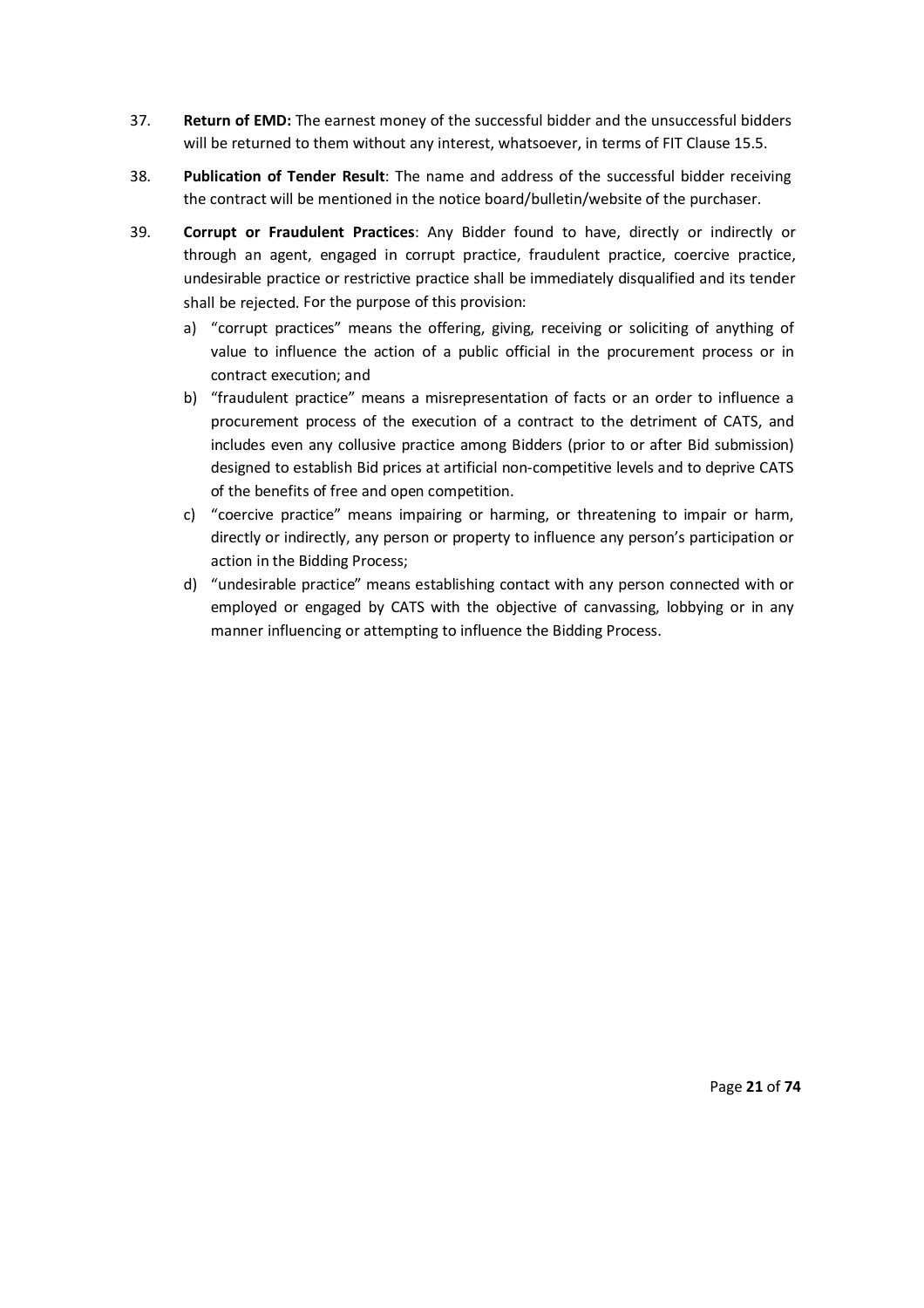#### **GENERAL CONDITIONS OF CONTRACT (GCC)**

#### **SECTION -II**

### **1. Use of contract document and information**

- 1.1 The bidder shall not, without the purchaser's prior written consent, disclose the contract or any provision thereof including any specification, drawing, sample or any information furnished by or on behalf of purchaser in connection therewith, to any person other than the person(s) employed by the bidder in the performance of the contract emanating from this TE document. Further, any such disclosure to any such employed person shall be made in confidence and only so far as necessary for the purposes of such performance for this contract.
- 1.2 Further, the bidder shall not, without the purchaser's prior written consent, make use of any document or information in GCC sub-clause 1.1 above except for the sole purpose of performing this contract.
- 1.3 Except the contract issued to the supplier, each and every other document mentioned in GCC sub-clause 1.1 above shall remain the property of the purchaser and, if advised by the purchaser, all copies of all such documents shall be returned to the purchaser on completion of the bidder's performance and obligations under this contract.

#### **2. Performance Security**

- 2.1 Within fifteen (15) days from date of the issue of Contract by the purchaser, the selected bidder, shall furnish performance security to the purchaser for an amount equal to Rs.2,50,00,000/- (Rupees Two Crore Fifty Lakh only), valid upto sixty (60) days after the date of completion of all contractual obligations by the bidder.
- 2.2 The Performance Security shall be denominated in Indian Rupees. It shall be in any one of the forms namely Accounts Payee Demand Draft or Fixed Deposit Receipt drawn from any Commercial Bank in India or Bank Guarantee issued by a Commercial Bank in India, in the prescribed form as provided in Section-VI of this document in favour of the purchaser. The validity of the Fixed Deposit Receipt or Bank Guarantee will be for a period up to sixty (60) days beyond the date of completion of all contractual obligations.
- 2.3 Any penalty or liquidated damages or any other amount becoming payable by the selected bidder to CATS under contract can be recovered against the encashment of the performance guarantee, but only to the extent of such penalty/liquidated damages only after issuance of prior notice of 15 working days to the selected bidder. In the event of a partial invocation of the performance guarantee, the selected bidder shall, if so required and within a period of three days from such encashment, replace the said performance guarantee with another valid and irrevocable bank guarantee for the entire amount.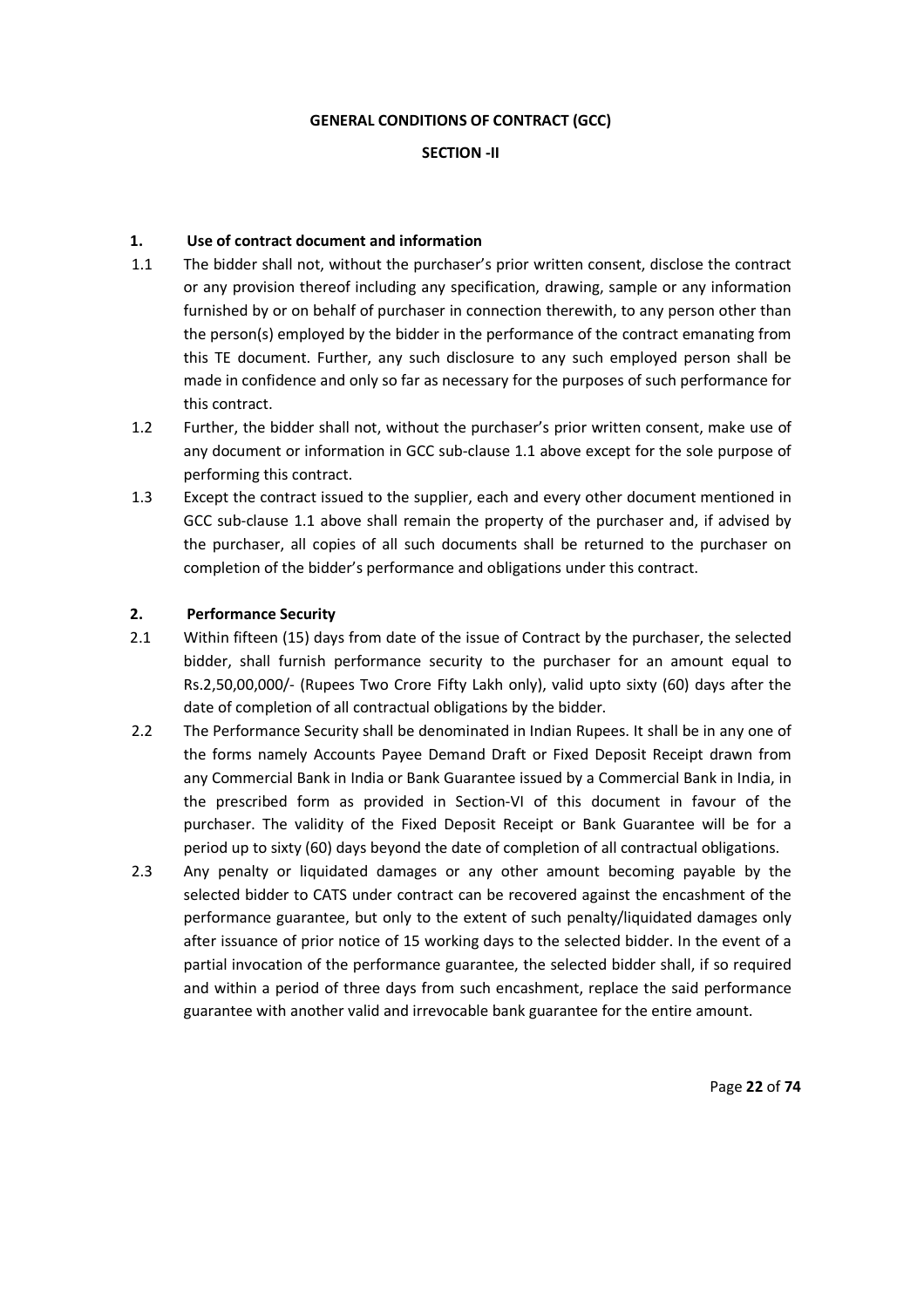- 2.4 In the event of any failure/default of the bidder with or without any quantifiable loss to the purchaser, the amount of the performance security is liable to be forfeited. The purchaser may do the needful to cover any failure/default of the bidder with or without quantifiable loss to the purchaser.
- 2.5 In the event of any amendment issued to the contract, the bidder shall, within fifteen (15) days of issue of the amendment, furnish the corresponding amendment to the Performance Security (as necessary), rendering the same valid in all respects in terms of the contract, as amended.
- 2.6 Subject to GCC sub-clause 2.3 above, the purchaser will release the Performance Security without any interest to the bidder on completion of the bidder's all contractual obligations including the handover of project facilities to the purchaser.

### **3. SERVICE LEVEL AGREEMENTS AND PENALTIES (Post implementation Phase)**

### **A. Uptime of Ambulances**

The fleet is divided in two parts i.e. "**Active Fleet**" and "**Reserve Fleet**". Out of the total ambulance fleet, 90% will be considered as Active Fleet which must be operated with 100% uptime to claim full payment for operation and maintenance of ambulances under Active Fleet. The remaining 10% fleet will be considered as Reserve Fleet to meet out the uptime of Active Fleet on account of repair & maintenance of ambulances and its equipments, routine servicing, etc.

For monthly payments, the claim for operation and maintenance of CATS ambulances will be considered only for Active Fleet and payment will be made after deduction of penalties (if any) for each category of ambulances on monthly basis. For calculation of uptime, the report generated by software application at CATS Control Room through MDTs login/log-out data shall be final and its responsibility of the selected bidder to keep the MDTs functional and operational to generate uptime report.

In all circumstances, the selected bidder has to maintain the uptime above 90% and if the uptime goes below 90% for more than two days in a calendar month, CATS has reserve the right to terminate the contract.

### **Penalty for not meeting the uptime of ambulances**

Whenever the selected bidder fails to maintain the 100% uptime of Active Fleet, no payment shall be considered for non-operational ambulances for respective day(s). Also, the penalties per day per ambulance @**Rs.12,000/-** for Advanced Life Support (ALS) ambulances, **Rs.10,000/-** for Basic Life Support (BLS) ambulance and **Rs.8,000/** for Patient Transport Ambulance (PTA) shall be imposed by CATS for non-operational ambulances and same will be deducted from the monthly payment for the respective month.

In case of permanent damage to ambulance(s), the selected bidder has option to bring additional ambulance(s) at its own cost to avoid above penalties. These additional ambulance(s) shall comply with the mandatory CRA (Committee for Registration) guidelines and other rules & regulations applicable from time to time in Delhi.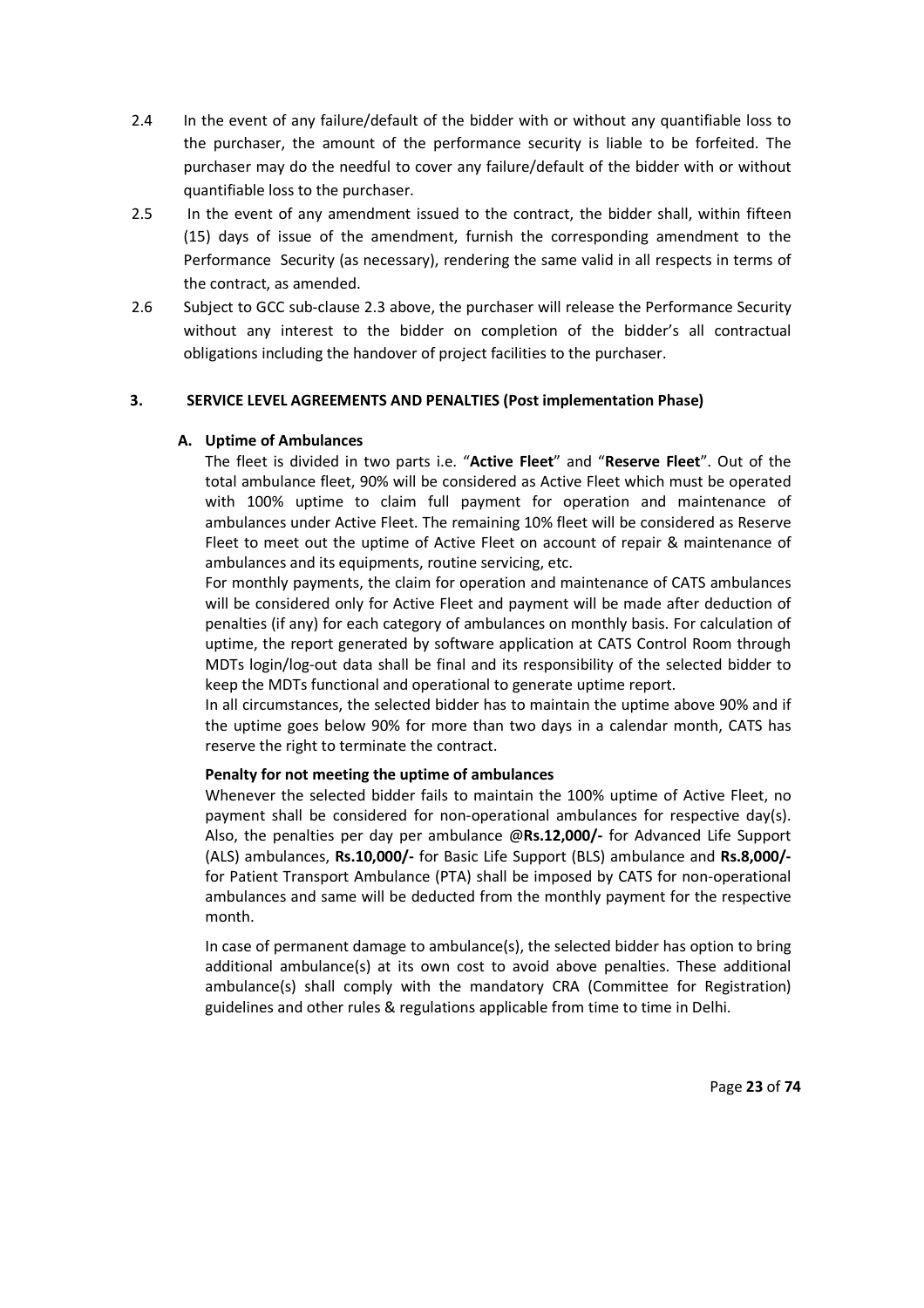#### **B. Response time**

The selected bidder shall meet the following ambulance response time during the contract period for all categories of ambulances:

In 80 % of the calls dispatched from control room, the ambulances shall reach the incident site within 13 minutes of dispatch of the call from the control room.

In next 10% of the calls (i.e. total 90% calls) dispatched from control room, the ambulance shall reach the incident site within 18 minutes of dispatch of the call from the control room.

In next 10 % of the calls (i.e. total 100% calls) dispatched from control room, the ambulances shall reach the incident site within 25 minutes of dispatch of the calls from the control room i.e. 100% of the calls shall be attended in 25 minutes.

#### **Penalties for not meeting the response time**

The response time will be calculated on the basis of average ambulance response time for the respective category of ambulances and for each 5 minute delay in average ambulance response time an amount equal to 0.25% of the total monthly payment for respective category of ambulances will be deducted.

| <b>Response Time</b>   | <b>Penalties</b>                                   |  |
|------------------------|----------------------------------------------------|--|
| 80% in 13 minutes      | For each 5 minutes delay in average response time, |  |
|                        | 0.25% of the total monthly payment for respective  |  |
|                        | category of ambulances will be deducted            |  |
| Next 10% in 18 minutes | For each 5 minutes delay in average response time, |  |
|                        | 0.25% of the total monthly payment for respective  |  |
|                        | category of ambulances will be deducted            |  |
| Next 10% in 25 minutes | For each 5 minutes delay in average response time, |  |
| (100% in 25 minutes)   | 0.25% of the total monthly payment for respective  |  |
|                        | category of ambulances will be deducted            |  |

### **C. Damages to ambulance and its equipments**

The selected bidder shall be responsible to maintain the ambulances and its equipments including MDT, TETRA sets and GPS devices, Bio-metric devices, etc. in proper working condition. Further, the selected bidder shall also ensure the Base Stations and its furniture and other items provided by CATS for operation of CATS ambulances in proper working condition. The repairing/replacement cost of the ambulances & its equipments and Base Station furniture and other items, due to mishandling/damage/misplacement, shall be borne by the selected agency. In case, the repair/damage/misplacement is not corrected within 7 days, CATS reserves the right to correct it and the cost of repair/replacement will be deducted from the payment to selected agency.

#### **D. Misc. Penalties for Ambulances**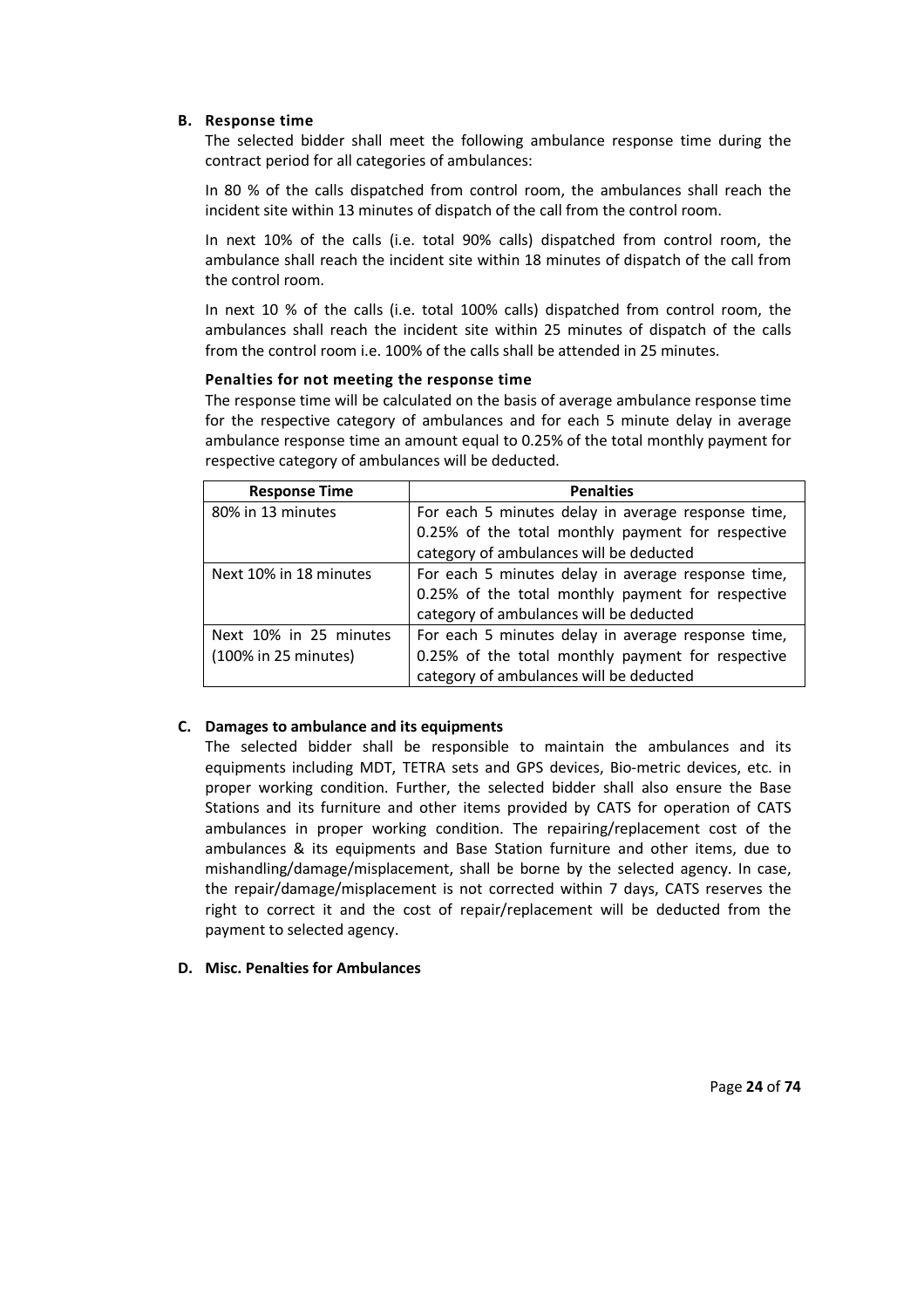| Α | Poor General cleanliness of vehicle/ Non-<br>of Hygiene<br>in<br>maintenance<br>patient<br>compartment including poor hygienic<br>of<br>Medical/<br>medical<br>storage<br>non<br>consumables | Consolidated<br>Penalty<br>of<br>Rs.500/- per day for of these<br>default<br>till<br>rectification<br>οf<br>shortcomings/ defects notified by<br>the selected agency to CATS.                              |
|---|----------------------------------------------------------------------------------------------------------------------------------------------------------------------------------------------|------------------------------------------------------------------------------------------------------------------------------------------------------------------------------------------------------------|
|   | mechanical/body<br>Ambulance<br>Poor<br>maintenance/Non-functioning<br>of<br>Air-<br>conditioner                                                                                             | Consolidated<br>of<br>Penalty<br>Rs.500/- per day for of these<br>default<br>till<br>rectification<br>οf<br>shortcomings/ defects notified by<br>the selected agency to CATS.                              |
|   | Non availability of Medical/ non medical<br>consumables as per CRA guidelines                                                                                                                | Consolidated<br>Penalty<br>of<br>Rs.500/- per day for of these<br>till<br>rectification<br>of<br>default<br>shortcomings/ defects notified by<br>the selected agency to CATS.                              |
|   | Non functioning of any Equipments                                                                                                                                                            | Consolidated<br>Penalty<br>of<br>Rs.500/- per day for of these<br>default<br>till<br>rectification<br>οf<br>shortcomings/ defects notified by<br>the selected agency to CATS.                              |
|   | MDT based proper updated maintenance of<br>log book, Patient data, vehicle maintenance<br>record, etc.                                                                                       | Consolidated<br>Penalty<br>of<br>Rs.500/- per day for of these<br>default<br>till<br>rectification<br>of<br>shortcomings/ defects notified by<br>the selected agency to CATS.                              |
|   | Ambulance Staff found on duty without<br>wearing prescribed uniform                                                                                                                          | Penalty<br>Rs.200/-<br>of<br>per<br>day/employee for each occasion.                                                                                                                                        |
| B | Ambulances are not operational due to<br>strike by Ambulance staff/ management on<br>account of non-payments, shortage<br>of<br>funds<br>any unacceptable reasons.<br>or                     | Proportionate deductions of the<br>bid price will be made for the<br>non operative<br>period<br>of the<br>Ambulances<br>along<br>with<br>additional penalty of 5% of the<br>payment per Ambulance per day. |
| С | instance of Non Response<br>each<br>For<br>Default (wherein the ambulance failed to<br>response on assigned call) by Ambulance<br>Staff                                                      | An amount of Rs.5000/- will be<br>levied as a fine for each instance<br>of Non-Response Default                                                                                                            |
| D | For each instance of Non-Transfer Default<br>refused<br>the<br>ambulance<br>(wherein<br>to<br>transport the patient without any justified<br>reason) by Ambulance Staff                      | An amount of Rs.5000/- will be<br>levied as a fine for each instance<br>of Non-Response Default                                                                                                            |
| Ε | If the Operator fails to replace any<br>ambulance personnel, who resigns with a<br>with<br>requisite training within<br>person<br>prescribed time limit                                      | Rs.25000/- per month                                                                                                                                                                                       |

Page **25** of **74**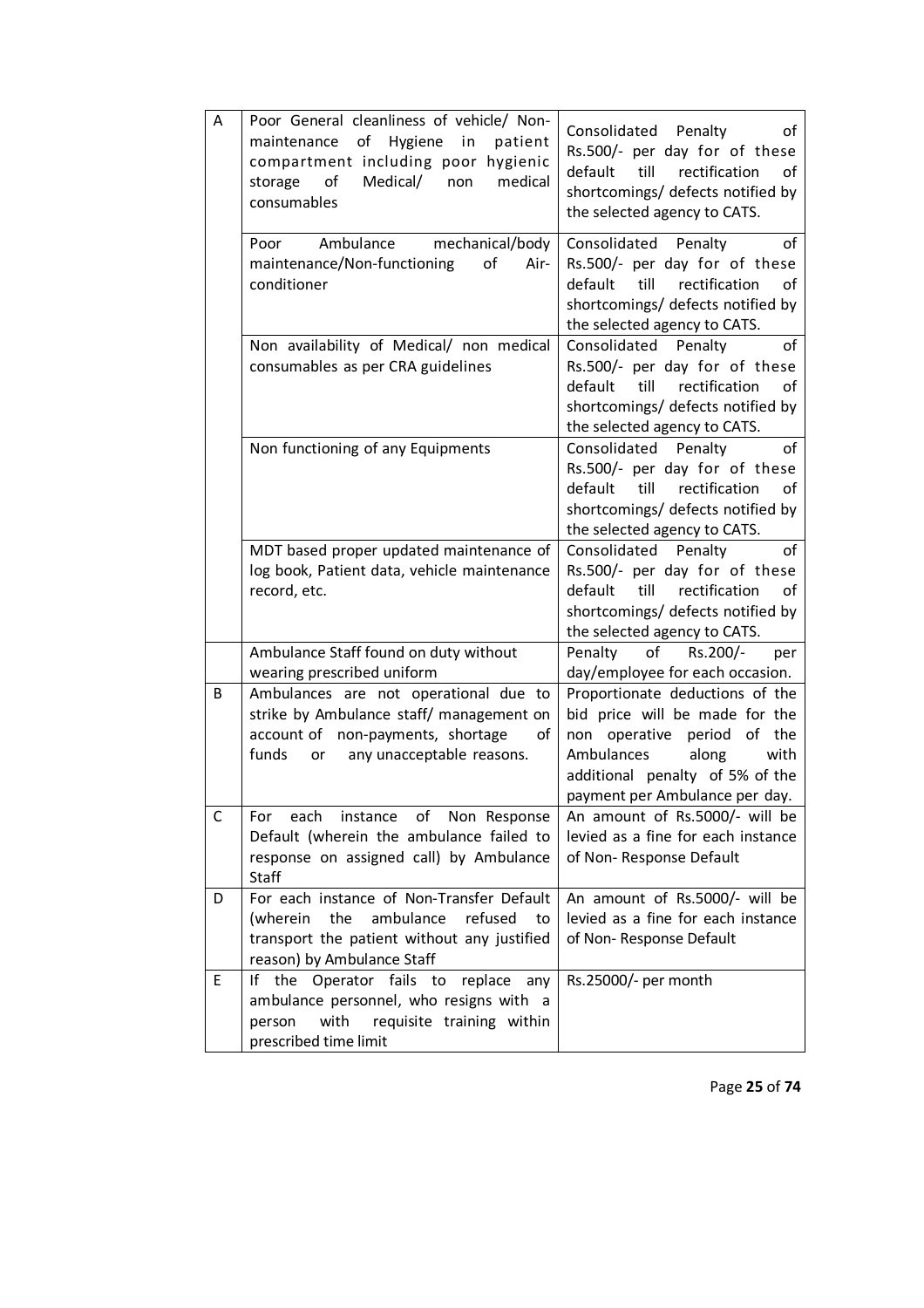The ambulance vehicles which were found without valid fitness certificate/insurance/Pollution Certificate will be considered non-operational for payment purpose.

During the Agreement period, to ensure compliance of SLAs and other tender requirements, CATS may inspect the ambulances, Base Stations, Location Points and other project facilities, etc. through its authorised representatives or  $3<sup>rd</sup>$  party agency.

### **E. Control Room**

A penalty of Rs.5000/- per shift for non-availability of doctor in each shift.

#### **4. Payment Term and Payment Schedule**

During the contract period, the payment to the selected bidder will be made, as per the rates quoted in the Price Bid for each category of ambulances, on monthly basis based on the performance as per Service Level Agreement and after deduction of penalties, if any. The monthly payment shall be released in a way that to meet out essential operational expenses to the selected bidder, 70% payment of the operational ambulances will be released to the selected bidder by CATS, without scrutiny and verification of records, within 15 working days of submission of bills, subject to condition that during the claim period, the uptime of ambulances must be above 70%. Balance 30% payment will be released within one month after scrutiny and verification of records. Furnishing the supporting documents and records along with monthly bills shall be the responsibility of the selected bidder and for any delay in this account, CATS shall not be responsible.

#### **5. Extra Kilometres Cost**

The rates quoted by the bidder in the Price Bid shall include the operational cost of 2000 Kilometres per ambulance per month to be calculated on consolidated basis (ie. 200x2000=4,00,000KMs per month to be included in the quoted rates). To ensure availability of service for general public, the distance travelled over and above the monthly limit of 2000KMs by each ambulance (to be calculated on consolidated basis), the bidder shall quote per kilometre extra cost beyond the aforesaid limit, which will be paid separately on monthly basis subject to scrutiny and verification of relevant records to be furnished by the selected bidder along with the invoices.

#### **6. Liquidated Damage (Pre-implementation phase)**

6.1 If the selected bidder fails to start the operation and maintenance of CATS ambulance services within the specified time limit (30 days from signing of the agreement), CATS shall, without prejudice to its other rights and remedies under and in accordance with the Agreement, deduct from the Contract price, as liquidated damages, a sum equivalent to 1% per week or part thereof of Contract Price subject to maximum deduction of 10% of the order value of the delayed Service(s) or unperformed Service(s).

Page **26** of **74**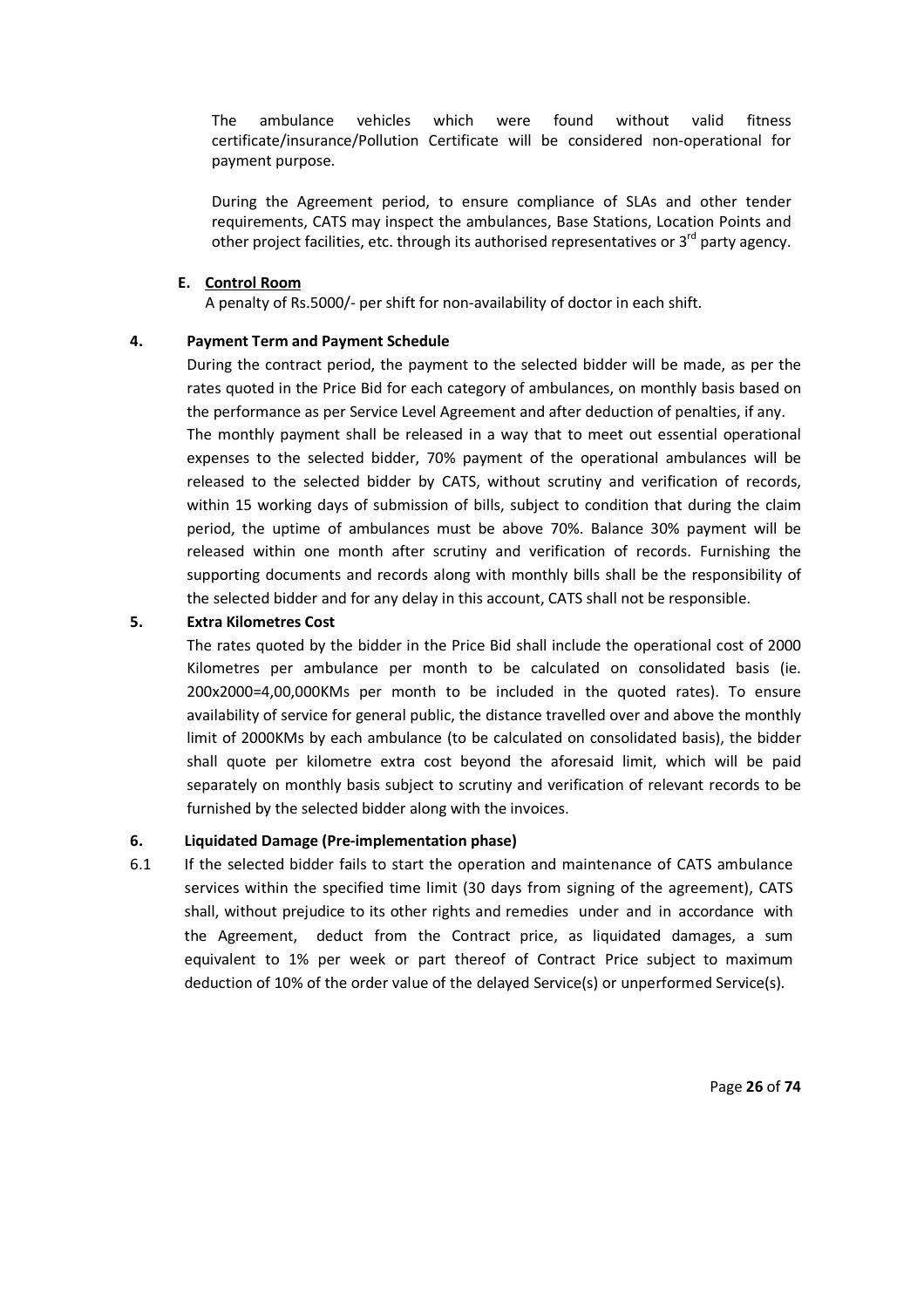In case of undue delay beyond a period of 45 days unless otherwise waived by the CATS, CATS may consider termination of the Contract.

6.2 CATS may without prejudice to its right to affect recovery by any other method, deduct the amount of liquidated damages from any money belonging to the selected bidder in its hands (which includes CATS's right to claim such amount against bidder's Bank Guarantee) or which may become due to the selected bidder. Any such recovery or liquidated damages shall not in any way relieve the selected bidder from any of its obligations to complete the works / service(s) or from any other obligations and liabilities under the Agreement.

### **7. Limitation of Liability**

The selected bidder's liability under this Agreement and /or its modifications shall be determined as per the Law in force for the time being. The selected bidder shall be liable to CATS for loss or damage occurred or caused or likely to occur on account of any act of omission on the part of the second party and its employees, including loss caused to CATS on account of deficiency in services to the  $3<sup>rd</sup>$  party, on the part of second party or his agents or any person / persons claiming through or under said Second party. However, such liability of Second party shall not exceed 10% of the total contractual value of the Agreement. Once, maximum is reached, purchaser may consider termination of the contract.

However, it is made clear that the penalties on account of not meeting the SLAs shall not be covered under this clause and shall be applicable as per penalty provisions.

#### **8. Intellectual Property**

 All the intellectual property in any data, document or any other information created and generated under this agreement either in any form shall be irrevocably vested in CATS as an owner in perpetuity.

**9. Patent Rights**: The bidder shall, at all times, indemnify and keep indemnified the purchaser, free of cost, against all claims which may arise in respect of services to be provided by the bidder under the contract for infringement of any intellectual property rights or any other right protected by patent, registration of designs or trademarks. In the event of any such claim in respect of alleged breach of patient, registered designs, trademarks, etc. being made against the purchaser, the purchaser shall notify the selected bidder of the same and the selected bidder shall, at his own expenses take care of the same for settlement without any liability to the purchaser.

#### **10. Force Majeure**

 Force Majeure is herein defined as any event or circumstance which is beyond the reasonable direct or indirect control and without the fault or negligence of the selected

Page **27** of **74**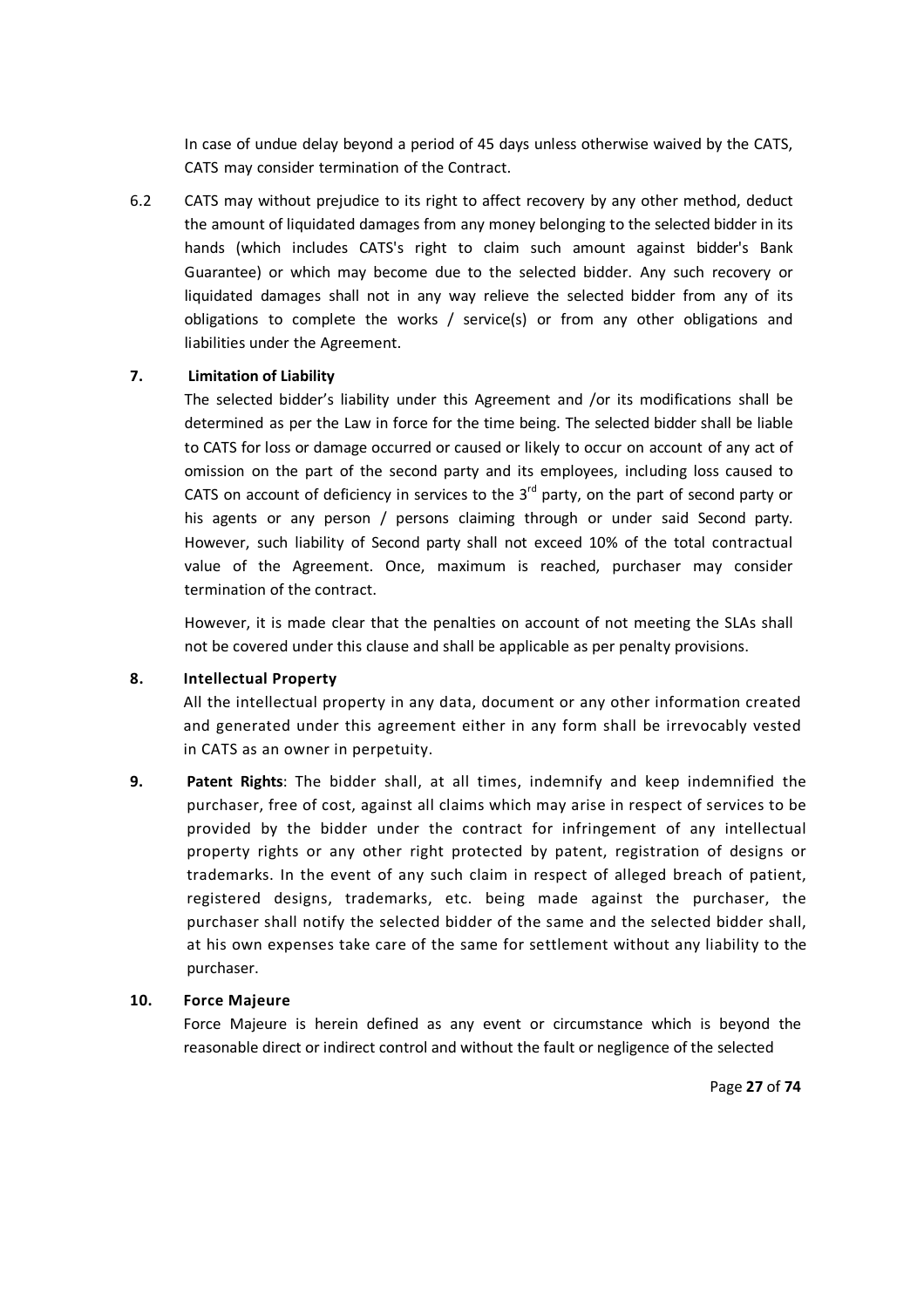bidder and which results to selected bidder's inability, notwithstanding its reasonable best efforts, to perform its obligations in whole or in part.

 The Selected bidder or CATS shall not be held liable for delay in performing his obligations resulting from any force majeure cause as referred to and/or defined above. Any delay beyond 30 days shall lead to termination of contract by parties and all obligations expressed quantitatively shall be calculated as on date of termination. Notwithstanding this, provisions relating to indemnity, confidentiality survive termination of the contract.

### **11. Arbitration**

 In case any dispute arise between the parties, both the parties will try to resolve the issue mutually within 20 days of dispute raised. Affected party will give notice in writing to other party indicating concern, proposed remedy to settle the issue. If the issue does not settle by negotiation in the manner as prescribed the same may be resolved exclusively by arbitration and such dispute may be submitted by either party for arbitration within 20 days of the failure of negotiations. Arbitration shall be held in Delhi and conducted in accordance with the provisions of Arbitration and Conciliation Act 1996 or any statutory modification or re-enactment thereof.

# 12. **Exit Management**

# 12.1 **Exit Management Purpose**

- a) This clause sets out the provisions, which will apply during Exit Management period. The parties of the contract shall ensure that their respective associated entities carry out their respective obligations set out in this Exit Management clause.
- b) The Exit Management period starts, in case of expiry of contract, at least 6 months prior to the date when the contract comes to an end or in case of termination of contract, on the date when the notice of termination is sent to the selected bidder. The Exit Management period ends on the date agreed upon by CATS or six months after the beginning of the Exit Management period, whichever is earlier.

### c) **Confidential information, security and data**

 Selected bidder will promptly on the commencement of the Exit Management period, supply to the CATS or its nominated agencies the following:

- i) Information relating to the current services rendered and performance data relating to the performance of the services; documentation relating to Project, Project's Intellectual Property Rights; any other data and confidential information related to the Project;
- ii) Project data as is reasonably required for purposes of the Project or for transitioning of the services to its replacing agency in a readily available format.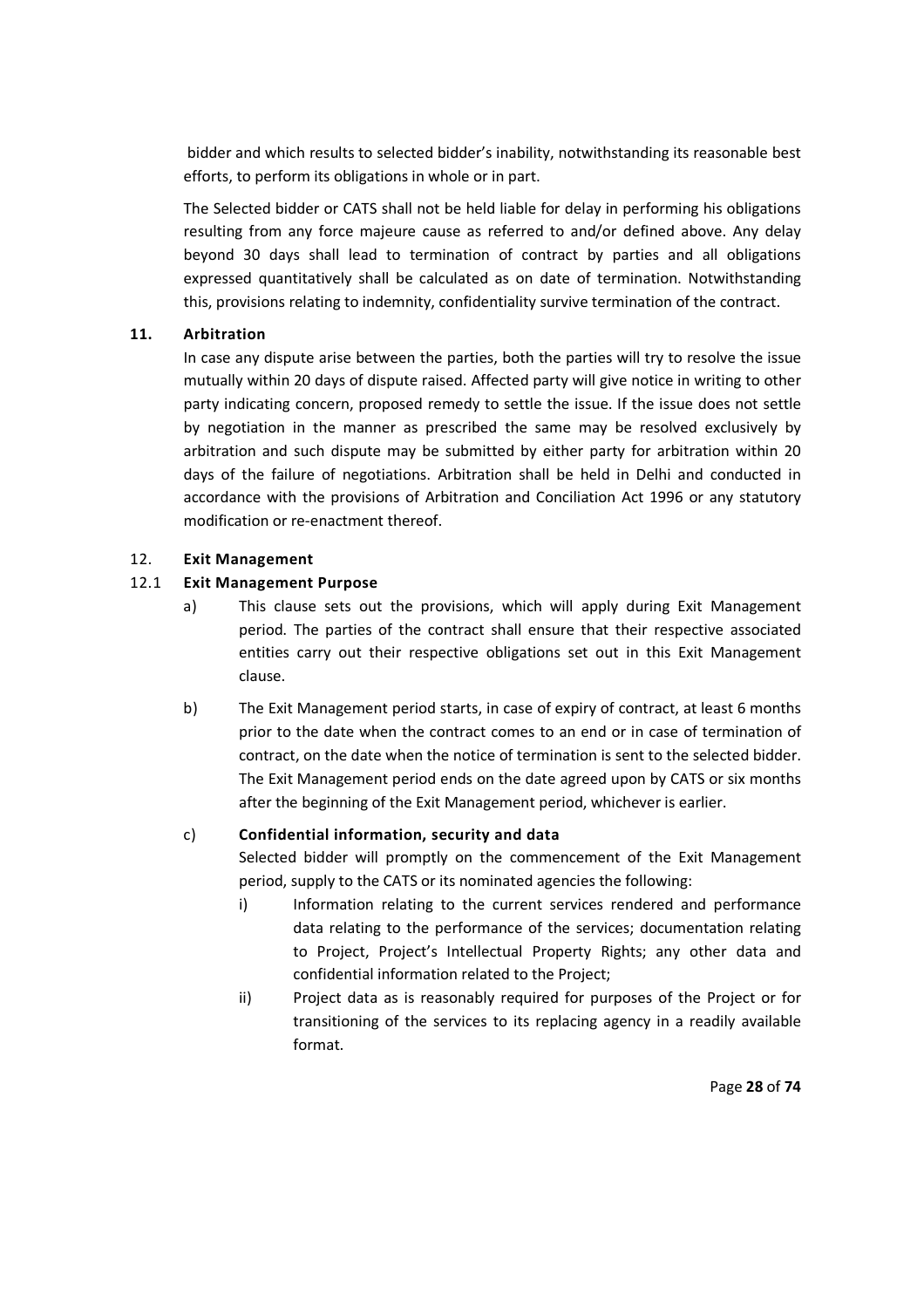iii) All other information (including but not limited to documents, records and agreements) relating to the services reasonably necessary to enable the CATS and its nominated agencies or its replacing selected bidder to carry out due diligence in order to transition of the services to CATS or its nominated agencies or the replacing selected bidder (as the case may be).

# **c. Employees**

Promptly on reasonable request at any time during the exit management period, the selected bidder shall, subject to applicable laws, restraints and regulations (including in particular those relating to privacy) provide to CATS a list of all employees (with job title and communication address) of the selected bidder, dedicated to providing the services at the commencement of the exit management period, to the extent that any Transfer Regulation does not apply to any employee of the selected bidder. CATS or replacing selected bidder may make an offer of contract for services to such employee of the selected bidder and the selected bidder shall not enforce or impose any contractual provision that would prevent any such employee from being hired by CATS or any replacing selected bidder.

# **d. Right of Access to information**

At any time during the exit management period, the selected bidder will be obliged to provide an access of information to CATS and/or any replacing selected bidder in order to make an inventory of the Assets (including hardware/software/active/passive), documentation, manuals, catalogs, archive data, live data, policy documents or any other material related to the project.

### **12.2 Exit Management Plan**

Selected bidder shall provide CATS with a recommended exit management plan within 180 days of singing of the contract, which shall deal with at least the following aspects of exit management in relation to the SLA as a whole and in relation to the Project implementation, the operation and management of SLA and scope of work definition.

- i) A detailed program of the transfer process that could be used in conjunction with a replacement selected bidder including details of the means to be used to ensure continuing provision of the services throughout the transfer process or until the cessation of the services and of the management structure to be used during the transfer;
- ii) Plans for the communication with such of the selected bidder, staff, suppliers, customers and any related third party as are necessary to avoid any material detrimental impact on Project's operations as a result of undertaking the transfer;
- iii) Plans for provision of contingent support to the Project and replacement selected bidder for a reasonable period (minimum one month) after transfer.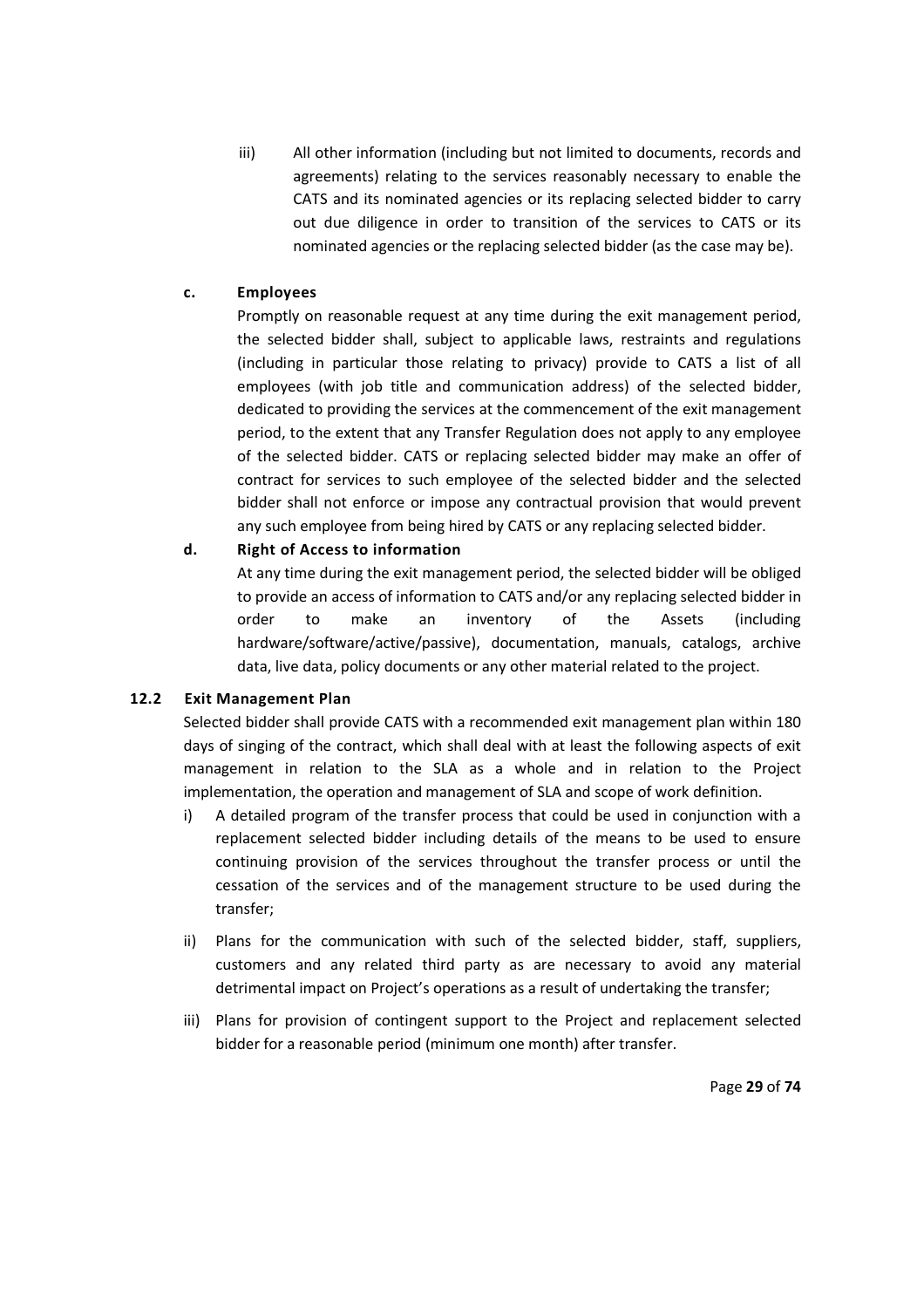- iv) Plans for training of the CATS staff to run the operations of the project. This training plan along with the training delivery schedule should be approved by CATS. The delivery of training along with handholding support and getting the sign off on the same would be the responsibility of the selected bidder.
- v) Selected bidder shall re-draft the Exit Management Plan annually to ensure that it is kept relevant and up to date.
- vi) Each Exit Management Plan shall be presented by selected bidder to an approved by CATS or its nominated agencies.
- vii) During the exit management period, the selected bidder shall use its best efforts to deliver the services.
- viii) Payment during the Exit Management period shall be made in accordance with the Terms of Payment Plan.

# **13. Termination of Contract**

13.1 CATS may terminate this contract in whole or in part by giving the Selected Bidder at least one month prior written notice indicating its intension to terminate the contract under the following circumstances:

# **a) Termination for Default:**

CATS may, without prejudice to any other remedy under the contract and applicable law, reserves the right to terminate for breach of contract by providing a written notice of 30 days stating the reason for default to the selected bidder and as it deems fit, terminate the contract either in whole or in part:

- i) If the selected bidder fails to implement and operationalize the project within the time frame specified in the contract; or
- ii) If the selected bidder fails to perform any other obligation(s) under the contract; or
- iii) If there is a breach of SLAs beyond a limit; or
- iv) If there is a breach of representations & obligations

Prior to providing a notice of termination to the selected bidder, CATS shall provide the selected bidder a written notice of 30 days instructing the selected bidder to cure any breach/default of the contract, if CATS is of the view that the breach may be rectified.

On failure of the selected bidder to rectify such breach within 30 days, CATS may terminate the contract by providing a written notice of 30 days to the selected bidder, provided that such termination will not prejudice or affect any right of action or remedy which has accrued or will accrue thereafter to CATS. In such event, the selected bidder shall be liable for penalty/liquidated damages imposed by the CATS. The performance guarantee shall be forfeited by the CATS.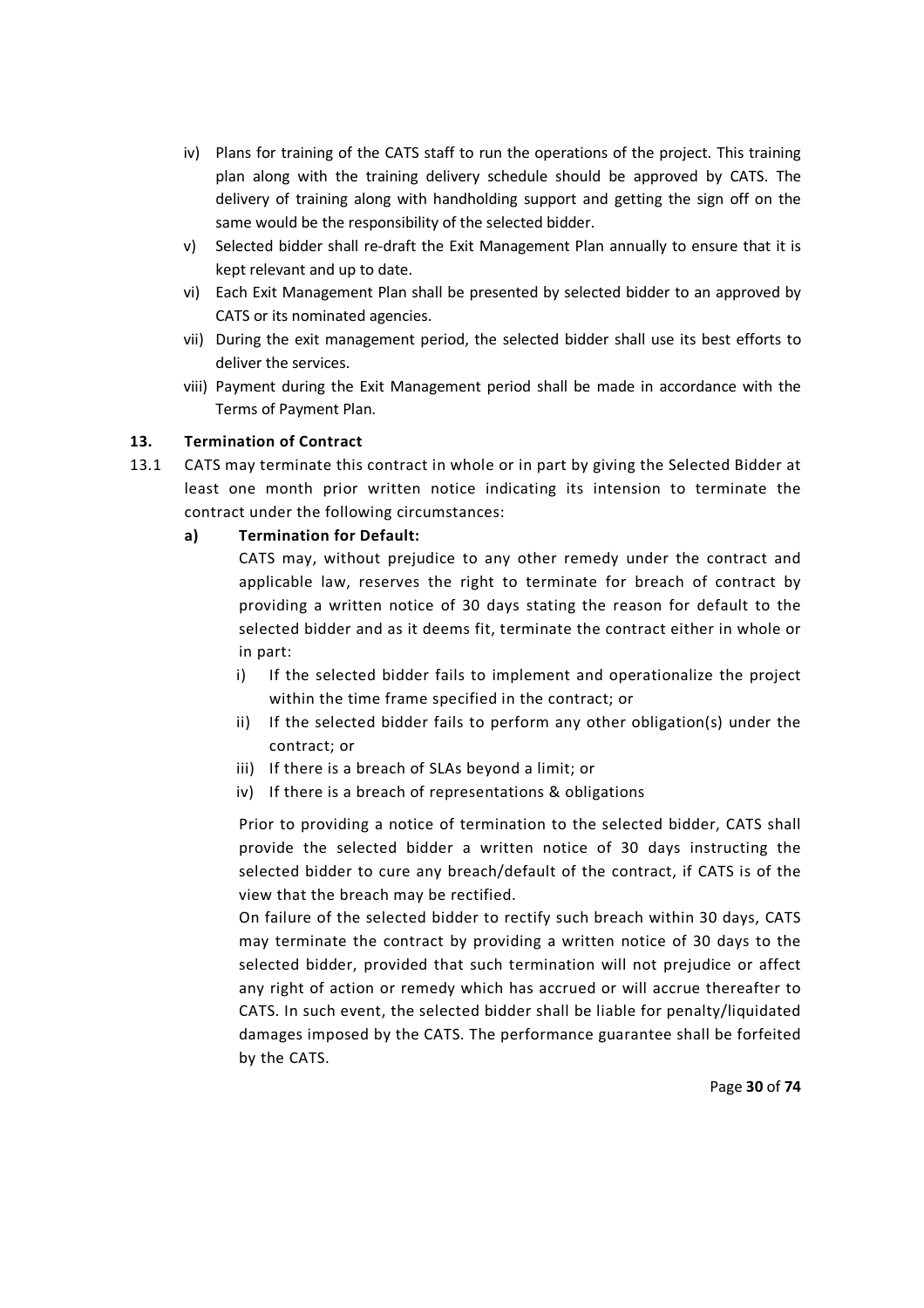#### **a) Termination for convenience**

CATS may for its own discretion, by provision of a written notice (at least 30 days prior) sent to the selected bidder, terminate the contract, either in whole or in part at any time for its convenience. The notice of termination shall specify that termination is for CATS's convenience, the extent to which performance of work under the contract is terminated, and the date upon which such termination becomes effective. Subsequently, the pending dues and the payments upto the date of termination will be settled accordingly after deduction of applicable taxes and liquidated damages if any.

### **b) Consequences of Termination**

In the event of termination of the contract for any reason whatsoever, CATS is entitled to impose any such obligations and conditions and issue any clarifications as may be necessary to ensure an efficient transition and effective continuity of the services which the selected bidder shall be obliged to comply with and take all available steps to minimize the loss resulting from that termination/breach, and further allow and provide all such assistance to CATS and/or succeeding selected bidder, as may be required, to take over the obligations of the selected bidder in relation to the execution/continued execution of the requirement of the contract.

#### **c) Post termination rights and obligations of Selected Bidder**

All plans, drawings, specifications, designs, reports and other documents prepared by the selected bidder in the execution of the contract shall become and remain the property of CATS and before termination or expiration of the contract, the selected bidder shall deliver all such documents, prepared under the contract along with a detailed inventory thereof, to CATS. Selected bidder shall also deliver proper knowledge transfer as mentioned in Clause Exit Management"" in the contract.

#### **14**. **Language of Notices**

All notices to be given under the contract and all communications, documentation and proceedings which are in any way relevant to the contract shall be in writing and in English language only.

#### **15. Performance during Dispute**

Pending the submission of and/or decision on a Dispute and until the arbitral award is published, the parties shall continue to perform their respective obligations under the contract without prejudice to a final adjustment in accordance with such award.

#### **16. Amendment to Contract**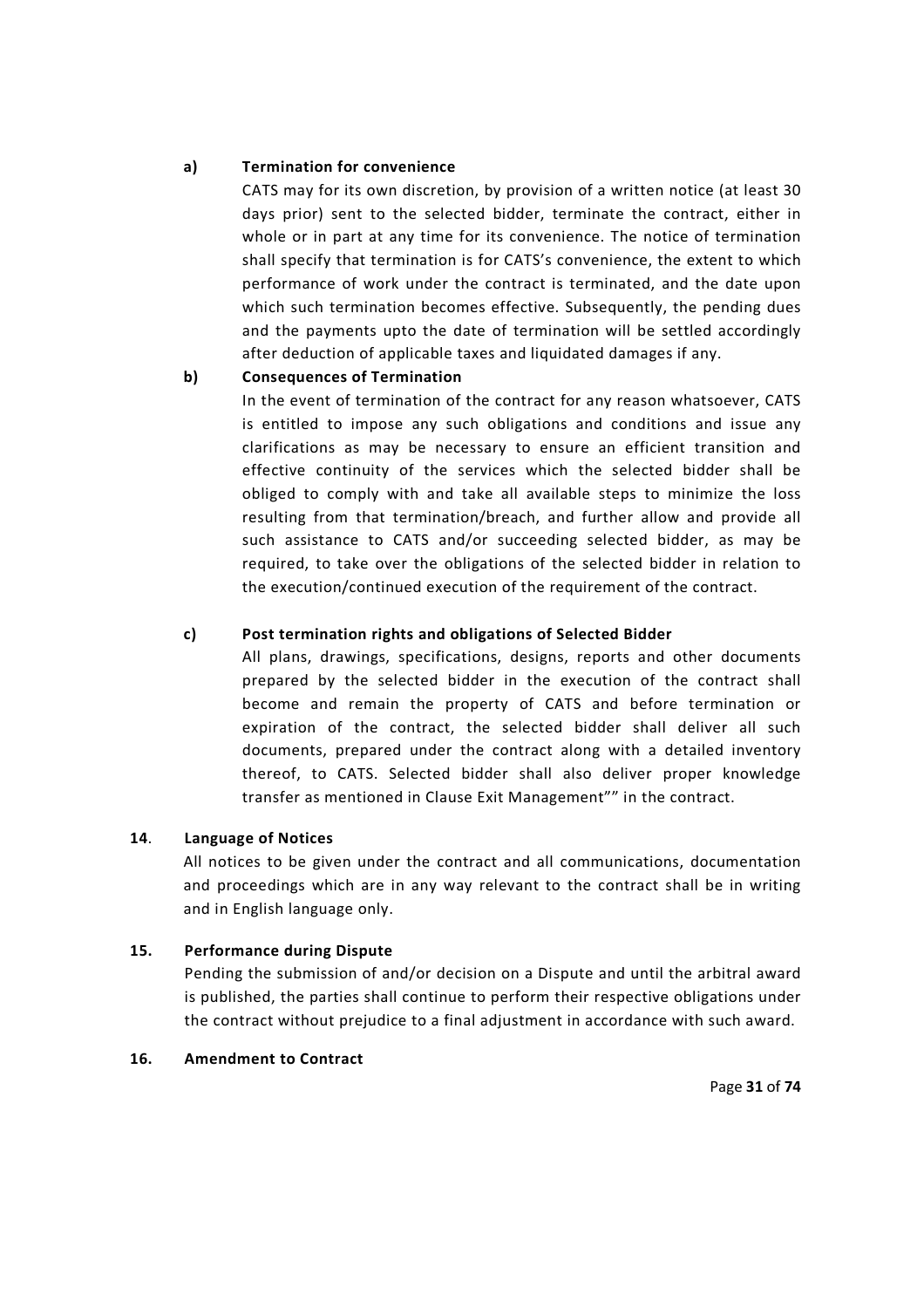The Contract and its schedules including the TE Document together constitute a complete and exclusive undertaking of the terms of the contract between the parties on the subject matter and no amendment or modification shall be valid and effective unless agreed to by all the parties and evidenced in writing.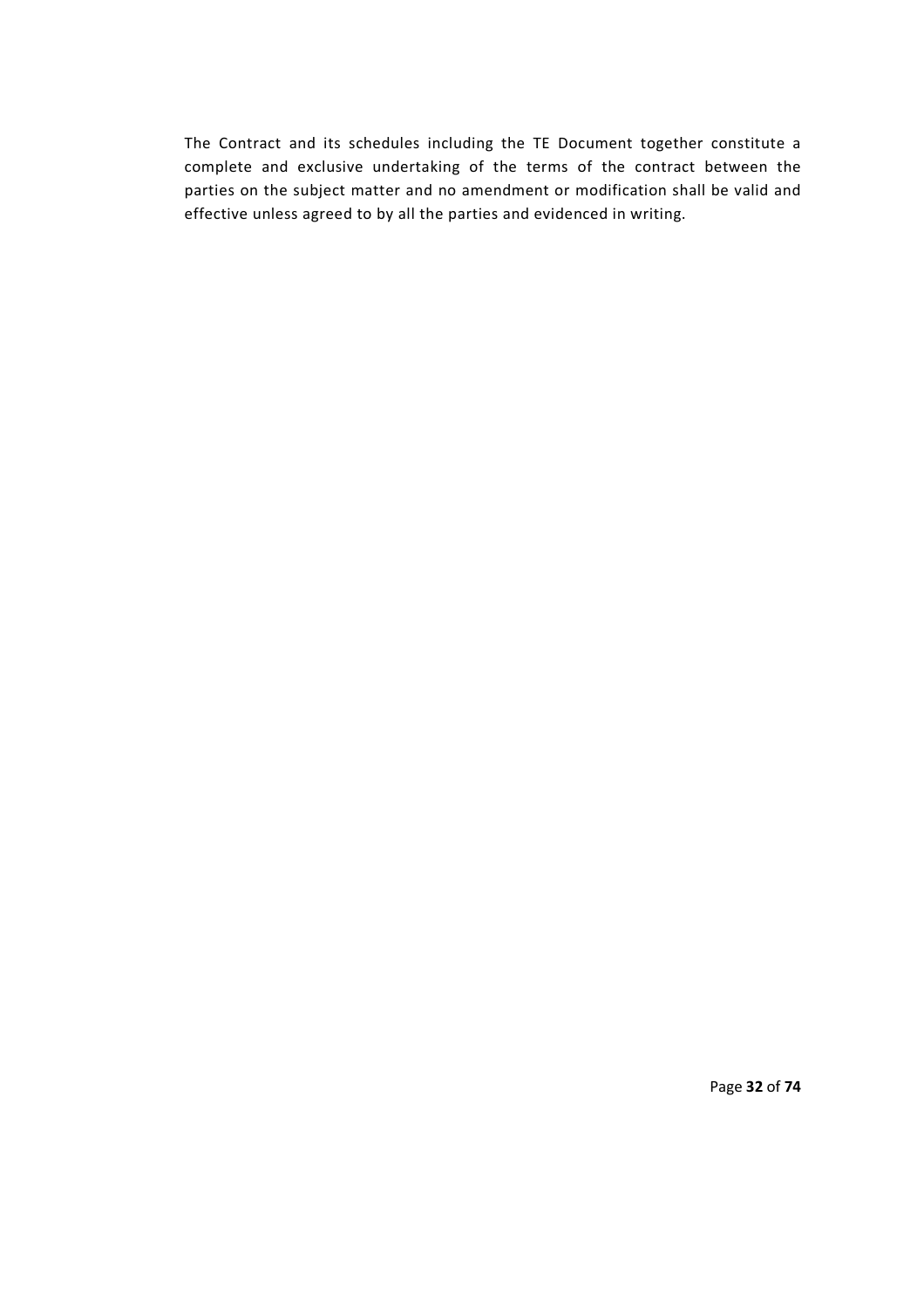#### **LIST OF REQUIREMENTS**

# **SECTION-III**

# **1. Details and status of Ambulances**

The following 200 number of CATS ambulances are expected to be handed over to the selected bidder for operation and maintenance:

| S. No. | Ambulance No. | Category ALS / BLS / PTA | Date of registration |
|--------|---------------|--------------------------|----------------------|
| 1.     | DL1A2401      | PTA                      | 30.07.2012           |
| 2.     | DL1A2402      | <b>PTA</b>               | 30.07.2012           |
| 3.     | DL1A2403      | PTA                      | 30.07.2012           |
| 4.     | DL1A2404      | <b>PTA</b>               | 30.07.2012           |
| 5.     | DL1A2405      | <b>PTA</b>               | 30.07.2012           |
| 6.     | DL1A2406      | PTA                      | 30.07.2012           |
| 7.     | DL1A2408      | PTA                      | 30.07.2012           |
| 8.     | DL1A2409      | <b>PTA</b>               | 30.07.2012           |
| 9.     | DL1A2411      | PTA                      | 30.07.2012           |
| 10.    | DL1A2412      | PTA                      | 30.07.2012           |
| 11.    | DL1A2414      | <b>PTA</b>               | 30.07.2012           |
| 12.    | DL1A2416      | PTA                      | 30.07.2012           |
| 13.    | DL1A2418      | PTA                      | 30.07.2012           |
| 14.    | DL1A2419      | <b>PTA</b>               | 30.07.2012           |
| 15.    | DL1A2420      | <b>PTA</b>               | 30.07.2012           |
| 16.    | DL1A2421      | PTA                      | 30.07.2012           |
| 17.    | DL1A2422      | PTA                      | 30.07.2012           |
| 18.    | DL1A2424      | PTA                      | 30.07.2012           |
| 19.    | DL1A2425      | <b>PTA</b>               | 30.07.2012           |
| 20.    | DL1A2426      | PTA                      | 30.07.2012           |
| 21.    | DL1A2427      | <b>PTA</b>               | 30.07.2012           |
| 22.    | DL1A2428      | PTA                      | 30.07.2012           |
| 23.    | DL1A2429      | PTA                      | 30.07.2012           |
| 24.    | DL1A2430      | PTA                      | 31.07.2012           |
| 25.    | DL1A2434      | PTA                      | 31.07.2012           |
| 26.    | DL1A2435      | PTA                      | 31.07.2012           |
| 27.    | DL1A2437      | PTA                      | 31.07.2012           |
| 28.    | DL1A2438      | PTA                      | 31.07.2012           |
| 29.    | DL1A2439      | PTA                      | 31.07.2012           |

Page **33** of **74**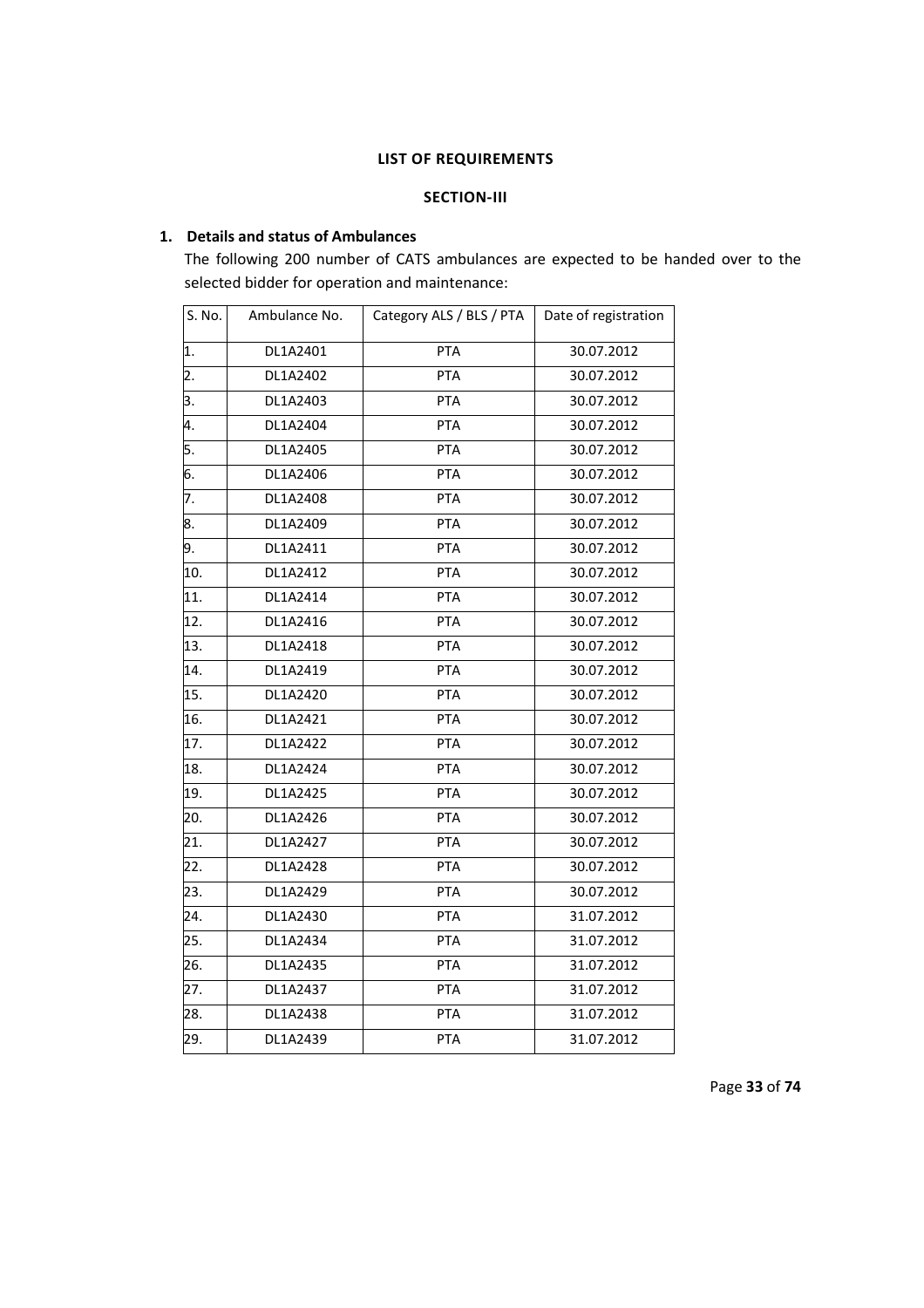| 30. | DL1A2441 | PTA        | 31.07.2012 |
|-----|----------|------------|------------|
| 31. | DL1A2442 | <b>PTA</b> | 31.07.2012 |
| 32. | DL1A2443 | <b>PTA</b> | 31.07.2012 |
| 33. | DL1A2444 | <b>PTA</b> | 31.07.2012 |
| 34. | DL1A2445 | <b>PTA</b> | 31.07.2012 |
| 35. | DL1A2446 | <b>PTA</b> | 31.07.2012 |
| 36. | DL1A2447 | <b>PTA</b> | 31.07.2012 |
| 37. | DL1A2448 | <b>PTA</b> | 31.07.2012 |
| 38. | DL1A2449 | <b>PTA</b> | 31.07.2012 |
| 39. | DL1A2450 | <b>PTA</b> | 31.07.2012 |
| 40. | DL1A2451 | PTA        | 31.07.2012 |
| 41. | DL1A2452 | <b>PTA</b> | 31.07.2012 |
| 42. | DL1A2453 | <b>PTA</b> | 31.07.2012 |
| 43. | DL1A2454 | PTA        | 31.07.2012 |
| 44. | DL1A2455 | <b>PTA</b> | 31.07.2012 |
| 45. | DL1A2458 | PTA        | 31.07.2012 |
| 46. | DL1A2459 | <b>PTA</b> | 31.07.2012 |
| 47. | DL1A2460 | <b>PTA</b> | 31.07.2012 |
| 48. | DL1A2461 | <b>PTA</b> | 31.07.2012 |
| 49. | DL1A2466 | <b>PTA</b> | 31.07.2012 |
| 50. | DL1A2467 | <b>PTA</b> | 31.07.2012 |
| 51. | DL1A2470 | PTA        | 31.07.2012 |
| 52. | DL1A2535 | <b>PTA</b> | 16.04.2013 |
| 53. | DL1A2536 | <b>PTA</b> | 16.04.2013 |
| 54. | DL1A2537 | PTA        | 16.04.2013 |
| 55. | DL1A2538 | <b>PTA</b> | 16.04.2013 |
| 56. | DL1A2539 | PTA        | 16.04.2013 |
| 57. | DL1A2540 | <b>PTA</b> | 15.04.2013 |
| 58. | DL1A2541 | PTA        | 16.04.2013 |
| 59. | DL1A2542 | <b>PTA</b> | 16.04.2013 |
| 60. | DL1A2543 | <b>PTA</b> | 16.04.2013 |
| 61. | DL1A2544 | <b>PTA</b> | 16.04.2013 |
| 62. | DL1A2545 | <b>PTA</b> | 16.04.2013 |
| 63. | DL1A2546 | <b>PTA</b> | 16.04.2013 |
| 64. | DL1A2547 | <b>PTA</b> | 16.04.2013 |
| 65. | DL1A2548 | PTA        | 16.04.2013 |
| 66. | DL1A2552 | <b>PTA</b> | 16.04.2013 |
| 67. | DL1A2554 | <b>PTA</b> | 16.04.2013 |
| 68. | DL1A2555 | <b>PTA</b> | 16.04.2013 |
|     |          |            |            |

Page **34** of **74**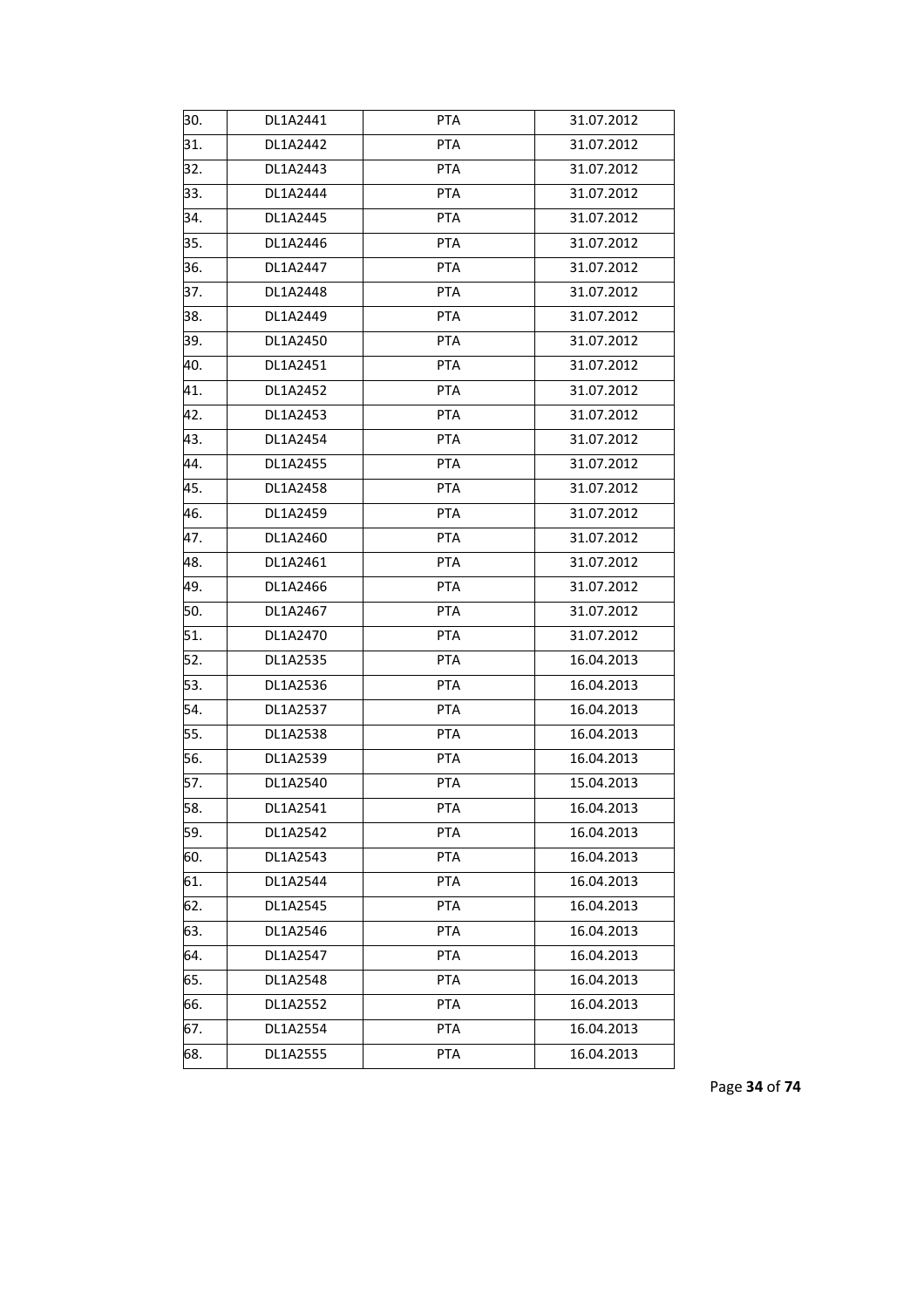| 69.  | DL1A2556 | <b>PTA</b> | 16.04.2013           |
|------|----------|------------|----------------------|
| 70.  | DL1A2557 | <b>PTA</b> | 16.04.2013           |
| 71.  | DL1A2558 | <b>PTA</b> | 16.04.2013           |
| 72.  | DL1A2562 | <b>PTA</b> | 16.04.2013           |
| 73.  | DL1A2563 | PTA        | 16.04.2013           |
| 74.  | DL1A2564 | PTA        | 16.04.2013           |
| 75.  | DL1A2569 | <b>PTA</b> | 16.04.2013           |
| 76.  | DL1A2571 | PTA        | 16.04.2013           |
| 77.  | DL1A2572 | PTA        | 16.04.2013           |
| 78.  | DL1A2573 | <b>PTA</b> | 16.04.2013           |
| 79.  | DL1A2574 | PTA        | 16.04.2013           |
| 80.  | DL1A2575 | <b>PTA</b> | 16.04.2013           |
| 81.  | DL1A2576 | <b>PTA</b> | 16.04.2013           |
| 82.  | DL1A2578 | <b>PTA</b> | 16.04.2013           |
| 83.  | DL1A2579 | <b>PTA</b> | 16.04.2013           |
| 84.  | DL1A2580 | PTA        | 16.04.2013           |
| 85.  | DL1A2581 | PTA        | 16.04.2013           |
| 86.  | DL1A2582 | PTA        | 17.04.2013           |
| 87.  | DL1A2583 | PTA        | 17.04.2013           |
| 88.  | DL1A2584 | PTA        | 17.04.2013           |
| 89.  | DL1A2629 | <b>PTA</b> | 25.10.2013           |
| 90.  | DL1A2608 | PTA        | 20.08.2013           |
| 91.  | DL1A2609 | PTA        | 20.08.2013           |
| 92.  | DL1A2610 | PTA        | 20.08.2013           |
| 93.  | DL1A2909 | <b>BLS</b> | 22/07/16             |
| 94.  | DL1A2857 | <b>BLS</b> | 02/07/16             |
| 95.  | DL1A2916 | <b>BLS</b> | 02/07/16             |
| 96.  | DL1A2908 | <b>BLS</b> | 19/07/16             |
| 97.  | DL1A2873 | <b>BLS</b> | 02/27/16             |
| 98.  | DL1A2884 | <b>BLS</b> | 02/07/16             |
| 99.  | DL1A2892 | <b>BLS</b> | 02/07/16             |
| 100. | DL1A2888 | <b>BLS</b> | 02/07/16             |
| 101. | DL1A2825 | <b>BLS</b> | 02/07/16             |
| 102. | DL1A2887 | <b>BLS</b> | 02/07/16             |
| 103. | DL1A2855 | <b>BLS</b> | 02/07/16             |
| 104. | DL1A2867 | <b>BLS</b> | $\frac{1}{22}/07/16$ |
| 105. | DL1A2915 | <b>BLS</b> | 02/07/16             |
| 106. | DL1A2886 | <b>BLS</b> | 02/07/16             |
| 107. | DL1A2870 | <b>BLS</b> | 02/07/16             |

Page **35** of **74**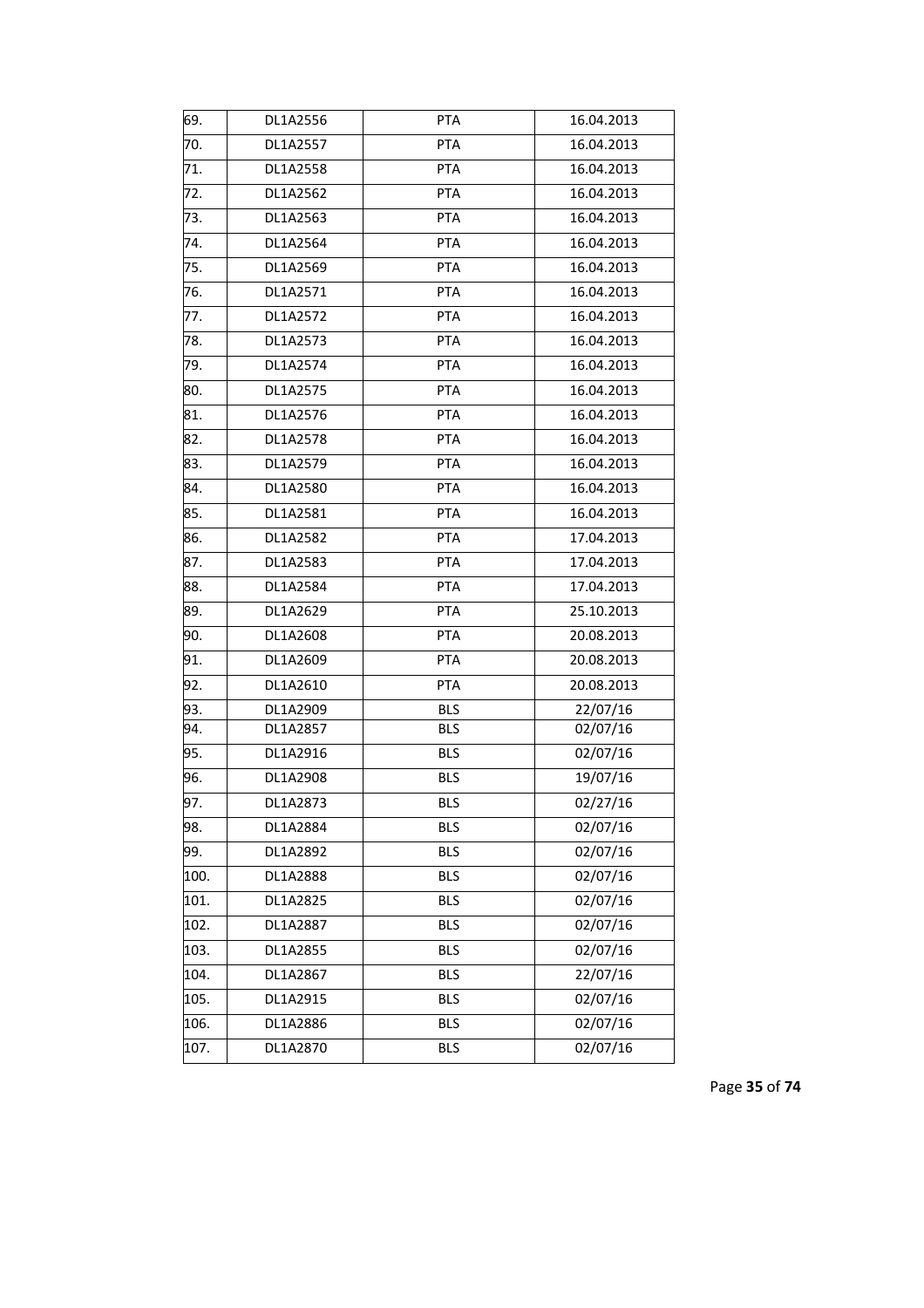| 108. | DL1A2840 | <b>BLS</b> | 22/07/16 |
|------|----------|------------|----------|
| 109. | DL1A2858 | <b>BLS</b> | 02/07/16 |
| 110. | DL1A2854 | <b>BLS</b> | 02/07/16 |
| 111. | DL1A2859 | <b>BLS</b> | 02/07/16 |
| 112. | DL1A2866 | <b>BLS</b> | 02/07/16 |
| 113. | DL1A2846 | <b>BLS</b> | 02/07/16 |
| 114. | DL1A2880 | <b>BLS</b> | 02/07/16 |
| 115. | DL1A2894 | <b>BLS</b> | 02/07/16 |
| 116. | DL1A2900 | <b>BLS</b> | 02/07/16 |
| 117. | DL1A2875 | <b>BLS</b> | 02/07/16 |
| 118. | DL1A2860 | <b>BLS</b> | 02/07/16 |
| 119. | DL1A2837 | <b>BLS</b> | 02/07/16 |
| 120. | DL1A2820 | <b>BLS</b> | 02/07/16 |
| 121. | DL1A2833 | <b>BLS</b> | 02/07/16 |
| 122. | DL1A2869 | <b>BLS</b> | 02/07/16 |
| 123. | DL1A2878 | <b>BLS</b> | 19/07/16 |
| 124. | DL1A2885 | <b>BLS</b> | 02/07/16 |
| 125. | DL1A2907 | <b>BLS</b> | 02/07/16 |
| 126. | DL1A2876 | <b>BLS</b> | 2/7/16   |
| 127. | DL1A2838 | <b>BLS</b> | 02/07/16 |
| 128. | DL1A2906 | <b>BLS</b> | 02/07/16 |
| 129. | DL1A2827 | <b>BLS</b> | 02/07/16 |
| 130. | DL1A2818 | <b>BLS</b> | 02/07/16 |
| 131. | DL1A2910 | <b>BLS</b> | 02/07/16 |
| 132. | DL1A2897 | <b>BLS</b> | 02/07/16 |
| 133. | DL1A2830 | <b>BLS</b> | 02/07/16 |
| 134. | DL1A2829 | <b>BLS</b> | 02/07/16 |
| 135. | DL1A2824 | <b>BLS</b> | 02/07/16 |
| 136. | DL1A2889 | <b>BLS</b> | 02/07/16 |
| 137. | DL1A2911 | <b>BLS</b> | 02/07/16 |
| 138. | DL1A2913 | <b>BLS</b> | 02/07/16 |
| 139. | DL1A2853 | <b>BLS</b> | 02/07/16 |
| 140. | DL1A2874 | <b>BLS</b> | 02/07/16 |
| 141. | DL1A2852 | <b>BLS</b> | 02/07/16 |
| 142. | DL1A2865 | <b>BLS</b> | 02/07/16 |
| 143. | DL1A2849 | <b>BLS</b> | 02/07/16 |
| 144. | DL1A2845 | <b>BLS</b> | 02/07/16 |
| 145. | DL1A2895 | <b>BLS</b> | 02/07/16 |
| 146. | DL1A2831 | <b>BLS</b> | 29/8/16  |

Page **36** of **74**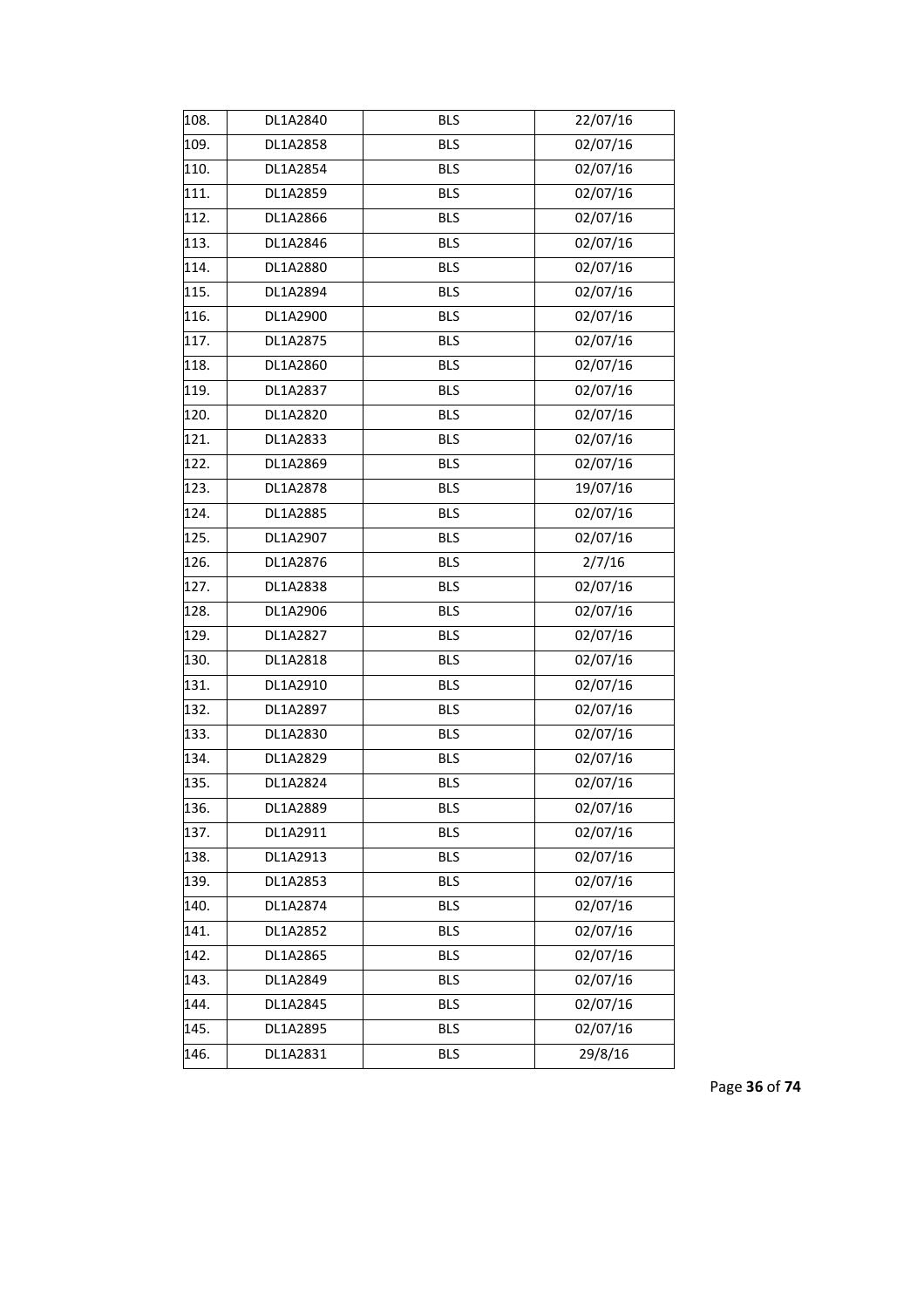| 147. | DL1A3005 | <b>BLS</b> | 29/08/16             |
|------|----------|------------|----------------------|
| 148. | DL1A2819 | <b>BLS</b> | 29/08/16             |
| 149. | DL1A2862 | <b>BLS</b> | 29/08/16             |
| 150. | DL1A2882 | <b>BLS</b> | 29/08/16             |
| 151. | DL1A2891 | <b>BLS</b> | 29/08/16             |
| 152. | DL1A2952 | <b>BLS</b> | 29/08/16             |
| 153. | DL1A2969 | <b>BLS</b> | 29/08/16             |
| 154. | DL1A2950 | <b>BLS</b> | 29/08/16             |
| 155. | DL1A2902 | <b>BLS</b> | 29/08/16             |
| 156. | DL1A2834 | <b>BLS</b> | 29/08/16             |
| 157. | DL1A2965 | <b>BLS</b> | 29/08/16             |
| 158. | DL1A2847 | <b>BLS</b> | 29/08/16             |
| 159. | DL1A2929 | <b>BLS</b> | 29/08/16             |
| 160. | DL1A2918 | <b>BLS</b> | 29/08/16             |
| 161. | DL1A3002 | <b>BLS</b> | 29/08/16             |
| 162. | DL1A2988 | <b>BLS</b> | 28/08/16             |
| 163. | DL1A2964 | <b>BLS</b> | 29/08/16             |
| 164. | DL1A2943 | <b>BLS</b> | 29/08/16             |
| 165. | DL1A2946 | <b>BLS</b> | 06/02/17             |
| 166. | DL1A2957 | <b>BLS</b> | 06/02/17             |
| 167. | DL1A2987 | <b>BLS</b> | 06/02/17             |
| 168. | DL1A2986 | <b>BLS</b> | 06/02/17             |
| 169. | DL1A2936 | <b>BLS</b> | 06/02/17             |
| 170. | DL1A2931 | <b>BLS</b> | 14/02/17             |
| 171. | DL1A2979 | <b>BLS</b> | 06/02/17             |
| 172. | DL1A2997 | <b>BLS</b> | 06/02/17             |
| 173. | DL1A2928 | <b>BLS</b> | 06/02/17             |
| 174. | DL1A2974 | <b>BLS</b> | 06/02/17             |
| 175. | DL1A2917 | <b>BLS</b> | $\frac{1}{06}/02/17$ |
| 176. | DL1A3013 | <b>BLS</b> | 06/02/17             |
| 177. | DL1A2954 | <b>BLS</b> | 06/02/17             |
| 178. | DL1A2947 | <b>BLS</b> | 06/02/17             |
| 179. | DL1A3008 | <b>BLS</b> | 06/02/17             |
| 180. | DL1A2953 | <b>BLS</b> | 06/02/17             |
| 181. | DL1A3006 | <b>BLS</b> | 06/02/17             |
| 182. | DL1A2984 | <b>BLS</b> | 06/02/17             |
| 183. | DL1A3011 | <b>BLS</b> | 06/02/17             |
| 184. | DL1A2934 | <b>BLS</b> | 06/02/17             |
| 185. | DL1A2972 | <b>BLS</b> | 06/02/17             |

Page **37** of **74**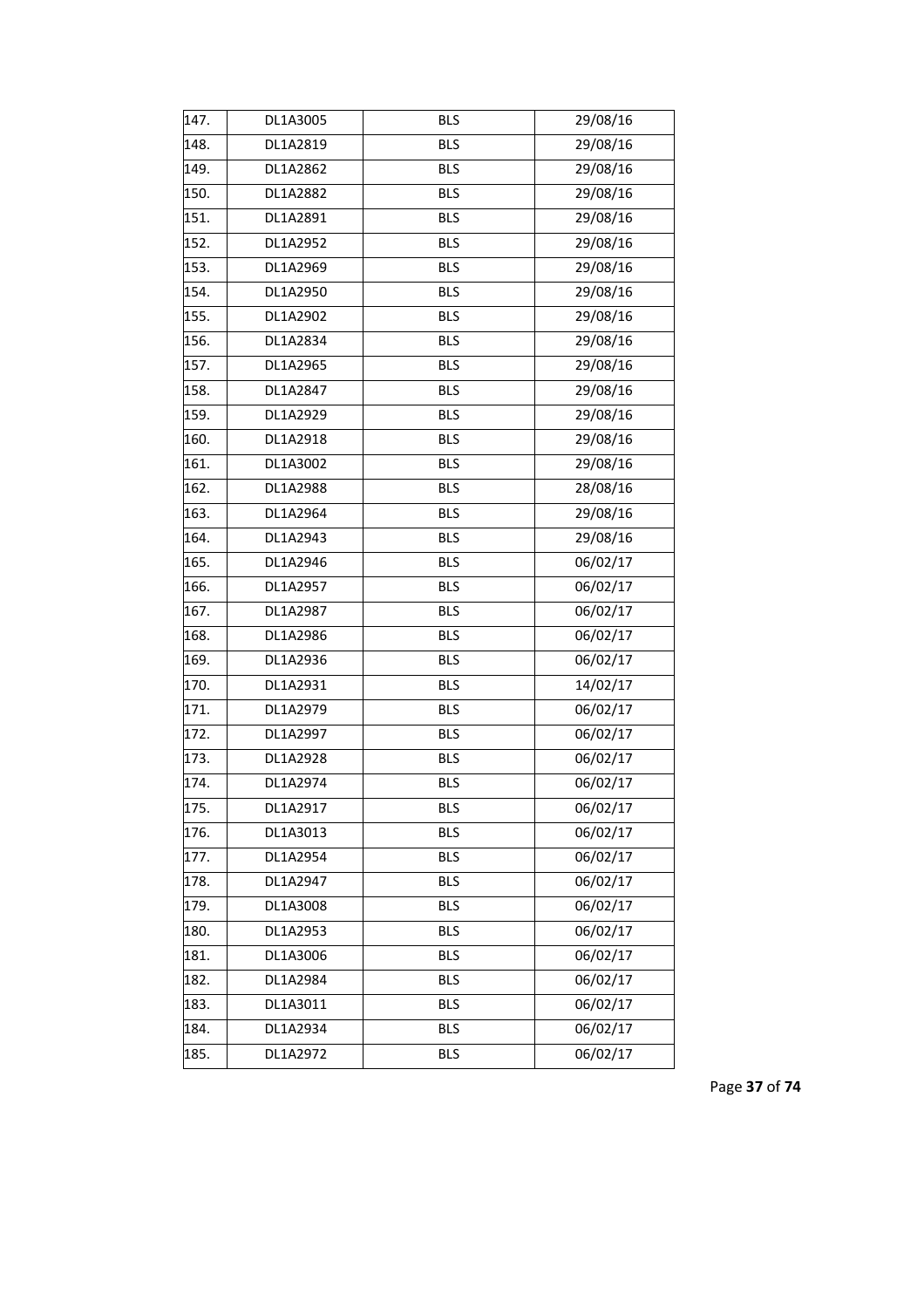| 186. | DL1A2937 | <b>BLS</b> | 06/02/17 |
|------|----------|------------|----------|
| 187. | DL1A2982 | <b>BLS</b> | 06/02/17 |
| 188. | DL1A3009 | <b>BLS</b> | 06/02/17 |
| 189. | DL1A2977 | <b>BLS</b> | 06/02/17 |
| 190. | DL1A2939 | <b>ALS</b> | 14/02/17 |
| 191. | DL1A3012 | <b>ALS</b> | 14/02/17 |
| 192. | DL1A2958 | <b>ALS</b> | 14/02/17 |
| 193. | DL1A3010 | <b>ALS</b> | 14/02/17 |
| 194. | DL1A2973 | <b>ALS</b> | 14/02/17 |
| 195. | DL1A2926 | <b>ALS</b> | 14/02/17 |
| 196. | DL1A2945 | <b>ALS</b> | 14/02/17 |
| 197. | DL1A2935 | <b>ALS</b> | 14/02/17 |
| 198. | DL1A3016 | <b>ALS</b> | 14/02/17 |
| 199. | DL1A2976 | <b>ALS</b> | 14/02/17 |
| 200. | DL1A2944 | <b>BLS</b> | 06/02/17 |

**2. Detail of equipments and consumables in the Ambulances**: It is responsibility of the selected bidder to ensure availability of following equipments and consumables as per the category of ambulances (i.e. Advanced Life Support, Basic Life Support and Patient Transport ambulances) and shall also comply with the guidelines of the Committee for Registration of Ambulances applicable in Delhi for respective category of ambulances.

# **3. ALS Ambulances**

| <b>S. No.</b> | <b>Non Consumable Items</b> |
|---------------|-----------------------------|
| 1.            | Oxygen Cylinder with key    |
| 2.            | Bedpan                      |
| 3.            | Urine Pot                   |
| 4.            | Kidney Tray                 |
| 5.            | Adjustable Trolley          |
| 6.            | Scoop Stretcher             |
| 7.            | Spine Board                 |
| 8.            | Waste Box                   |
| 9.            | <b>Sharp Container</b>      |
| 12.           | Cervical Collar             |
| 18.           | <b>Scissors</b>             |

Page **38** of **74**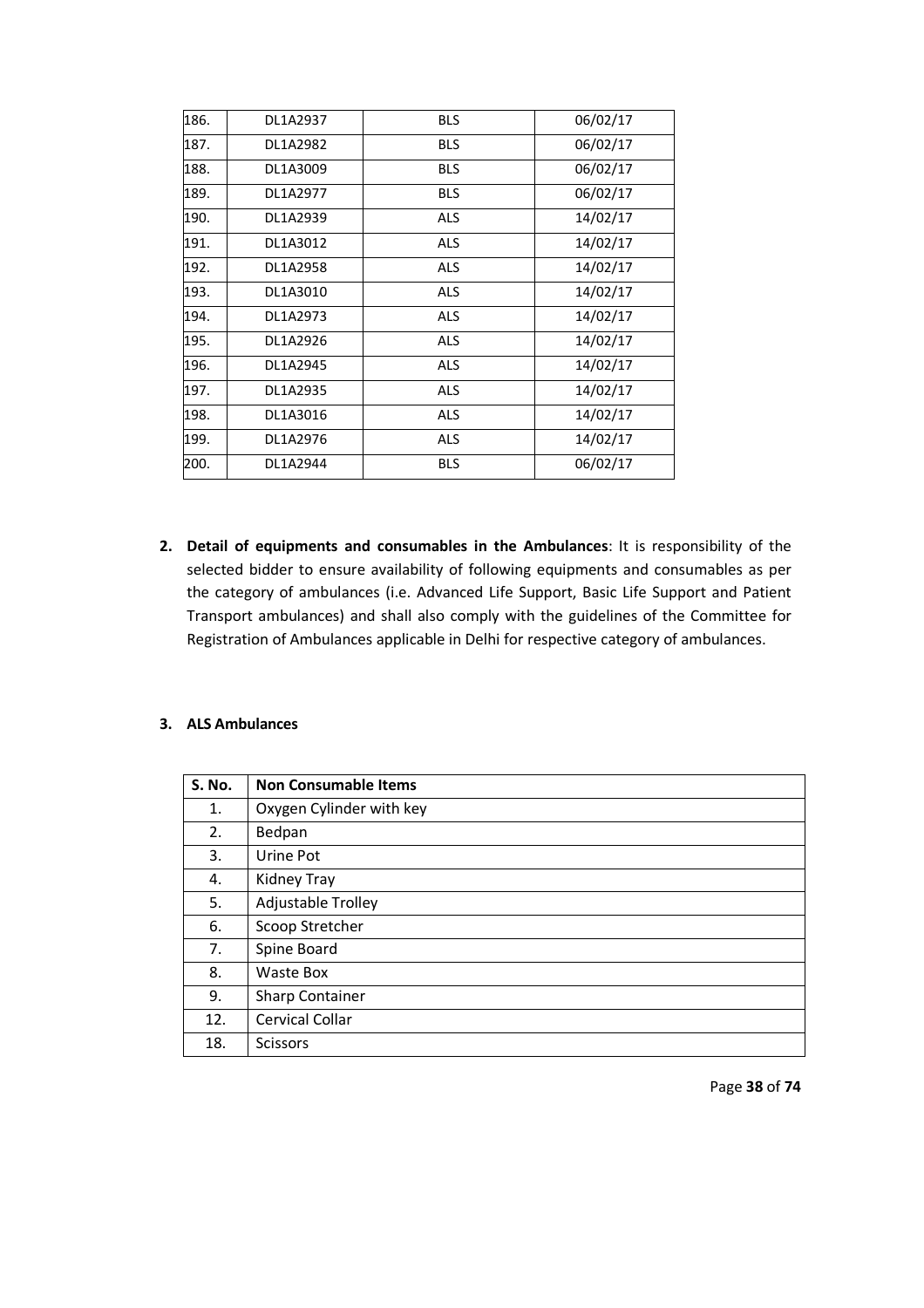| B P Apparatus with Adult/Paed/Neonatal cuffs                                              |  |  |
|-------------------------------------------------------------------------------------------|--|--|
| Pocket Mask                                                                               |  |  |
| Roll-In Patient Stretcher Cum Trolley                                                     |  |  |
|                                                                                           |  |  |
| Vacuum Splint Kit Sizes: Small, Medium, Large, Hand Vacuum Pump, Carrying                 |  |  |
|                                                                                           |  |  |
|                                                                                           |  |  |
|                                                                                           |  |  |
|                                                                                           |  |  |
|                                                                                           |  |  |
|                                                                                           |  |  |
|                                                                                           |  |  |
|                                                                                           |  |  |
|                                                                                           |  |  |
|                                                                                           |  |  |
|                                                                                           |  |  |
|                                                                                           |  |  |
|                                                                                           |  |  |
|                                                                                           |  |  |
|                                                                                           |  |  |
|                                                                                           |  |  |
| -Commercial Tube Fixator<br>-Carrying Bag                                                 |  |  |
|                                                                                           |  |  |
|                                                                                           |  |  |
|                                                                                           |  |  |
| -Semi Rigid Cervical Collar<br>-Cricothyroidotomy Set                                     |  |  |
| -Supra Glottic Devices (LMA Supreme 3 Sizes, Intubating Laryngeal Mask                    |  |  |
| Airway)                                                                                   |  |  |
| -Oxygen Delivery Kit- Oxygen Cylinder with Pressure Reducing Valve,                       |  |  |
| Connecting Tubing Mask With Reservoir Bag, Nasal Canula                                   |  |  |
| -Pneumothorax Valve (Asherman Chest Seal)                                                 |  |  |
|                                                                                           |  |  |
| -Bleeding Control Kit- Pads, Bandages, Tourniquet, Air Splints                            |  |  |
|                                                                                           |  |  |
|                                                                                           |  |  |
|                                                                                           |  |  |
|                                                                                           |  |  |
|                                                                                           |  |  |
| Resuscitator Bag With Mask (Large, Medium and Small)                                      |  |  |
| Oropharyngeal Airways, Sizes: 000, 00, 0, 1, 2, 3 & 4                                     |  |  |
|                                                                                           |  |  |
| Face Mask, Sizes: OO, O, OA, OB<br>Integrated Cardiac Monitor Cum Defibrillator Cum Pacer |  |  |
| Transport Ventilator With Module Combi Pneumatic Suction And Std.                         |  |  |
|                                                                                           |  |  |
| <b>Resuscitation &amp; Airway Management Equipments</b>                                   |  |  |

Page **39** of **74**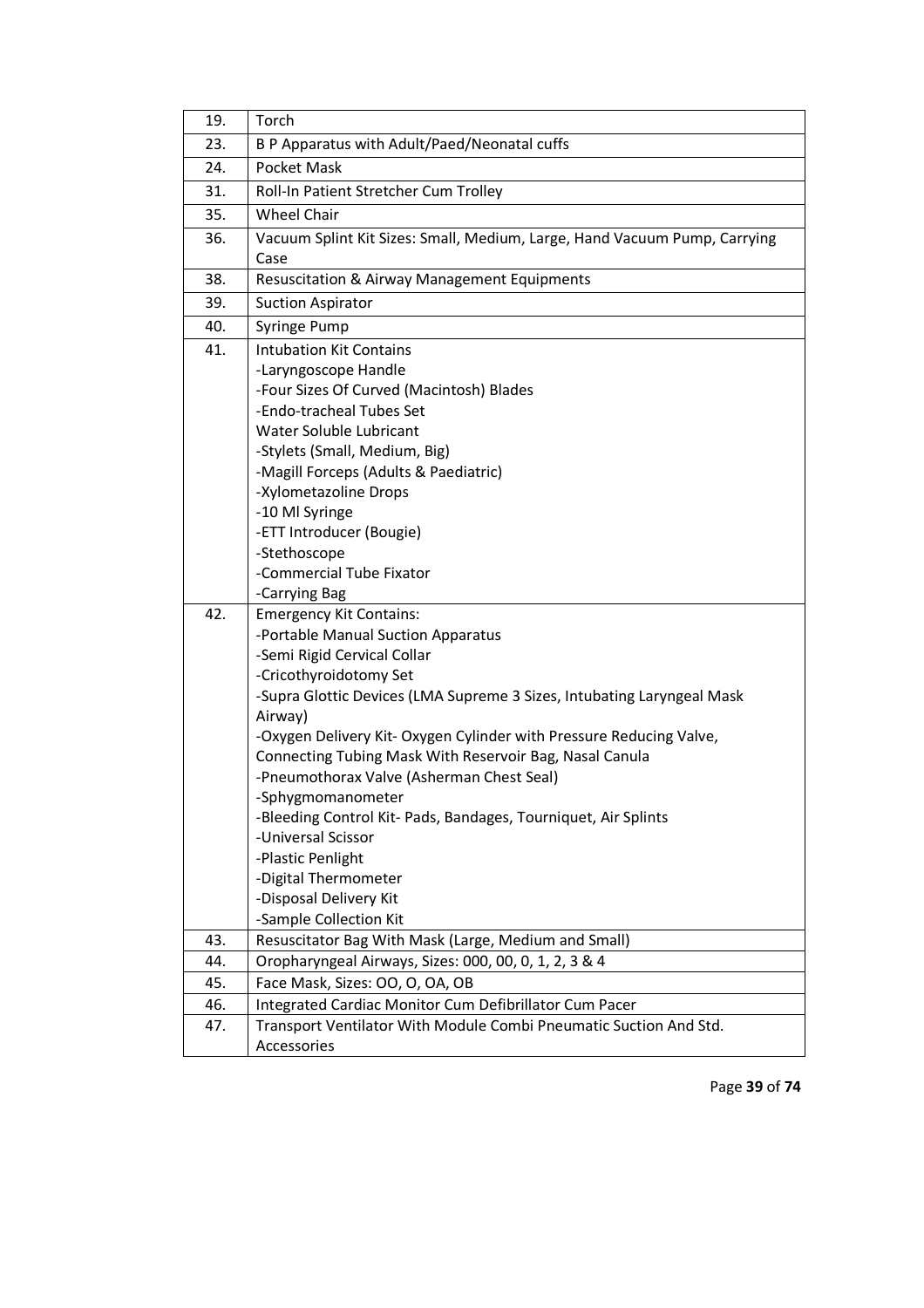| 48. | Portable Hand Held Gluco-meter                         |  |  |
|-----|--------------------------------------------------------|--|--|
| 49. | Rescue Tools as per CRA                                |  |  |
| 50. | Standard Mandatory Miscellaneous Equipments as per CRA |  |  |
|     | <b>Consumables</b>                                     |  |  |
| 1   | Syringes 1ml To 50 Ml.                                 |  |  |
| 2   | IV Canula No 14 To 24 No.                              |  |  |
| 3   | P M O Line                                             |  |  |
| 4   | <b>ECG Electrodes Adult and Paed</b>                   |  |  |
| 5   | Bed Sheet Disposal for trolley stretcher               |  |  |
| 6   | Tegaderm                                               |  |  |
| 7   | <b>ECG Roll</b>                                        |  |  |
| 8   | Bandages 2"4"6"                                        |  |  |
| 9   | <b>ECG Jelly</b>                                       |  |  |
| 10  | Adhesive Paper Tape, Size 2", 3', '4"                  |  |  |
| 11  | Oxygen Mask Adult                                      |  |  |
| 12  | Oxygen Mask Paediatric                                 |  |  |
| 13  | Xylocaine Jelly                                        |  |  |
| 14  | Suture Mersilk 3-0                                     |  |  |
| 15  | Lancets                                                |  |  |
| 16  | <b>Alcohol Swab</b>                                    |  |  |
| 17  | <b>Nebulisation Mask Adult</b>                         |  |  |
| 18  | <b>Nebulisation Mask Paediatric</b>                    |  |  |
| 19  | Wooden Spatula                                         |  |  |
| 20  | Three Way                                              |  |  |
| 21  | E.T Tube No.2 To No. 9                                 |  |  |
| 22  | Naspharngeal Airway No 6 To 8.5                        |  |  |
| 23  | E.T. Stylet No.2 To No.5                               |  |  |
| 24  | C- Circuit Adult                                       |  |  |
| 25  | C- Circuit Paed                                        |  |  |
| 26  | I V Set                                                |  |  |
| 27  | <b>Blood Transfusion Set</b>                           |  |  |
| 28  | Sterile Gloves No 6.5                                  |  |  |
| 29  | Sterile Gloves No 7 To 7.5                             |  |  |
| 30  | Unsterile Gloves No 6.5 To 7.5                         |  |  |
| 31  | Spinal Needle No 20 To 26 No.                          |  |  |
| 32  | A E D Pad Adult                                        |  |  |
| 33  | Disposable Needles No 16 To 26 No.                     |  |  |
| 34  | Picco Syringe                                          |  |  |
| 35  | L M A 3,4                                              |  |  |
| 36  | Asepto Syringe                                         |  |  |
| 37  | Paediatric Drip Set                                    |  |  |

Page **40** of **74**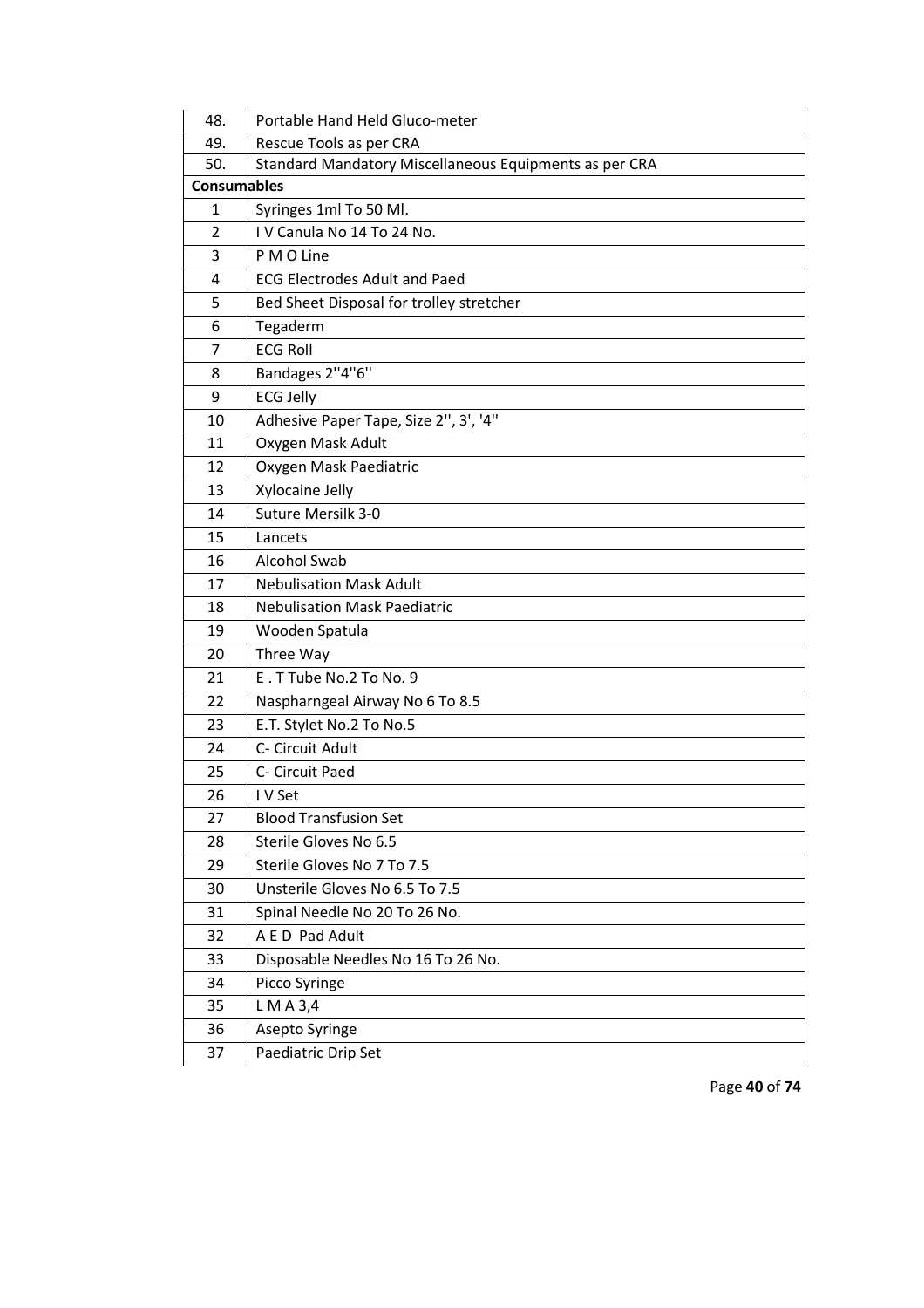| 38              | Ryles Tube No 8 To 18 No.              |
|-----------------|----------------------------------------|
| 39              | Urobag                                 |
| 40              | <b>Vacuum Suction Set</b>              |
| 41              | Foleys Catheter No 8 To 18 No.         |
| 42              | Surgical Blade No 11 To 22 No.         |
| 43              | Infant Feeding Tube No 5 To 10 No.     |
| 44              | Suction Catheter No 8 To 18 No.        |
| 45              | Venturi Mask Adult                     |
| 46              | <b>High Concentration Mask</b>         |
| 47              | Guidal Air Way No. 00 To 4 No.         |
| 48              | <b>Nasal Prongs</b>                    |
| 49              | Y Connector                            |
| 50              | Disposable Razor                       |
| 51              | Volini Spray                           |
| 52              | Vinodine Spray                         |
| 53              | <b>Healex Spray</b>                    |
| 54              | Coolex Spray                           |
| 55              | Savlon                                 |
| 56              | Sterilium                              |
| 57              | Dynaplast                              |
| 58              | G V Paint                              |
| 59              | <b>Elastic Bandage</b>                 |
| 60              | Triangular Bandage                     |
| 61              | Tracheostomy Tube No 7,8,9             |
| 62              | Recovery Kit                           |
| 63              | <b>Shivil Connector</b>                |
| <b>Medicine</b> |                                        |
| $\mathbf{1}$    | Inj Atropine                           |
| $\overline{2}$  | Inj Adrenaline                         |
| 3               | Inj. Avil                              |
| 4               | Inj Noradrenaline                      |
| 5               | Inj Dopamine                           |
| 6               | Inj. Calcium Carbonate                 |
| 7               | Inj. Dobutamine                        |
| 8               | Inj. Nitroglycerine                    |
| 9               | Inj. Sodium Bicarbonate                |
| $10\,$          | Inj. Hydrocortisone                    |
| 11              | Inhaler Beclomethasone (250 micro/dose |
| 12              | Inhaler Salbutamol (200 micrograms)    |
| 13              | Inj. Frusemide                         |
| 14              | Inj. Diazepam/Mldazolan                |

Page **41** of **74**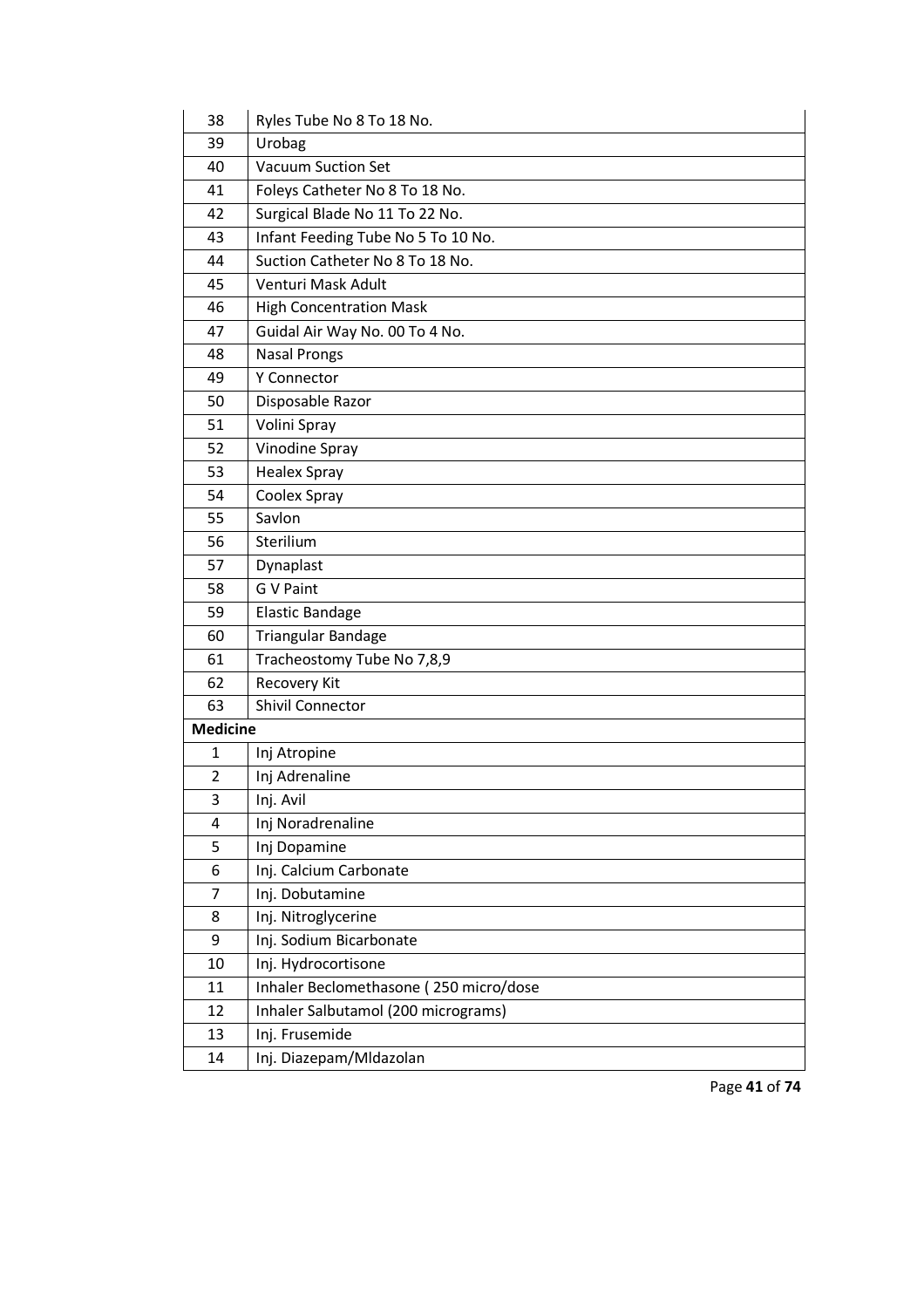| 15          | Inj. Deriphyllin                              |  |
|-------------|-----------------------------------------------|--|
| 16          | Inj. Phenytoin Sodium                         |  |
| 17          | Inj. Metochlorpropamide                       |  |
| 18          | Inj. Ondansetrone                             |  |
| 19          | Inj. KC1                                      |  |
| 20          | Inj. Lignocaine 2%                            |  |
| 21          | Inj. Inj. Amiadarone (50mg/ml)                |  |
| 22          | Inj. Magnesium sulphate 25%, 2ml              |  |
| 23          | Inj. Mannitol 20%                             |  |
| 24          | Inj. Morphine/Inj. Pethidine                  |  |
| 25          | Inj. Noradrenaline bititrate, 4mg 2ml Ampoule |  |
| 26          | Activated charcoal                            |  |
| 27          | Inj. Naloxxone HC1                            |  |
| 28          | Inj. Fentanyl                                 |  |
| 29          | Bacteriostatic water for Injection            |  |
| 30          | Inj. Sodium Valporate                         |  |
| 31          | Inj. Voveran                                  |  |
| 32          | Inj. Paracetamol                              |  |
| 33          | Resp.Duolin                                   |  |
| 34          | Resp.Levolin                                  |  |
| 35          | Resp.Budecort                                 |  |
| 36          | Resp. Asthalin                                |  |
| 37          | Tab.Alprax 0.25mg                             |  |
| 38          | Tab .Disprin                                  |  |
| 39          | Tab Deplatt 75mg                              |  |
| 40          | Tab Sorbitrate 5mg                            |  |
| 41          | Tab.Sorbitrate 10mg                           |  |
| 42          | Tab. Ecosprin 75mg                            |  |
| I.V. Fluids |                                               |  |
| 1           | <b>Normal Saline</b>                          |  |
| 3           | <b>DNS</b>                                    |  |
| 4           | <b>Ringer Lactate</b>                         |  |
| 5           | 5% or 10% Dextrose                            |  |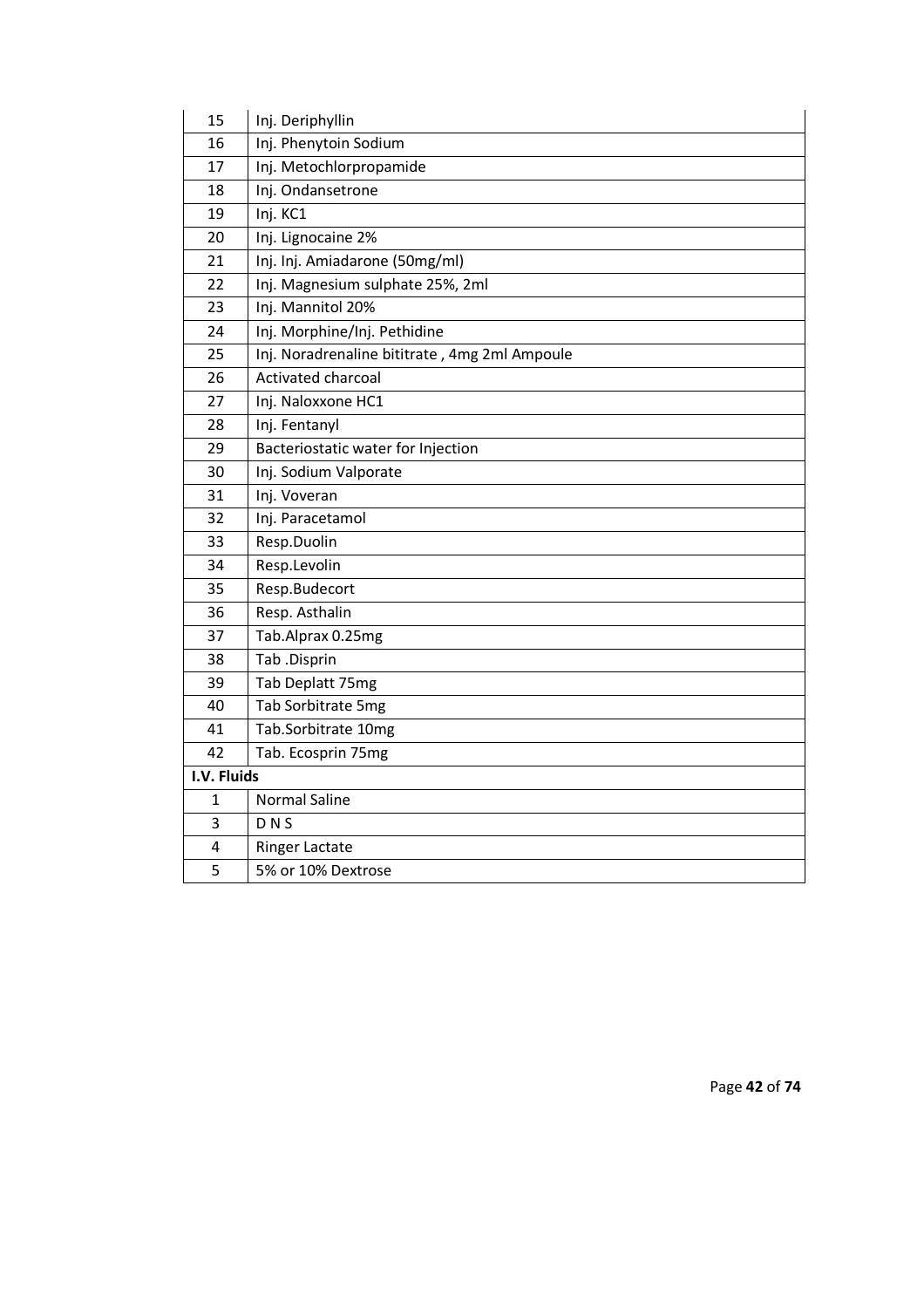# **4. BLS Ambulances**

| S. No.         | <b>CONSUMABLES</b>                                       |  |
|----------------|----------------------------------------------------------|--|
| 1              | Adhesive paper tape                                      |  |
| $\overline{2}$ | Bandage                                                  |  |
| 3              | Povidone Iodine lotion                                   |  |
| 4              | <b>Band Aid</b>                                          |  |
| 5              | Disposable Delivery Kit                                  |  |
| 6              | Face Mask (Disposable, 2 Layer)                          |  |
| 7              | <b>Gauze Piece</b>                                       |  |
| 8              | Surgical pad                                             |  |
| 9              | Disposable Bed Sheet for trolley stretcher               |  |
| 10             | Gauze cutting scissors                                   |  |
| 11             | <b>Cotton Roll</b>                                       |  |
| 12             | <b>Cervical Collar</b>                                   |  |
| 13             | Oxygen Mask with tubing                                  |  |
| 14             | Savlon                                                   |  |
| 15             | <b>Surgical Gloves</b>                                   |  |
| 16             | <b>Suction Catheter</b>                                  |  |
| 17             | Triangular Bandage                                       |  |
| 18             | Splint set (Wooden/crammer wire)                         |  |
| 20             | Pain Spray                                               |  |
| 21             | Torch With cell                                          |  |
| 22             | Oropharyngeal Airways                                    |  |
| 23             | <b>Endotracheal Tube</b>                                 |  |
| 24             | Anesthesia Face Mask                                     |  |
| 25             | Tab. PCM 500mg                                           |  |
| 26             | Tab. Aspirin                                             |  |
| 27             | S/I GTN Sorbiterate                                      |  |
| 28             | Crape Bandage                                            |  |
| 29             | Coolex                                                   |  |
| 30             | G.V. Paint                                               |  |
| 31             | Pocket Mask                                              |  |
| 32             | <b>Pneumatic Splint</b>                                  |  |
|                | <b>Non Consumable Items</b>                              |  |
| $\mathbf{1}$   | Suction Machine (foot Operated)                          |  |
| $\overline{2}$ | <b>Digital Thermometer</b>                               |  |
| 3              | Bowl (steel)                                             |  |
| 4              | B. P. Instrument (Aneroid)                               |  |
| 5              | Stethoscope                                              |  |
| 6              | Ambu Bag Adult, Paediatric and neonatal                  |  |
| 7              | First Aid Bag                                            |  |
| 8              | Oxygen Cylinder B type                                   |  |
| 9              | Oxygen Cylinder Regulator With Flow meter And Humidifier |  |
| 10             | Scoop Stretcher                                          |  |

Page **43** of **74**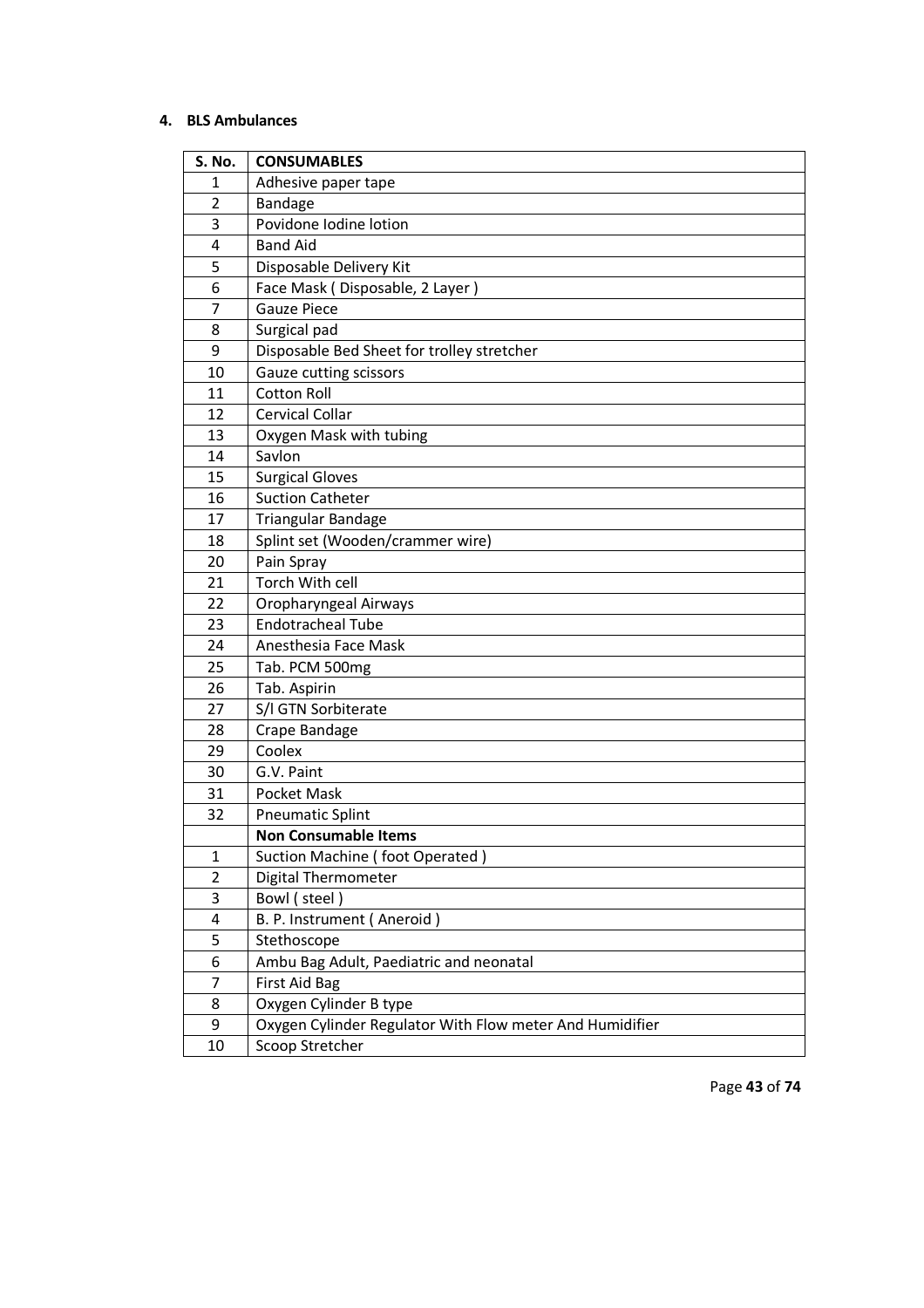| 11 | Laryngoscope with blade                                                      |  |  |
|----|------------------------------------------------------------------------------|--|--|
| 13 | Roll-in patient stretcher cum trolley                                        |  |  |
| 14 | Universal head immobilizer                                                   |  |  |
| 15 | spine board                                                                  |  |  |
| 17 | <b>Wheel Chair</b>                                                           |  |  |
| 18 | Vacuum splint kit(small, medium, large, hand held vacuum pump, carrying case |  |  |
| 19 | Cervical collar                                                              |  |  |
| 20 | Resuscitation & Airway Management Equipments                                 |  |  |
| 21 | Oxygen flow meter                                                            |  |  |
| 22 | suction aspirator                                                            |  |  |
| 23 | Emergency kit contains:                                                      |  |  |
|    | -Portable manual suction apparatus                                           |  |  |
|    | -Semi Rigid cervical collar                                                  |  |  |
|    | -Oxygen Delivery kit                                                         |  |  |
|    | -Pneumothorax valve (Asherman chest seal)                                    |  |  |
|    | -Sphygmomanometer                                                            |  |  |
|    | -Bleeding control kit-pads, bandages, tourniquet, air splints                |  |  |
|    | -Universal scissor                                                           |  |  |
|    | -Plastic penlight                                                            |  |  |
|    | -Digital thermometer                                                         |  |  |
|    | -Disposal delivery kit                                                       |  |  |
| 25 | Oropharyngeal Airways                                                        |  |  |
| 26 | Nasopharyngeal airways                                                       |  |  |
| 27 | Face mask sizes - oo, o, oa, ob                                              |  |  |
| 28 | AED, AED plus, Battery, pad, carrying case                                   |  |  |
| 29 | Rescue Tools as per CRA                                                      |  |  |

# **5. Patient Transport Ambulances**

| <b>S. No.</b>  | <b>CONSUMABLES</b>             |
|----------------|--------------------------------|
| 1              | Adhesive paper tape            |
| $\overline{2}$ | <b>Bandage</b>                 |
| 3              | Povidone Iodine lotion         |
| 4              | <b>Band Aid</b>                |
| 5              | Disposable Delivery Kit        |
| 6              | Face Mask (Disposable 2 Layer) |
| 7              | Gauze                          |
| 8              | Surgical pad                   |
| 9              | Bed Sheet for stretcher        |
| 10             | Gauze cutting scissors         |
| 11             | <b>Cotton Roll</b>             |
| 12             | Cervical Collar                |
| 13             | Oxygen Mask with tubing        |
| 14             | Savlon                         |
| 15             | <b>Surgical Gloves</b>         |
| 16             | <b>Suction Catheter</b>        |

Page **44** of **74**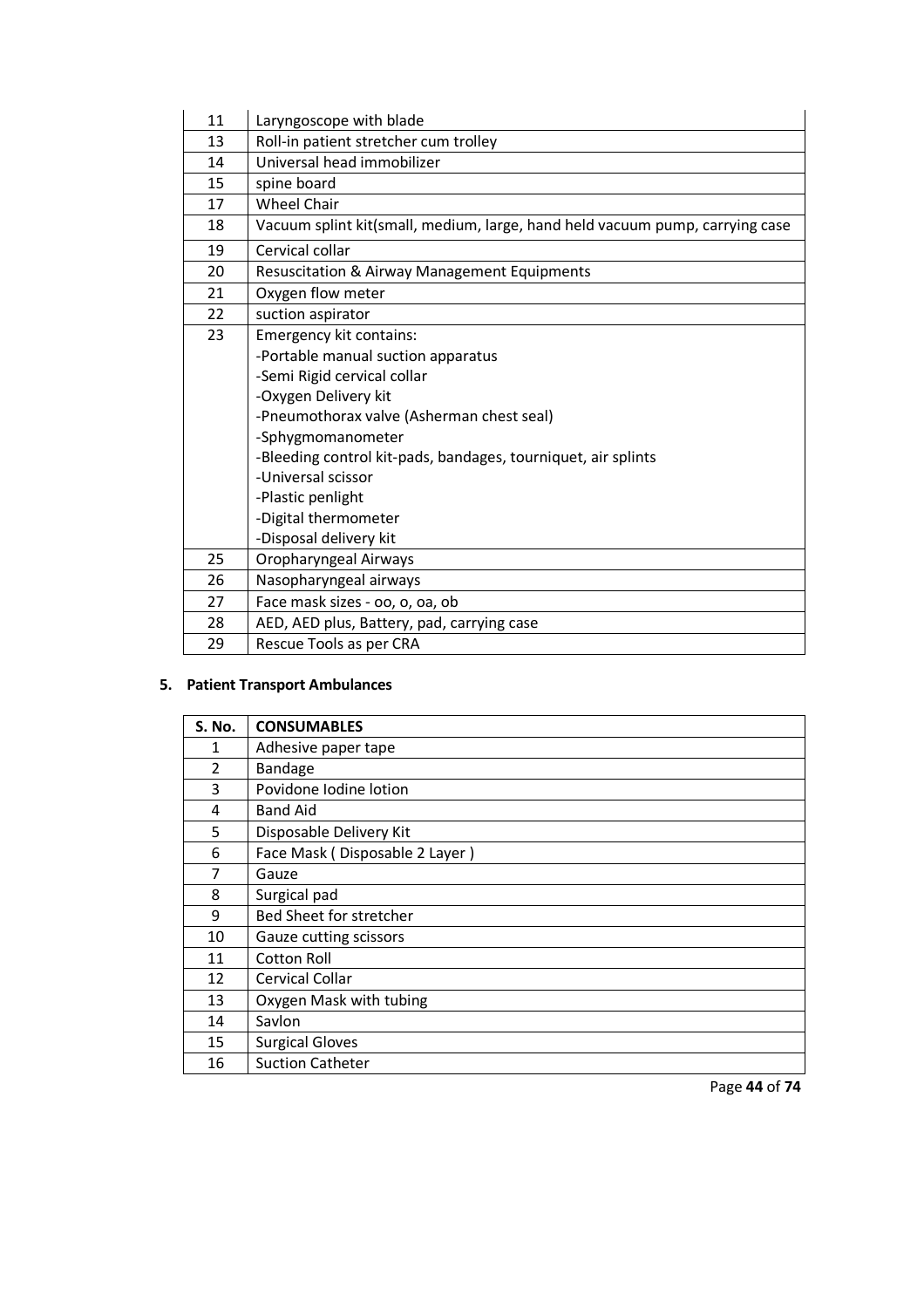| 17             | Triangular Bandage                                       |
|----------------|----------------------------------------------------------|
| 18             | Wooden/Crammer Splint set                                |
| 20             | Pain Spray                                               |
| 21             | Torch with Cell                                          |
| 22             | Oropharyngeal Airways                                    |
| 23             | <b>Endotracheal Tube</b>                                 |
| 24             | Anaesthesia Face Mask                                    |
| 25             | Tab. PCM 500mg                                           |
| 26             | Tab. Aspirin                                             |
| 27             | S/I GTN Sorbiterate                                      |
| 28             | Crape Bandage                                            |
|                | <b>Non Consumable Items</b>                              |
| 1              | Suction Machine (foot Operated)                          |
| $\overline{2}$ | Digital Thermometer                                      |
| 3              | Bowl (steel)                                             |
| 4              | B. P. Instrument (Aneroid)                               |
| 5              | Stethoscope                                              |
| 6              | Ambu Bag Adult, Paediatric and neonatal                  |
| 7              | First - Aid - Bag                                        |
| 8              | Oxygen Cylinder with regulator, flowmeter and humidifier |
| 10             | Scoop Stretcher                                          |
| 11             | Laryngoscope with blades                                 |
| 12             | Canvas stretcher                                         |

- **6. Control Room** *(operation & maintenance of CATS Control Room in not in the scope of the selected bidder):* CATS has its own Centralised Control Room accessible through Toll Free Number "102", which will be operated by CATS. Considering day to day co-ordination between ambulances, Control room and other agencies, one seat in CATS Control Room on 24x7 basis (as operation helpdesk) will be allocated to the selected bidder and manpower for that operation helpdesk will be deployed by the selected bidder and cost for the same shall be included in the operational cost quoted in the financial bid.
- **7.** All CATS Ambulances are equipped with Mobile Data Terminals, GPS/AVLS Devices and Biometric devices. It is responsibility of the selected bidder to ensure these devices operational during the contract period. CATS will provide the technical support for maintenance of these devices, however, providing the consumable items (as per OEM standards) such as electrical chargers, connectors, etc. shall be responsibility of the selected bidder. Further, in case of physical damage/mishandling/misplacement of these devices, the repair/replacement of such devices with same or higher configuration

Page **45** of **74**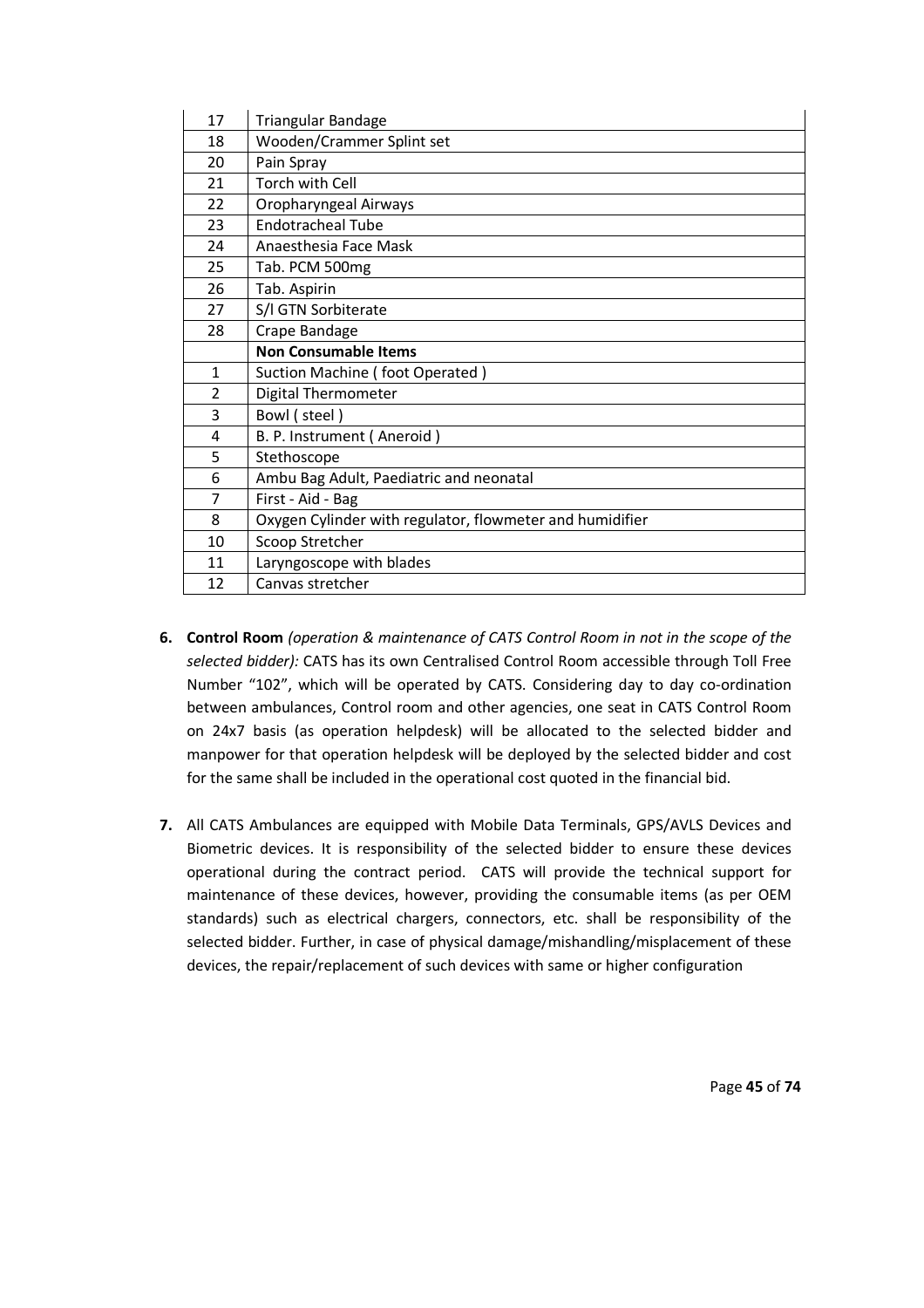devices (compatible with CATS control room systems) shall be the sole responsibility of the selected bidder within the timelines prescribed in the Service Level Agreement (SLA).

- **8.** All Call data, patient data and other mandatory data shall be entered through MDTs on real time basis and the SLAs shall be calculated on the basis of Control Room data. Accordingly, it shall be responsibility of the selected bidder to keep all these devices in proper working conditions and also to ensure real time data updation through MDTs. Further, fleet management data, Human Resources data and inventory data shall be entered and maintained on real time basis in the software application by the selected bidder. For this purpose, CATS will provide the user ID and password to the selected bidder for CATS software applications.
- **9.** CATS ambulances shall be manned by trained manpower i.e. One Ambulance Paramedic and One Ambulance Driver in each ambulance in each shift. The requisite qualifications and trainings prescribed by CATS shall be ensured by the selected bidder, while deploying ambulance manpower. The shift timings shall be decided by the selected bidder. The duty hours, monthly remunerations, statutory dues, weekly off, leaves, etc. shall be in accordance with the applicable Labour Laws and must be complied by the selected bidder during the currency of the agreement. Further, the selected bidder must ensure that at any given time, one ambulance paramedic and one ambulance driver must be present in each on-road ambulance.
- **10.** The extra staff required for leave reserve, etc. shall be ensured by the selected bidder and cost for same shall be included in operational cost quoted by bidder and no extra payment on this account will be paid to the selected bidder by CATS.

## **11. Qualifications and trainings for Ambulance Manpower**

- **(I) Ambulance Paramedic:** The qualifications required for the ambulance paramedics to be engaged by the selected agency are as follows:
	- a) Certificate course in Pre-Hospital Trauma Technician (PTT) from Govt. of India recognised institutions; *or*
	- b) Diploma in GNM or B.Sc (Nursing) and registration with State Nursing Councils; *or*
	- c) Diploma in Pharmacy and registration with State Pharmacy Council

All ambulance paramedics must have the qualifications mentioned above and shall be trained in EMT (Basic) as per the National Occupational Standards notified by the National Skill Development Corporation in HSSC accredited institutions. **NO PARAMEDIC SHALL BE DEPLOYED WITHOUT SUCCESSFUL COMPLETION OF EMT (BASIC) TRAINING**.

**(II) Ambulance Drivers:** The qualification of Ambulance drivers to be engaged by the selected agency is as follows:

Page **46** of **74**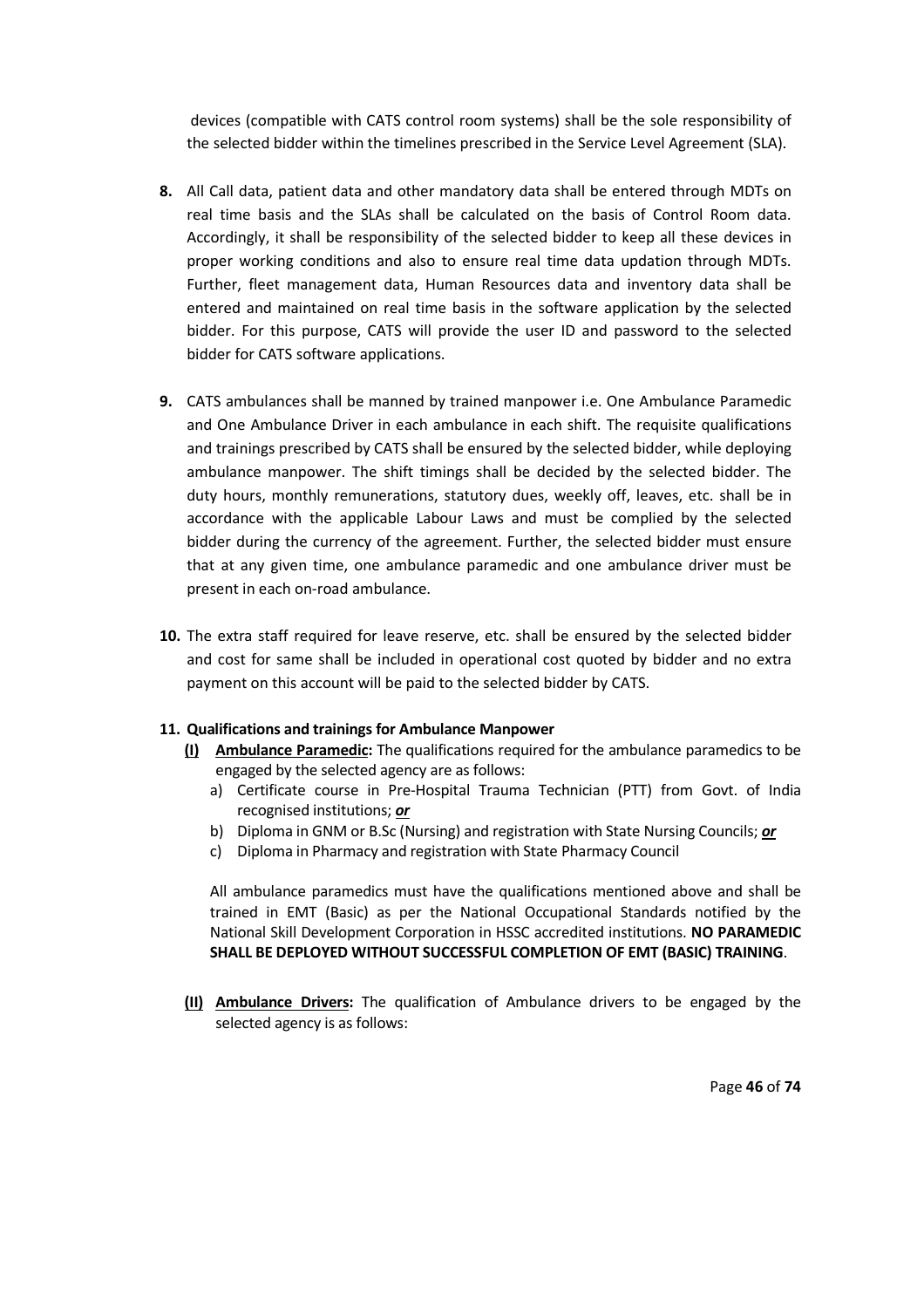**d)** Matriculation with LMV (Commercial) driving license

The selected agency shall engage ambulance drivers with good driving skills.

All drivers must have the qualifications mentioned above shall be trained in Basic first aid training. Further, for good driving skills, selected candidates must be certified from Driving Skill Test Institutes operated by Govt. Of Delhi with private companies such as IDTR, Sarai Kale Khan and Loni Road, etc. **NO AMBULANCE DRIVER SHALL BE DEPLOYED WITHOUT SUCCESSFUL COMPLETION OF TRAINING AND DRIVING SKILL CERTIFICATION.** 

CATS reserves the right to check the compliance of aforesaid qualifications & training/certifications.

Its responsibility of the selected bidder to ensure sufficient number of manpower including leave reserve for maintaining the services as per the SLAs, failing which penalties will be levied as per provisions of the contract.

Since CATS ambulances are deployed in VVIP/VIP functions, the character and antecedent for all recruited staffs engaged by the selected bidder shall be verified by the respective government authorities.

The key managerial personnel including managers/supervisors to be engaged for day to day operations shall be over and above the minimum manpower required as enumerated above. For operational purpose, the outsourced agency shall ensure full time engagement of separate HR Manager, Manager (Accounts), Operations Manager, Fleet Manager and Manager (Bio-medical) and atleast one manager/supervisor in each district which must be stationed in Delhi.

The selected agency shall also conduct refresher training during the contract period in such as way that all paramedics, drivers undergo refresher training once a year atleast.

The cost for training as well as refresher training shall be included in the operational cost quoted by the bidders.

**12. Uniform:** All ambulance paramedics and ambulance drivers shall wear the uniform approved by the CATS. No staff shall be in duty without wearing the prescribed uniform. The cost for the uniform shall also be included in the operational costs quoted by the bidders.

**THE ENTIRE OPERATION WILL BE CONDUCTED UNDER THE BRAND NAME OF "CENTRALISED ACCIDENT & TRAUMA SERVICES'. ALL ADVERTISEMENTS TO PROMOTE THE SERVICES WILL BE DONE BY CATS ITSELF.**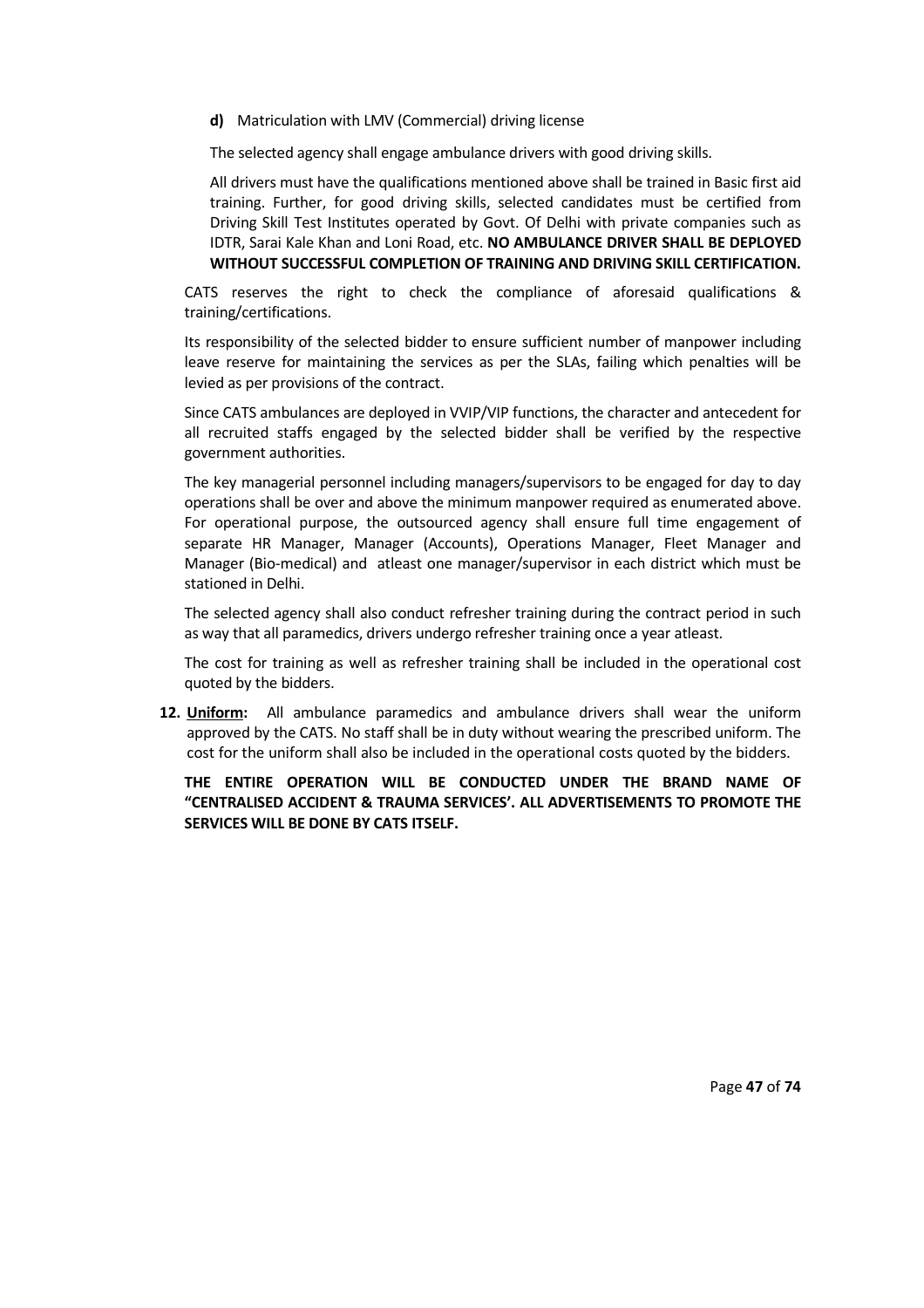## **Section – IV (A)**

## **ELIGIBILITY CRITERIA**

## **1. Qualification Requirements**

The Bidder can be a Company (Bidding Company)/Firm or a Registered Society/Trust or a Consortium of Companies (Bidding Consortium) with one of the Companies acting as the Lead Member of the Bidding Consortium. The bidder has to meet the following criteria:

## **Who are Eligible for Participation**

- (i) Companies incorporated under the Company's Act, 1956 are eligible on standalone basis or a firm registered under Indian Partnership Act.
- (ii) A foreign company can also participate on standalone basis or as a member of consortium at this stage but before signing the agreement it will have to form 100% owned an Indian Company registered under the Company Act, 1956.
- (iii) Companies can also participate for the project through a legally enshrined Special Purpose Vehicle (SPV)/Consortium.
- (iv) Societies registered under Societies Act as well as Income Tax Act, 1961.
- (v) Trusts registered under Trust Act.

In case of **Consortium**, there should be a formal agreement between the members accepting severe and joint responsibility for implementing the project through legally enshrined Special Purpose Vehicle (SPV). Reference of the lead member and percentage of holding of each in the consortium should also be given.

- $\checkmark$  Further, in case of consortium, if the project is awarded, they shall incorporate legally enshrined Special Purpose Vehicle (SPV) to be registered under Companies Act 1956 for entering into an agreement with the CATS.
- $\checkmark$  In case the applicant is a consortium of two or more companies the proposal shall be signed by the duly authorized signatory of the lead member and shall be legally binding on all the members of the Consortium for the execution and completion of the Project.
- $\checkmark$  The proposals shall contain the information about percentage holding of each member, consortium agreement, financial statements and other documents as required for each of the member of the Consortium.
- $\checkmark$  Bidder should have at least 2 (two) years of experience in the operation of Pre-Hospital "Emergency Response Services" with a minimum fleet of 80 fully equipped ambulances under single contract (40% of estimated ambulance fleet) or
- $\checkmark$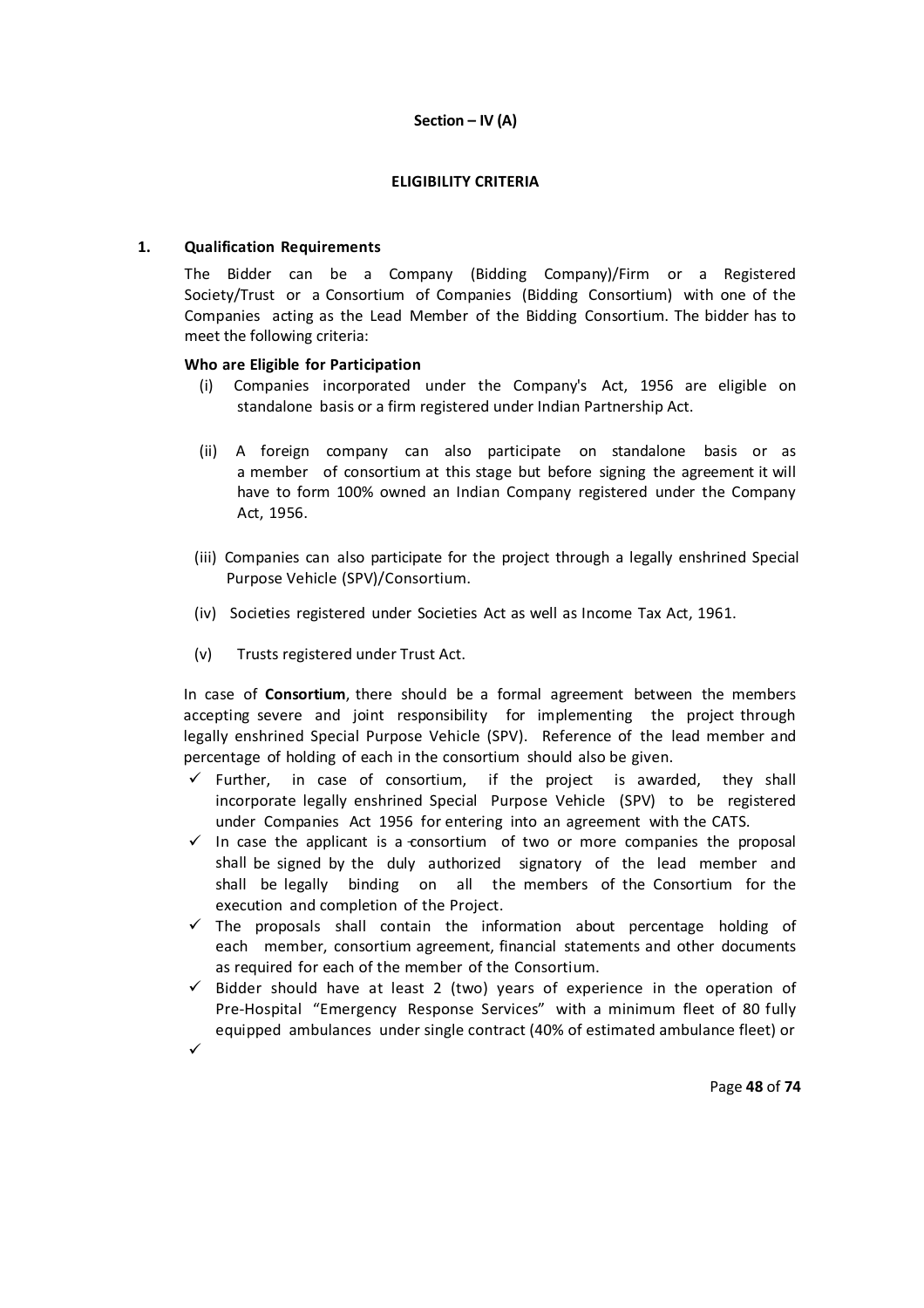120 ambulances under 2 (two) contracts (60% of estimated ambulance fleet) or 160 ambulances under 3 (three) contracts (80% of estimated ambulance fleet) supported by a centralised control room. The contracts with state/federal/Public Sector Undertakings (PSUs) shall only be considered for technical qualification. (The lead member shall meet this technical criteria).

- $\checkmark$  The bidder shall possess experience in operating centralised Control room with computer telephony integration with the ability to log calls with Geographical information System with GPRS integrated Ambulance monitoring system and software components for past two years.
- $\checkmark$  Certificates from the organizations to whom services have been provided in past needs to be submitted along with the proposal. In case of private sector client, the person signing these certificates shall be authorised by the organization through a Power of Attorney and a copy of same must be attached with proposal. In case of government sector client, the client certificate must be accompanied by copy of Agreement with government or copy of work orders issued by government.
- $\checkmark$  An affidavit to the effect that the bidder has not been blacklisted in the past by any of the State Governments across the country and that he will not form any coalition with any other bidder.
- $\checkmark$  Bidder should have ability to recruit and train as per the qualifications prescribed in the document by the CATS within a period of 1 months from signing of the contract.

## **2. Financial Capacity:**

The Bidder should have (a) net worth more than Rs 20 (twenty) crores and (b) demonstrate annual turnover/ gross receipts in this segment of at least Rs.10 (ten) Crores in each of the last 2 (two) financial years. (The lead member shall meet the above financial criteria).

**Note:** For the Qualification Requirements, if data is provided by the Bidder in foreign currency, equivalent rupees of Net Worth will be calculated using bills selling exchange rates (card rate) USD/ INR of State Bank of India prevailing on the date of closing of the accounts for the respective financial year as certified by the Bidder's banker.

For currency other than USD, Bidder shall convert such currency into USD as per the exchange rates certified by their banker prevailing on the relevant date and used for such conversion.

(If the exchange rate for any of the above dates is not available, the rate for the immediately available previous day shall be taken into account)

#### **Calculation of Net Worth:**

**Net Worth** = **Paid up Share capital** (in case of companies) which includes:

1. Paid up Equity share capital; and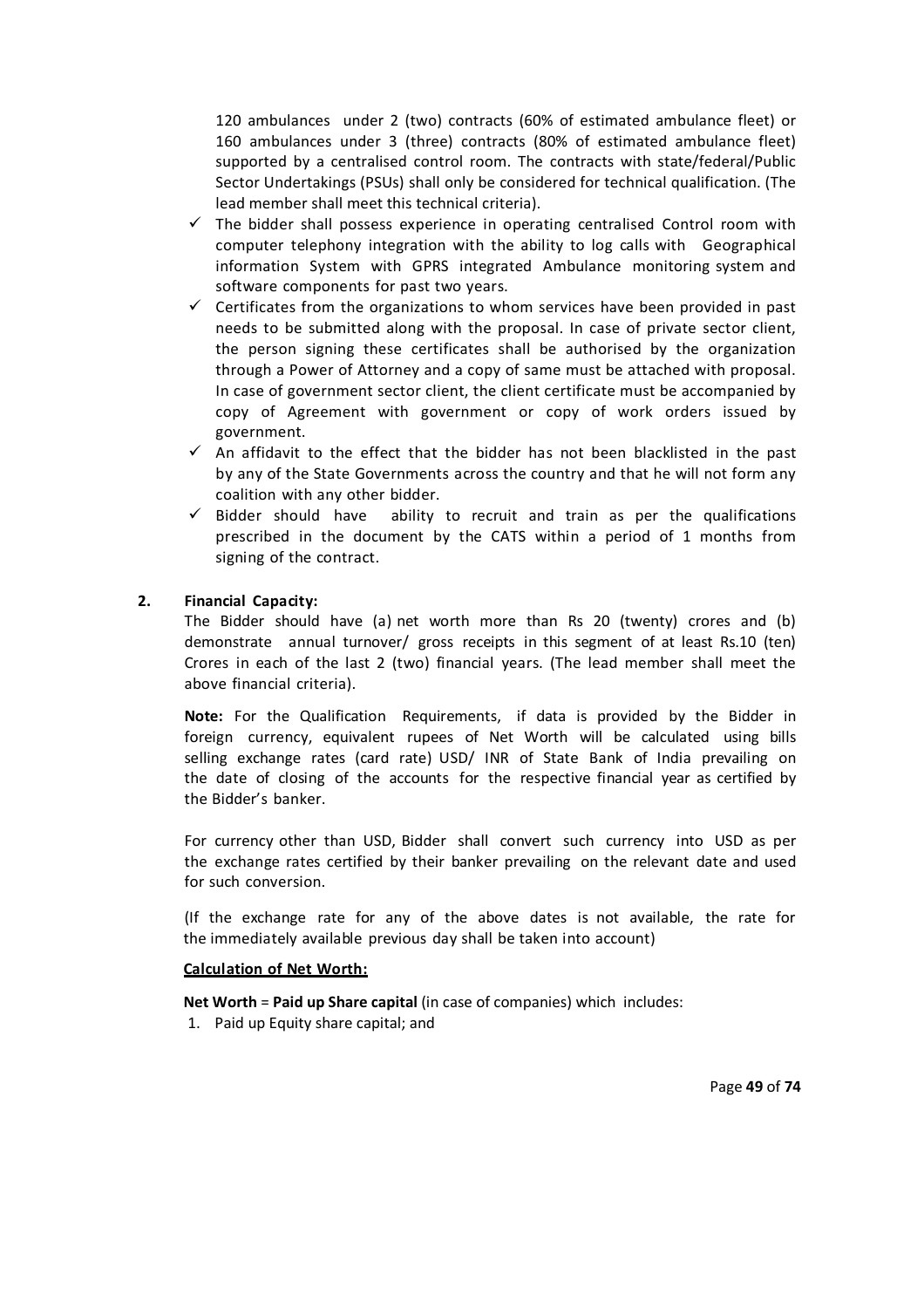- 2. Fully, compulsorily and mandatorily convertible Preference Shares; and
- 3. Fully, compulsorily and mandatorily convertible Debentures

Note:

- a) In case of Registered societies, the Corpus Fund and Capital Fund;
- b) In case of Proprietorship firm / partnership firm the Capital reflecting in the Audited Balance Sheet

# **Add: Free Reserves**

(Including Share Premium provided it is realized in Cash or Cash equivalents but excluding Revaluation Reserve if any) Note:

a) In case of Proprietorship firm / Partnership firm, the Credit balance of Reserve and Surplus or by whatever name called as appearing in the Balance Sheet

## **Subtract: Intangible Assets**

 **Subtract: Miscellaneous Expenditures** to the extent not written off and carry forward losses.

For the purposes of meeting financial requirements, only unconsolidated audited annual accounts shall be used. However, audited consolidated annual accounts of the Bidder may be used for the purpose of financial requirements provided that the Bidder has at least twenty six percent (26%) equity in each Company whose accounts are merged in the audited consolidated accounts and provided further that the financial capability of such companies (of which accounts are being merged in the consolidated accounts) shall not be reconsidered again for Net worth.

**Existing Companies**: - The computation of Net Worth shall be based on unconsolidated audited annual accounts of the company. For the purpose of the computation of Net Worth, the last three financial years shall be considered. The Bidder would thus be required to submit annual audited accounts for the last three financial years 2015-16 , 2016-17 and 2017-18 (or calendar year 2015, 2016 and 2017 or the accounting years as adopted by the Company and acceptable as per the laws of the respective Country) while indicating the year which should be considered for evaluation along with a Net Worth certificate from a Chartered Accountant to demonstrate the fulfilment of the criteria as on last day of the concerned Financial Year. **Net Worth of Directors will not be considered for computation of** *Net*  **Worth requirement in financial evaluation.**

- (i) Guarantee/Bond submitted by foreign companies must be submitted through Banks having branches in India / correspondent Banks in India and such Bank Guarantee issued by foreign banks should be endorsed by the Indian Branch of such foreign Bank. In case of claim on Bank guarantee, same shall be paid by the Indian branches of such foreign Bank.
- (ii) In a foreign company in case of calendar year instead of financial year is used for compilation of accounts, then the same shall be used.
- (iii) CA Certified copies of all the Balance Sheets of the lead member from where the financial strength is drawn has to be submitted along with EOI.
- (iv) The company having the maximum number of share (having voting rights) has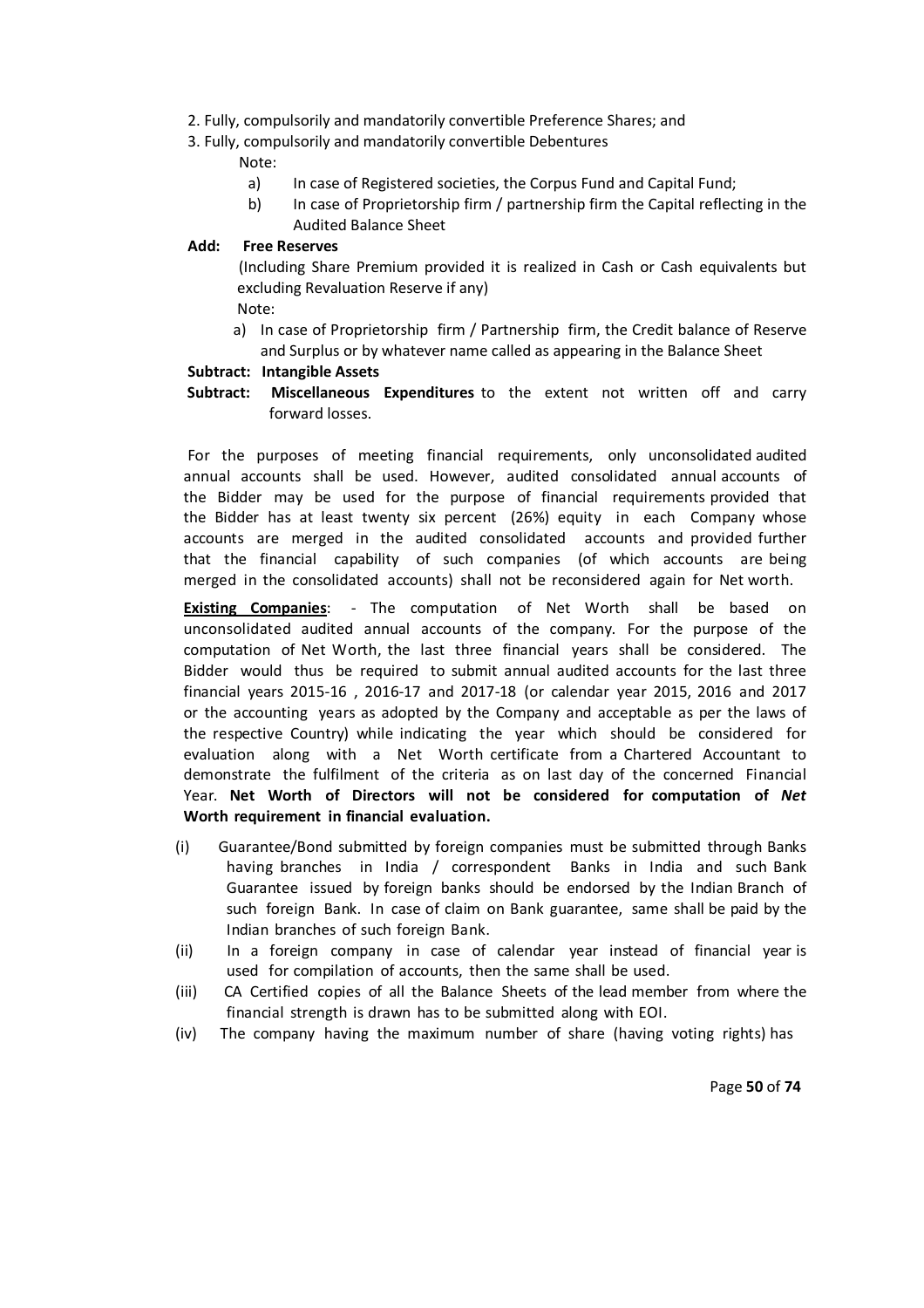to be a lead member having the shareholding of more than 50% in the Bidding Consortium.

- (v) Maximum 3 companies can join the consortium and any such member shall not have less than 10% share in the Consortium.
- (vi) In case of Unlisted companies the infusion of Share premium shall be supported by self certified copy of Form 2 and ROC receipt of deposition of the same.
- (vii) Foreign companies shall ensure compliance of RBI/FEMA guidelines for bringing investment/ equity in India.
- (viii) Failure to comply with the aforesaid provisions shall make the bid liable for rejection at any stage.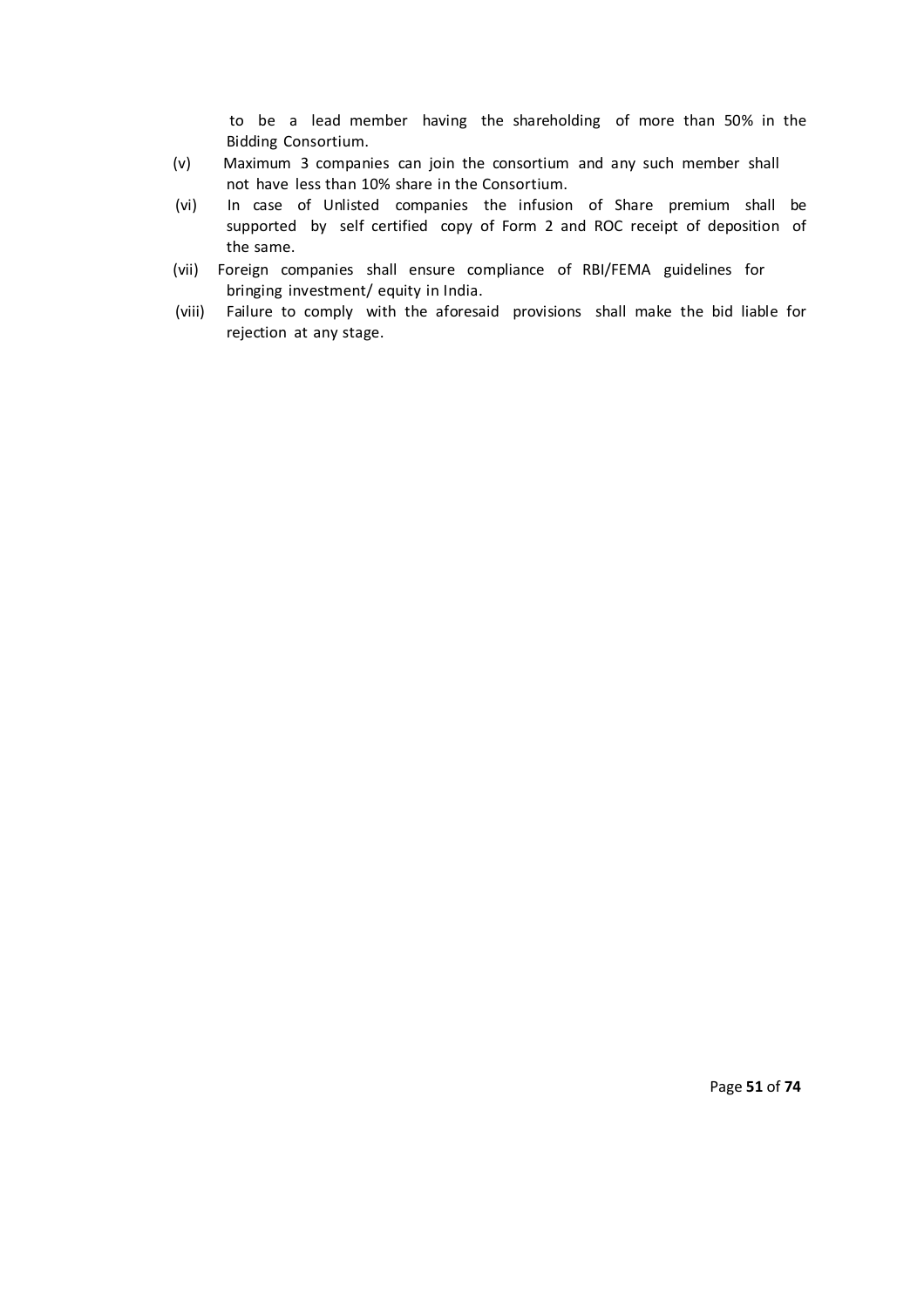# **EVALUATION METHODOLOGY (Technical and Financial)**

#### **2.1 Guidelines for submission of Bid**

The Bidder would be required to furnish the following as part of their Technical Proposal.

## **2.2 Evaluation of Technical Submission**

The Bidder's Technical Submission would be evaluated to check the adequacy and appropriateness of the proposed operation and maintenance of CATS ambulance services for the Project purposes.

## **2.3 Bid Evaluation Committee**

The bid process will be conducted by the CATS. An evaluation committee approved by the CATS/GNCTD will evaluate and score all bids received in response to this TE Document. Bidders shall avoid any communications regarding bids or the Bidding process with any committee member outside of the formal bidding process. If it is determined that Bidder participation in such communications has occurred, Bidder's Proposal may be disqualified.

## **2.4 Post Submission Presentation**

Bidders may be asked to meet with the Bid Evaluation Committee to provide additional information, provide a formal presentation, and answer questions. The date of the Bidders presentations will be intimated separately to the Bidders.

#### **2.5 Investigation**

Upon completion of evaluations, CATS may undertake additional investigation to verify claims made by the Preferred Bidder during the Proposal evaluation process. Such additional investigation may involve site visits, reference checks, financial inquiry or any other reasonable means of determining the accuracy and completeness of information supplied by the Bidder. Prospective Bidders are advised that CATS reserves the right to continue its investigation of claims after contract award and throughout the term of the contract, and that the furnishing of false or misleading information during the bid process may constitute a major breach of contract even if discovered after contract award.

Page **52** of **74**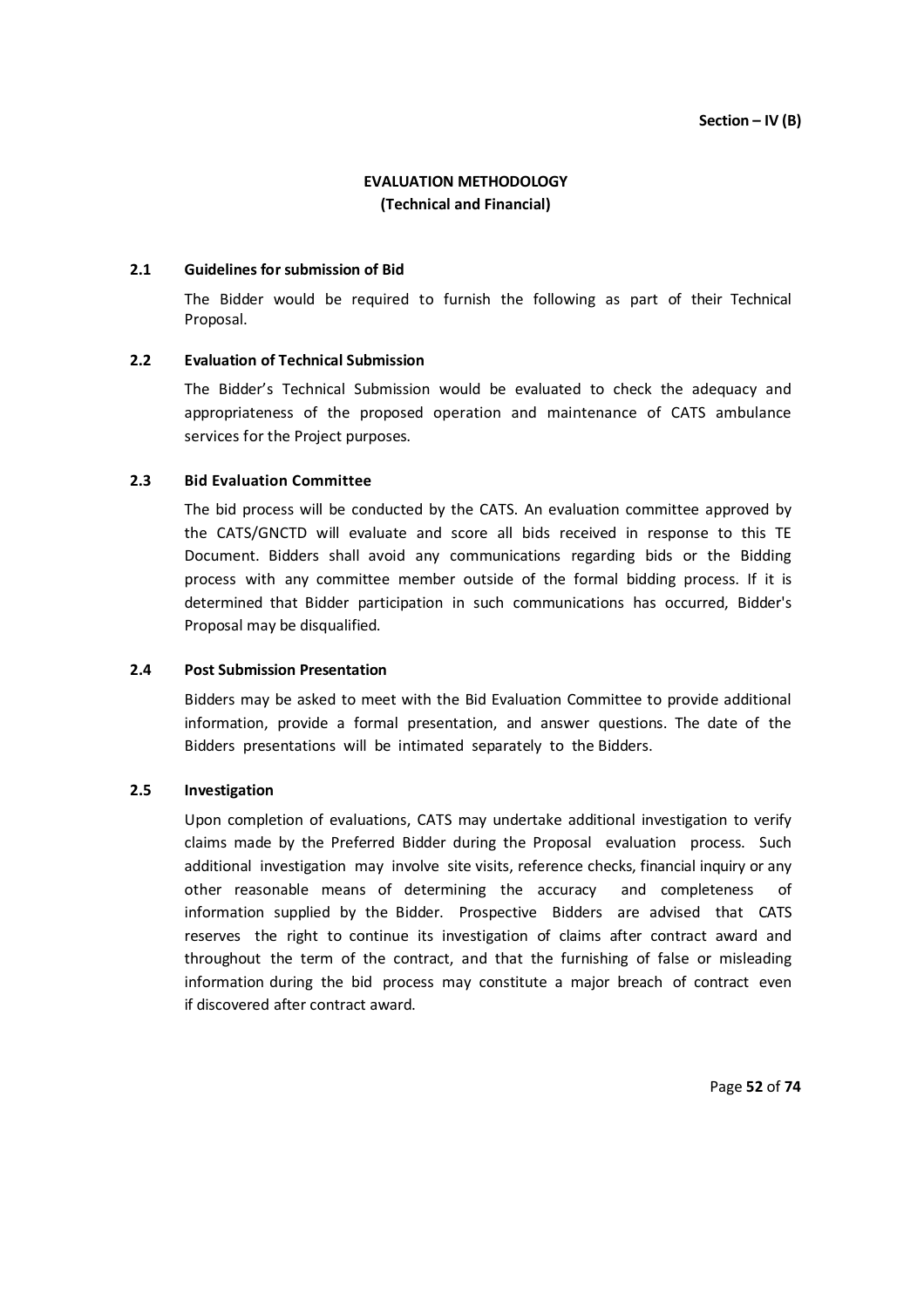## **2.6 Evaluation of Financial Bid:**

The Part II submission, viz., **Financial Bid** of Bidders who have passed the technical evaluation, for the Project, would be opened and evaluated on the basis that the Bidder is committing to CATS, as per the format prescribed in **Annexure -13.** 

**The bidder shall enter the financial quotes in prescribed format for each category of ambulance (PTA, ALS and BLS ambulances).** The cost quoted for ALS, BLS and PTA shall include all operational costs like cost of manpower, fuel, insurance, repair & maintenance of vehicle, its fabrication and equipments, consumables, oxygen, training cost, uniform, conveyance, travelling, housekeeping, security, sanitation, vehicle cleaning, vehicle disinfectants, infection control measures, administrative charges, telephone charges, stationary, training cost of new manpower to be engaged by the selected agency, etc. The cost of managerial staff, supervisory staff, doctors in Control Room, etc. should be included in the quotes submitted for ALS/BLS/PT Ambulances.

**The bidder shall also quote the monthly rates for above for the 1st, 2nd, 3rd, 4th and 5th year. The amount quoted for each year will be multiplied by 12 to arrive at the annual cost and then discounted at the rate of 9% to calculate the Net Present Value (NPV) to arrive at the Lowest bidder (L-1).** 

The payment will be made on monthly basis as per payment terms based on the performance as per service level agreement after deduction of penalties, if any.

## **2.7 Determination of Bidder's Rank**

Bidders would be ranked in the ascending order as per the methodology mentioned above.

#### **2.8 Special Conditions relating to Selection of Preferred Bidder**

In the event that two or more Bidders secure the same ranking vide evaluation as per provisions under Clause 2.7 above, then and in that event, CATS may request such of these Bidders to submit an offer specifying a rebate / discount on the quoted amount, that they would be in a position to offer to CATS. The exact form, content and style of such a submission would be specified by CATS at the material time. The Bidder offering the highest rebate/discount as above would be declared as the Preferred Bidder based on the same evaluation method.

#### OR

CATS may take any such measure as may be deemed fit in its sole discretion, including annulment of the bidding process.

Page **53** of **74**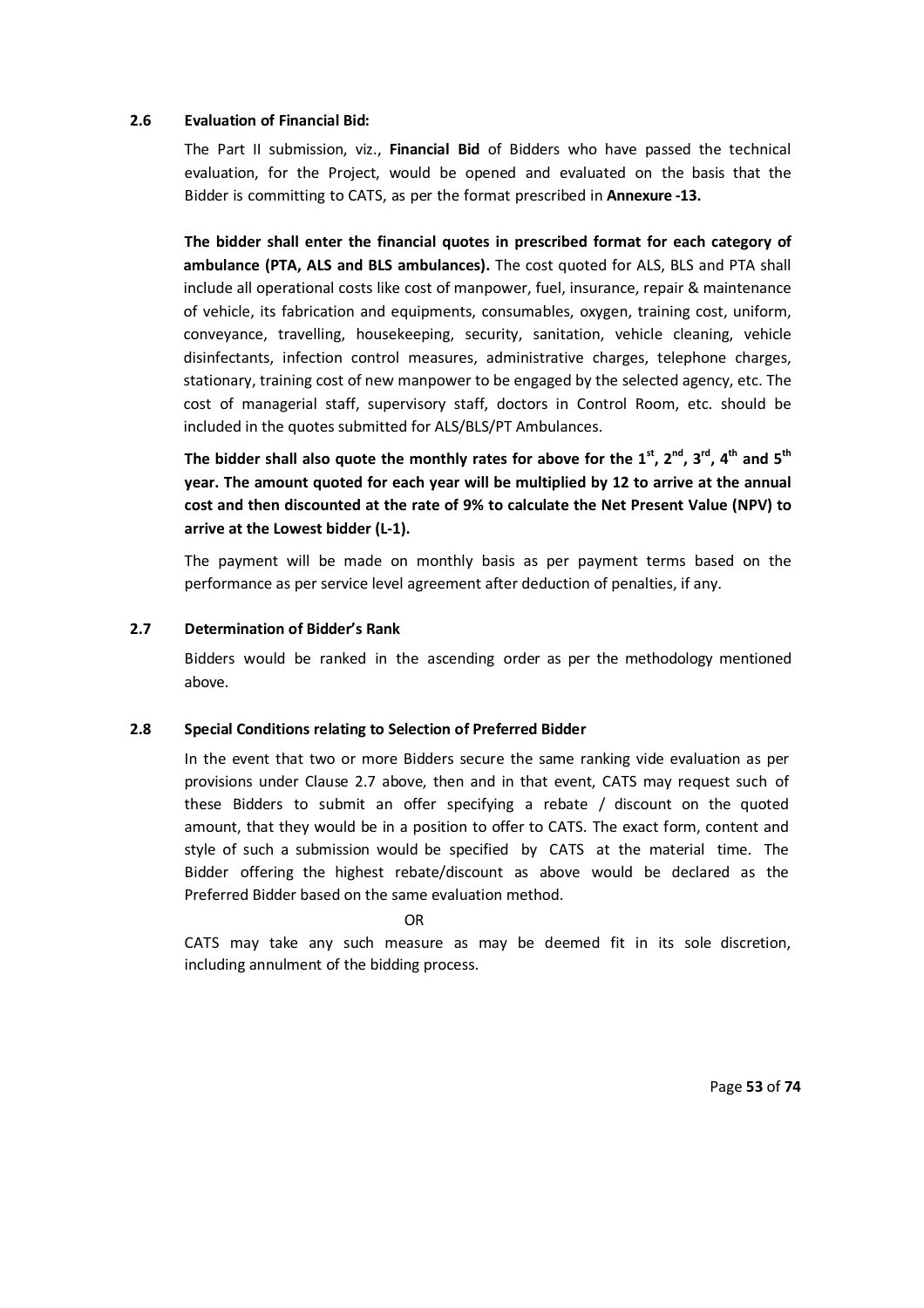## **SECTION-V**

# **BIDDING TIME SCHEDULE**

# CATS would endeavour to adhere to the following schedule:

| <b>S. No.</b> | <b>Activity Description</b>                               | <b>Date</b> |
|---------------|-----------------------------------------------------------|-------------|
| 1             | <b>Issue of TE Documents</b>                              |             |
| 2.            | Last date for receiving queries                           |             |
| 3.            | Pre-proposal meeting                                      |             |
| 4.            | Communication of clarifications/addenda to<br>the Bidders |             |
| 5.            | Proposal Due Date                                         |             |
| 6.            | Declaration of Successful Bidder                          |             |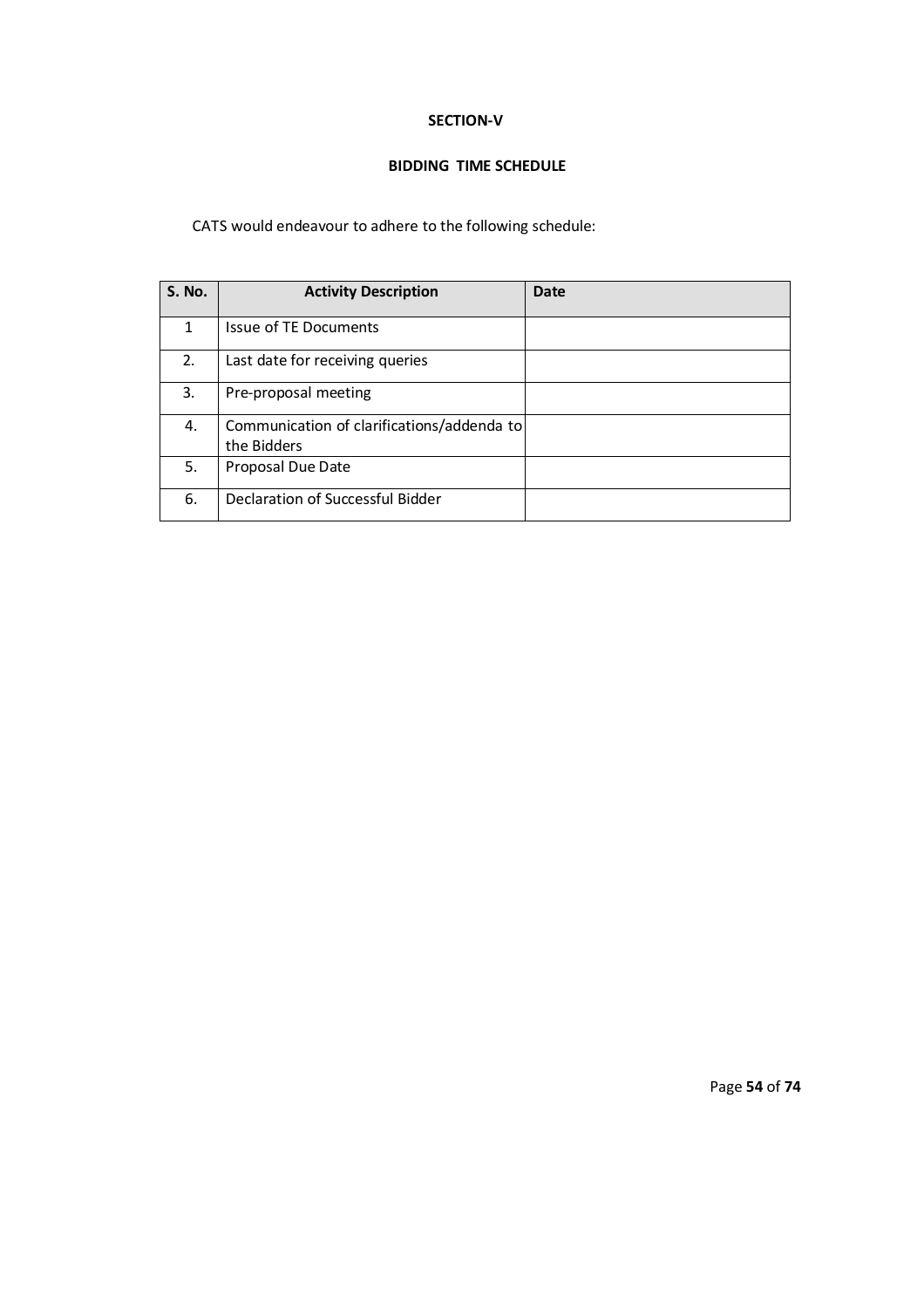# **SECTION-VI**

# **ANNEXURE AND FORMATS**

Page **55** of **74**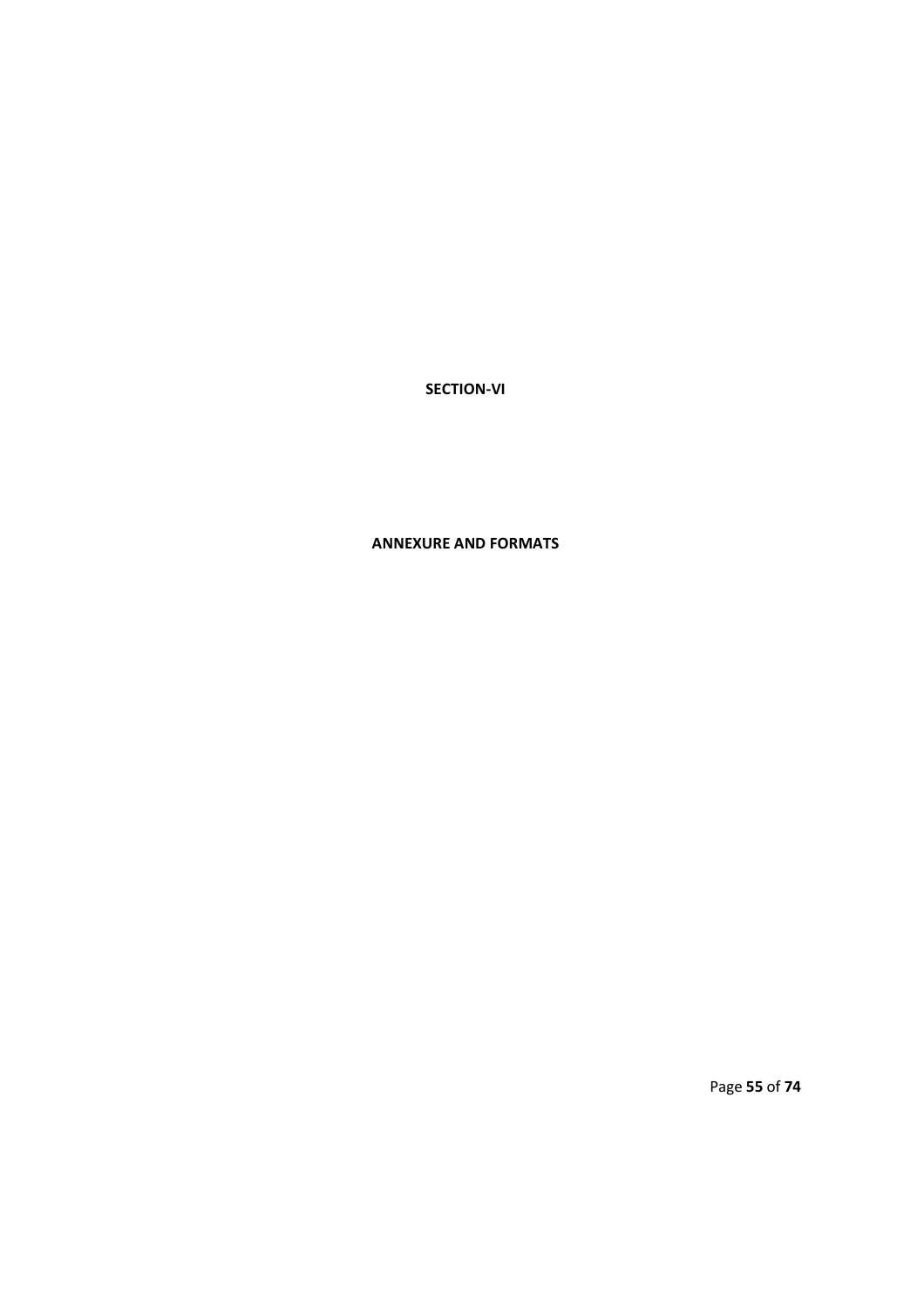## **FORMAT FOR COVERING LETTER-CUM-PROJECT UNDERTAKING**

To,

The Director, Centralised Accident & Trauma Services (CATS) Government of NCT of Delhi Bela Road, Yamuna Pusta, Near Vijay Ghat, Delhi - 110006

Dear Sir,

## **Re : Operation and Maintenance of CATS Ambulance Services**

Being duly authorized to represent and act on behalf of \_\_\_\_\_\_\_\_\_\_\_\_\_(hereinafter referred to as "the Bidder"), and having reviewed and fully understood all of the information provided in the TE document provided to us by CATS in respect of the captioned Project, the undersigned hereby submits the Proposal in response to the TE Document, for your consideration.

We confirm that our Proposal is valid for a period of 180 days from (Proposal Due Date).

We also hereby agree and undertake as under:

Notwithstanding any qualifications or conditions, whether implied or otherwise, contained in our Proposal we hereby represent and confirm that our Proposal is unqualified and unconditional in all respects and we agree to the terms & conditions of the TE document.

Signature of the Authorized Person

Name of the Authorized Person

Date and the state of the state of the state of the state of the state of the state of the state of the state of the state of the state of the state of the state of the state of the state of the state of the state of the s

*Note:*

- *1. On the Letterhead of the Bidder or Lead Member of Consortium*
- *2. To be signed by the Lead Member in case of a Consortium.*

Page **56** of **74**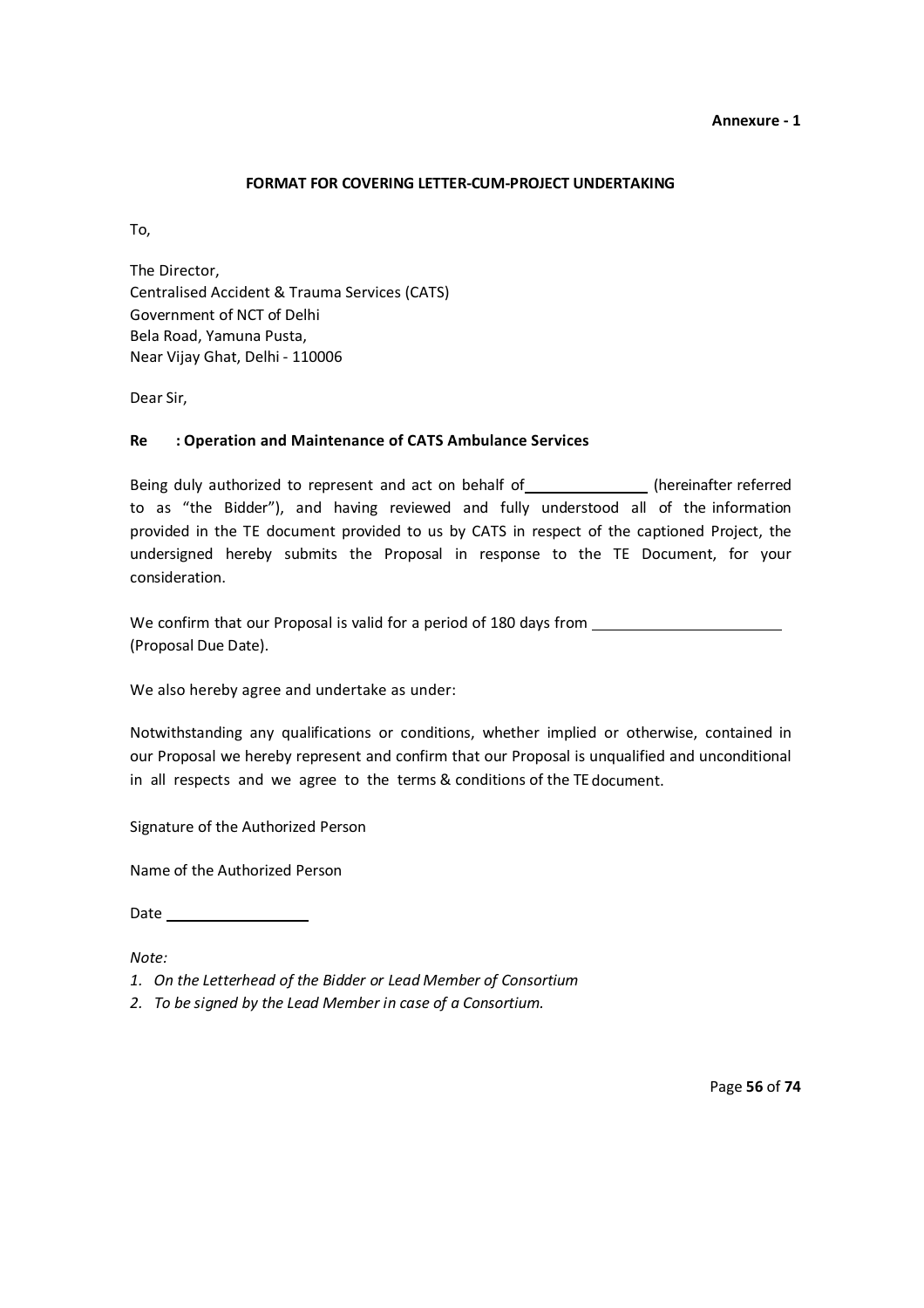# **GENERAL INFORMATION ABOUT THE BIDDER**

| $\mathbf{1}$ | Name of the Bidder                                                                                                              |        |
|--------------|---------------------------------------------------------------------------------------------------------------------------------|--------|
| 2.           | Registered Address of the<br>company:<br>(Address, tel, fax, e-mail, website)                                                   |        |
| 3.           | <b>Office Address</b><br>E-mail<br>website                                                                                      |        |
| 4.           | Name of Contact Person(s)<br>Designation<br>Mobile Phone No<br>Telephone No<br>Fax No<br>e-mail                                 |        |
| 5.           | Personnel<br>Key<br>(Chairman / Managing<br>Director, etc)                                                                      |        |
| 6.           | Registration No. & Date of<br>Incorporation of Company                                                                          |        |
| 7.           | Principal Place of Business                                                                                                     |        |
| 8.           | Number of offices / centers in<br>India/Abroad                                                                                  |        |
| 9.           | Whether any criminal case was<br>registered<br>against<br>the<br>$\circ$ f<br>any<br>its<br>company or<br>promoters in the past | Yes/No |
| 10.          | Other relevant Information<br>provided *                                                                                        |        |

In case of consortium all the firms in consortium shall provide the details.

Date : Contract of Date : Contract of Date in the Date of Date in the Date of Date in the Date in the Date in the Date in the Date in the Date in the Date in the Date in the Date in the Date in the Date in the Date in the seal

Signature of the bidder/ Authorised signatory

Page **57** of **74**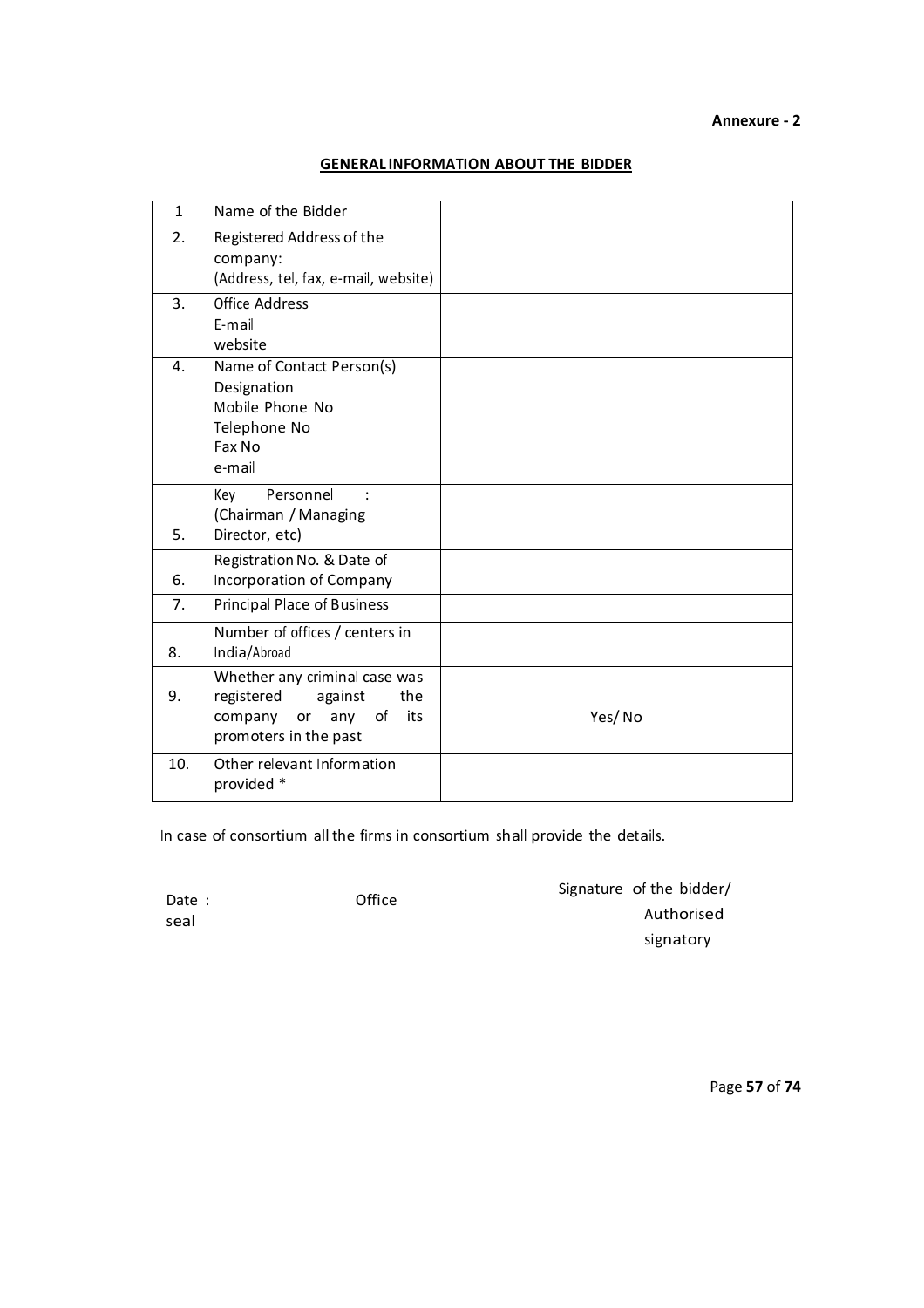## **EXPERIENCE OF THE BIDDER**

Relevant Experience of the Applicant

[Details to be provided only for the Applicant/Lead Member (in case of Consortium)]

| A            | Details of Organization                    |         |         |
|--------------|--------------------------------------------|---------|---------|
| i.           | Name of the organization                   |         |         |
|              | Memorandum of Association<br>Does          |         |         |
| ii           | permit the organization to carry out the   |         |         |
|              | business of ambulatory services            |         |         |
| B            | Relevant Experience                        |         |         |
| i.           | Years of Experience in ambulance           |         |         |
|              | service operations                         |         |         |
| ii.          | Current areas of operation - specify       |         |         |
|              | all locations                              |         |         |
|              | <b>Financial Years</b>                     | 2016-17 | 2017-18 |
| C            | Fleet Details, Ownership & Operations      |         |         |
|              | Number of ALS ambulance operated           |         |         |
| ii           | Number of BLS ambulance operated           |         |         |
| iii          | Number of patient transport vehicles       |         |         |
| iv           | Number of ambulances operated through      |         |         |
|              | single contract                            |         |         |
| $\mathsf{v}$ | Number of ambulances operated through      |         |         |
|              | two contracts                              |         |         |
| vi           | Number of ambulances operated through      |         |         |
|              | three contracts                            |         |         |
| D            | No. of centralised Control room operated   |         |         |
|              | with computer telephony integration with   |         |         |
|              | the ability to log calls with Geographical |         |         |
|              | information System with GPRS integrated    |         |         |
|              | Ambulance monitoring system and software   |         |         |
|              | components                                 |         |         |
|              |                                            |         |         |

\*In case of consortium, Lead Member shall meet the C (iv), C(v) & C (vi).

seal

Date : Contract of Date :

Signature of the bidder/ Authorised signatory

Page **58** of **74**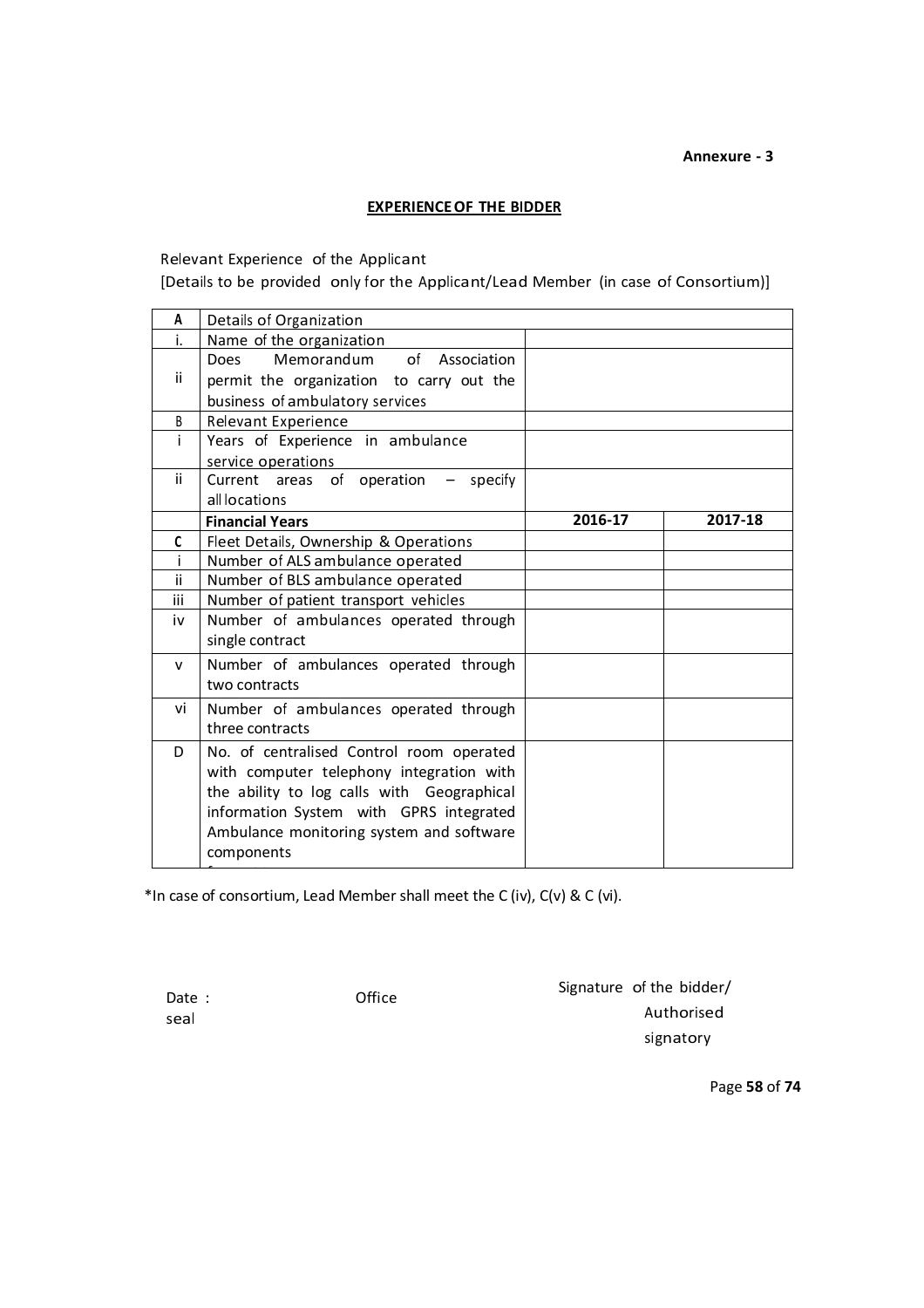## **FINANCIAL CAPABILITY OF THE BIDDER/MEMBER**

(*To be submitted by each member in case of consortium*)

Name of Bidder/consortium Member

Role of Bidder/consortium Member

|                                                                                                               | FY<br>2015-16 | FY<br>2016-17 | 2017-18 |
|---------------------------------------------------------------------------------------------------------------|---------------|---------------|---------|
| Net Worth (in INR Lakhs)                                                                                      |               |               |         |
| Annual turnover/ gross receipts (in INR<br>Lakhs)<br>through<br>operation<br>and<br>maintenance of Ambulances |               |               |         |

## Not

e:

- 1. This information should be extracted from the Annual Financial Statement / Balance Sheet which should be enclosed with technical bid and this response sheet shall be certified by the Statutory Auditor.
- 2. The Single Entity or the Consortium should provide the Financial Capability of its own / lead member of the Consortium.
- 3. In Role of Member specify whether it is a Single Entity, Lead Member or Member of the Consortium.
- 4. The Bidder along with Consortium Members shall attach copies of the balance sheets, financial statements and Annual Reports for 3 (three) years preceding the Proposal Due Date.
- 5. The bidder shall provide an Auditor's Certificate specifying the Net worth/ Annual turnover/ Gross Receipts of the bidder and its Consortium members and also specifying the methodology adopted for calculating the same.
- 6. If data is provided by the Bidder in foreign currency, equivalent rupees of Net Worth will be calculated using bills selling exchange rates (card rate) USD / INR of State Bank of India prevailing on the date of closing of the accounts for the respective financial year as certified by the Bidder's banker.

For currency other than USD, Bidder shall convert such currency into USD as per the exchange rates certified by their banker prevailing on the relevant date and used for such conversion.

(If the exchange rate for any of the above dates is not available, the rate for the immediately available on previous day shall be taken into account)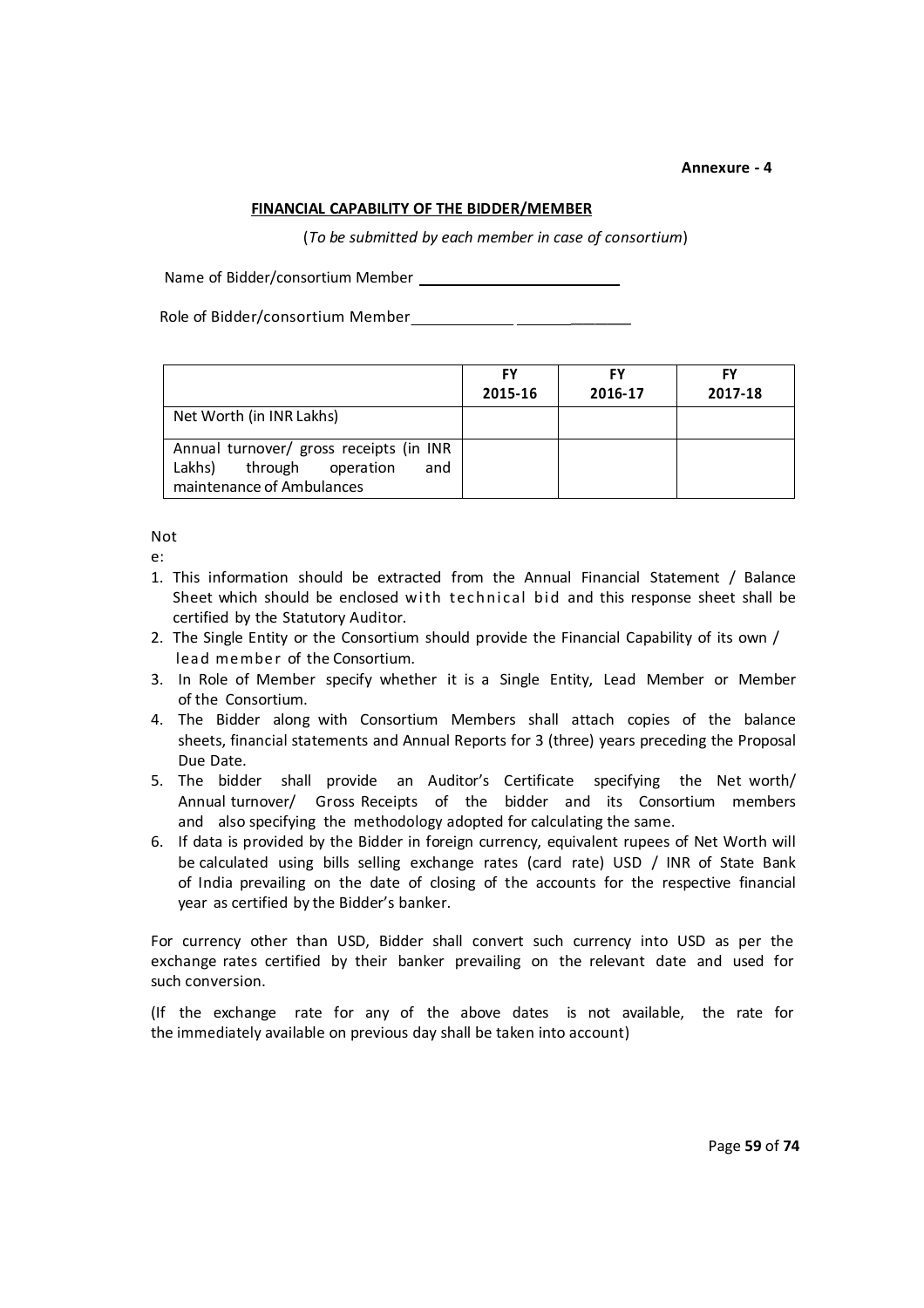#### **FORMAT FOR POWER OF ATTORNEY FOR SIGNING OF PROPOSAL**

*(On Rs. 100 Stamp paper duly attested by Notary Public)*

#### **POWER OF ATTORNEY**

Know all men by these presents, We (name and address of the registered office) do hereby constitute, appoint and authorize Mr./Ms. (name and residential address) who is presently employed with us and holding the position of \_\_\_\_\_\_\_\_\_\_\_\_\_\_\_\_\_\_\_\_\_\_\_\_\_ as our attorney, to do in our name and on our behalf, all such acts, deeds and things necessary in connection with or incidental to submission of a Proposal pursuant to the TE Document issued by GNCTD, acting through CATS, for Operation and Maintenance of CATS Ambulance Services, including signing and submission of all documents and providing information/responses to CATS in all matters in connection with our Proposal.

We hereby declare that all acts, deeds and things done by our said attorney pursuant to this Power of Attorney shall always be deemed to have been ratified by us and done by us.

Accepted

Dated this the Day of 2019

For services and the services of the series of the series of the series of the series of the series of the series of the series of the series of the series of the series of the series of the series of the series of the ser

(Name, Designation and Address)

Signature)

(Name, Title and Address of the Attorney) Date:

*Note:*

- *1. To be executed by the Lead Member in case of a Consortium.*
- 2. *The mode of execution of the Power of Attorney should be in accordance with the procedure, if any, laid down by the applicable law and the charter documents of the executant(s) and when it is so required the same should be under common seal affixed in accordance with the required procedure.*
- 3. Also, wherever required, the Bidder should submit for verification of the extract of the *charter documents and documents such as a resolution/power of attorney in favour of the Person executing this Power of Attorney for the delegation of power hereunder on behalf of the Bidder.*
- 4. *A certified copy of the appropriate resolution/ document conveying authority to the person signing this Power of Attorney shall be enclosed in lieu of the Power of Attorney.*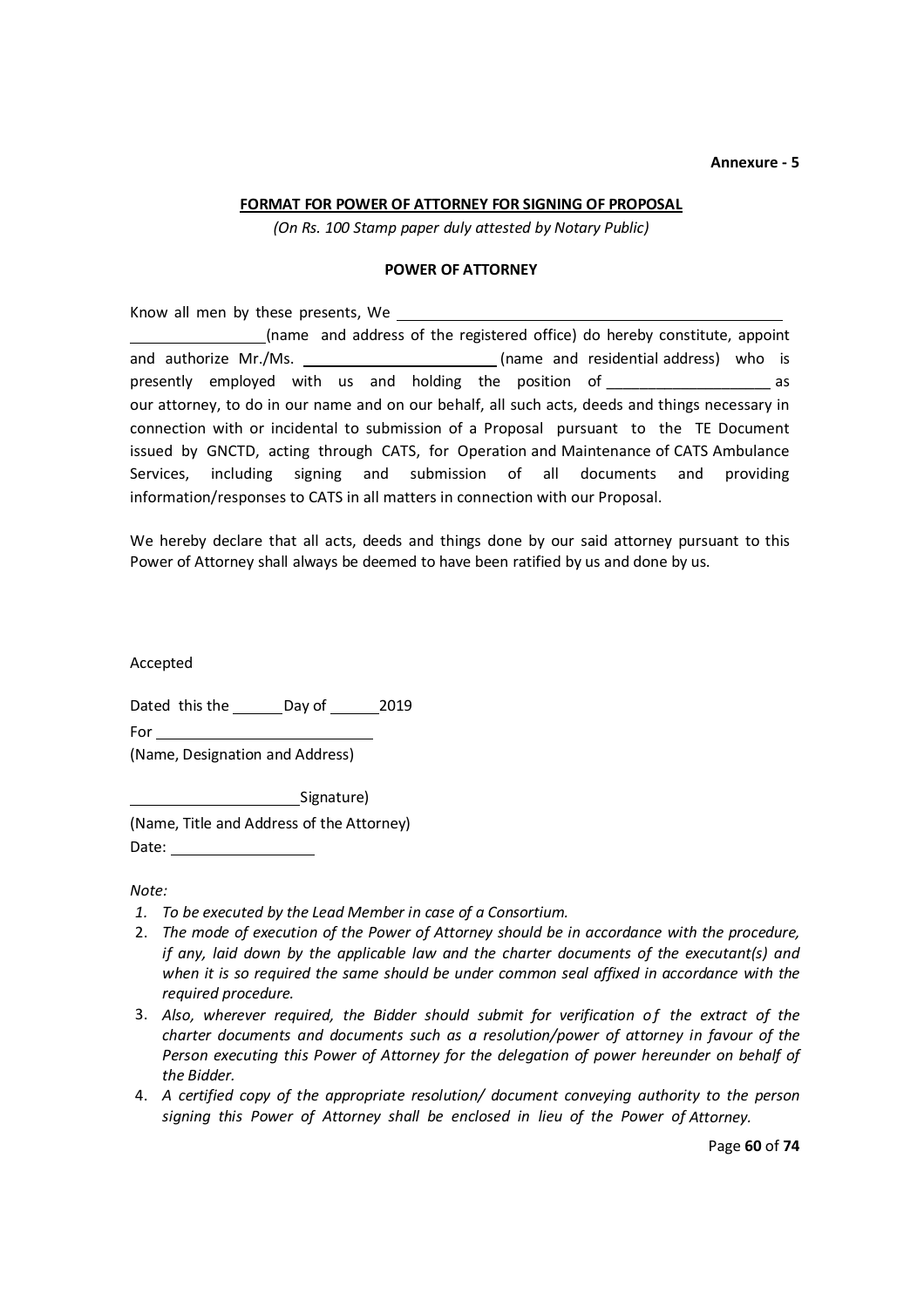## **FORMAT FOR POWER OF ATTORNEY FOR DESIGNATING LEAD MEMBER OF CONSORTIUM**

*(On a Rs. 100 Stamp Paper duly attested by Notary Public)*

## **POWER OF ATTORNEY**

Whereas, the Centralised Accident & Trauma Services (CATS), Government of NCT of Delhi (GNCTD) has invited proposals for **Operation and Maintenance of CATS Ambulance Services**  ("the Project") having its office at Bela Road, Yamuna Pusta, Near Vijay Ghat, Delhi.

Whereas, the Consortium being one of the qualified Applicants is interested in bidding for the Project in accordance with the provisions of the TE Document in respect of the Project.

Whereas, it is necessary under the TE Document for the members of the Consortium to designate a Lead Member with all necessary power and authority to do for and on behalf of the Consortium, all acts, deeds and things as may be necessary in connection with the Consortium's Proposal for the Project, or in the alternative to appoint one of them as the Lead Member who, would have all necessary power and authority to do all acts, deeds and things on behalf of the Consortium, as may be necessary in connection with the Consortium's Proposal for the Project and its execution.

#### NOW THIS POWER OF ATTORNEY WITNESSETH THAT;

We,  $M/s$  (the respective names and addresses of the registered office, in case of companies/principal office, in case of partnership firms) do hereby designate M/s being one of the members of the Consortium, as the Lead Member of the Consortium, to do on behalf of the Consortium, all or any of the acts, deeds or things necessary or incidental to the Consortium's Proposal for the Project, including submission of Proposal, participating in conferences, responding to queries, submission of information/ documents, sign and execute contracts and/or undertakings consequent to the acceptance of the Consoritum's proposal by CATS, and generally to represent the Consortium in all its dealings with CATS, any other Government Agency or any person, in connection with the Project until culmination of the process of bidding and thereafter till the Agreement is entered into with CATS, GNCTD.

We hereby agree to ratify all acts, deeds and things lawfully done by the Lead Member and our said attorney pursuant to this Power of Attorney and that all acts deeds and things done by our aforesaid attorney shall and shall always be deemed to have been done by us/Consortium.

We hereby agree to ratify all acts, deeds and things lawfully done by Lead Member/Lead Technical Member and the Lead Financial Member our said attorney pursuant to this Power of Attorney and that all acts deeds and things done by our aforesaid attorney shall and shall always be deemed to have been done by us/Consortium.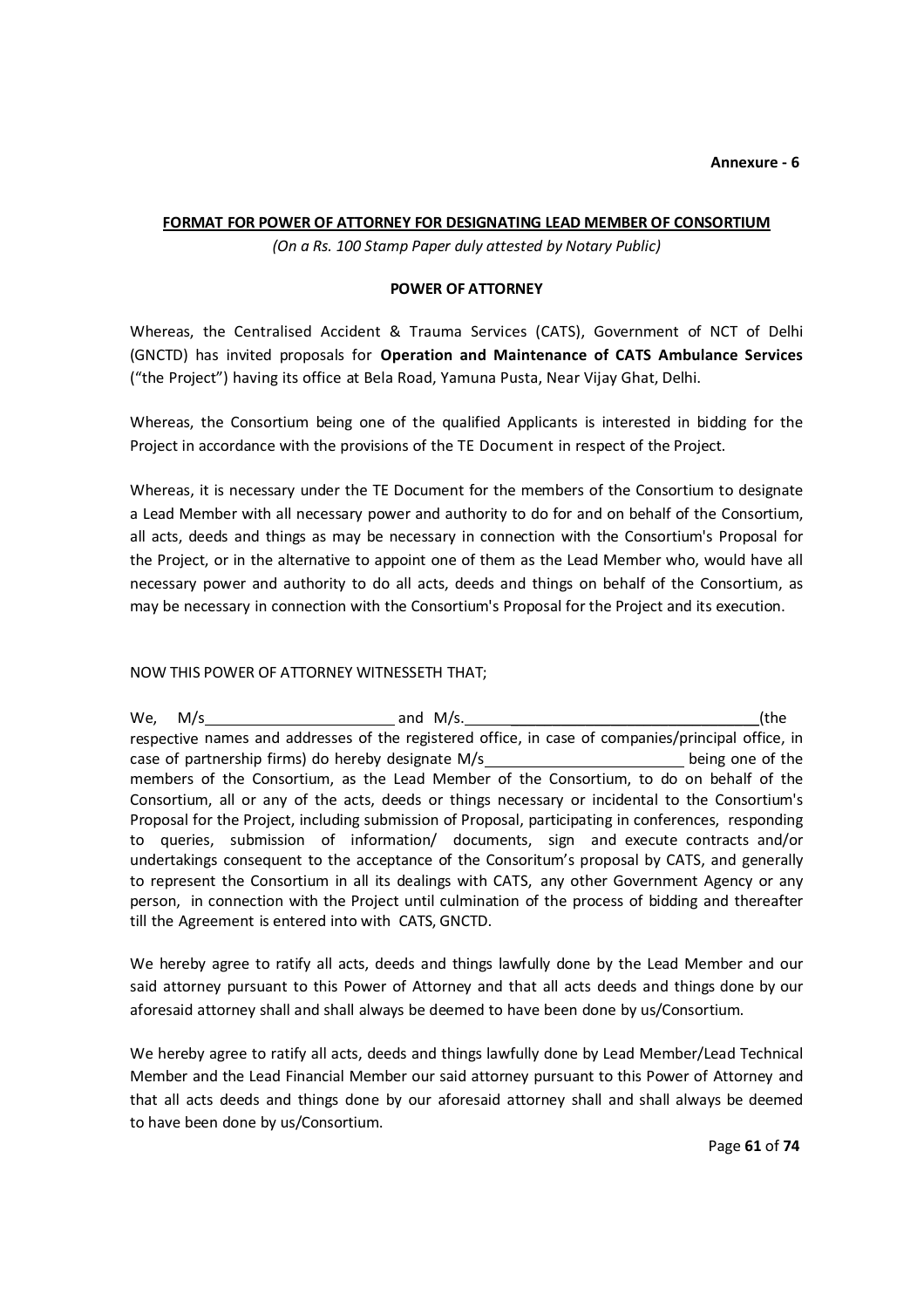Dated this the Day of 2019

(Executants)

*(TO BE EXECUTED BY BOTH MEMBERS OF THE CONSORTIUM)*

*Note: The mode of execution of the Power of Attorney should be in accordance with the procedure, if any, laid down by the applicable law and the charter documents of the executant(s) and when it is so required the same should be under common seal affixed in accordance with the required procedure (for a body corporate)*.

*Also, where required, the executants(s) should submit for verification the extract of the charter documents and documents such as a resolution / power of attorney in favour of the Person executing this Power of Attorney for the delegation of power hereunder on behalf of the Bidder.*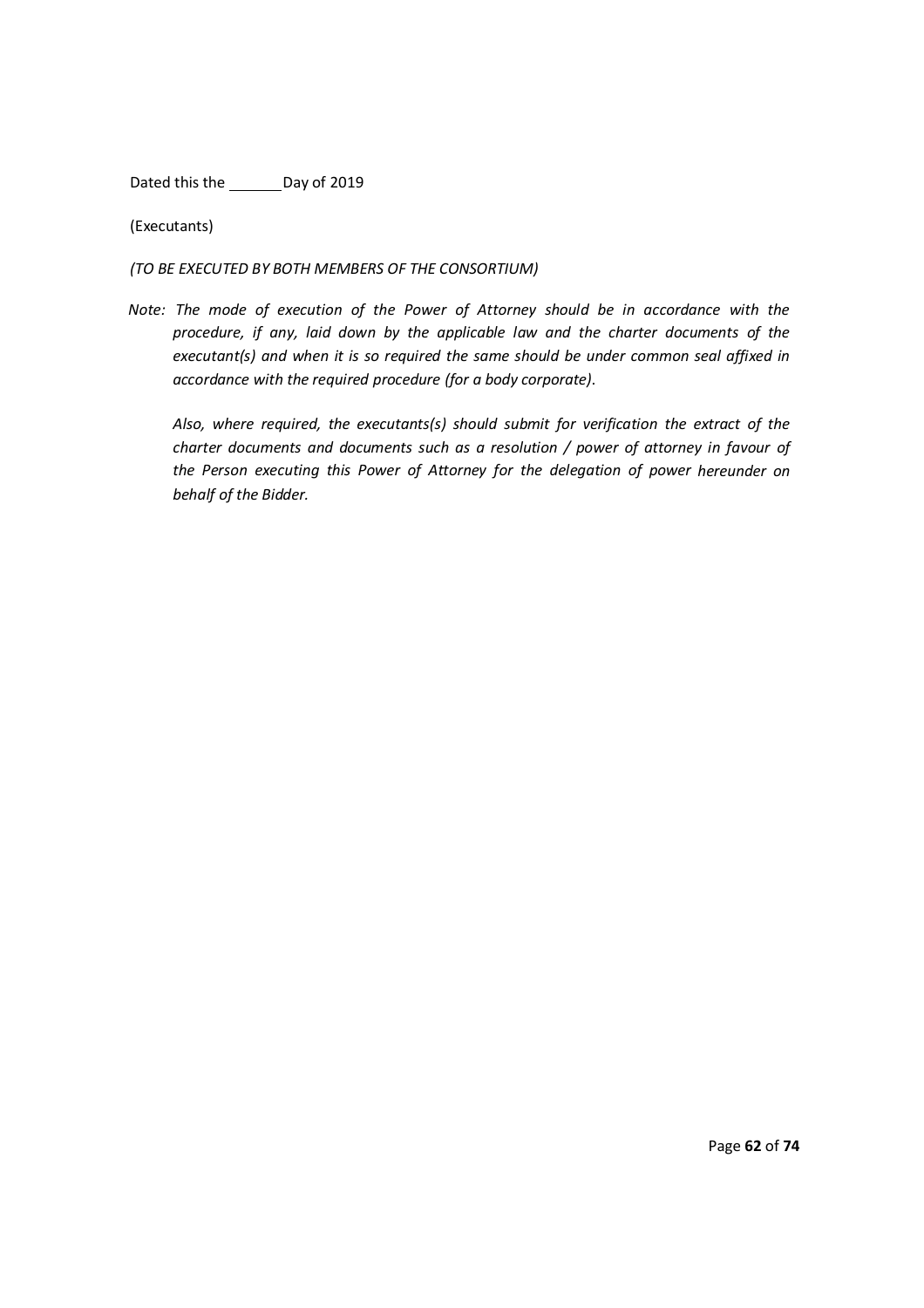## **LETTER OF EXCLUSIVITY**

I/we, , hereby declare that we are/ will not associate with any other firm/entity/consortium submitting a separate application for the Project under consideration.

Dated this the  $\frac{1}{2019}$  day of  $\frac{2019}{2019}$ .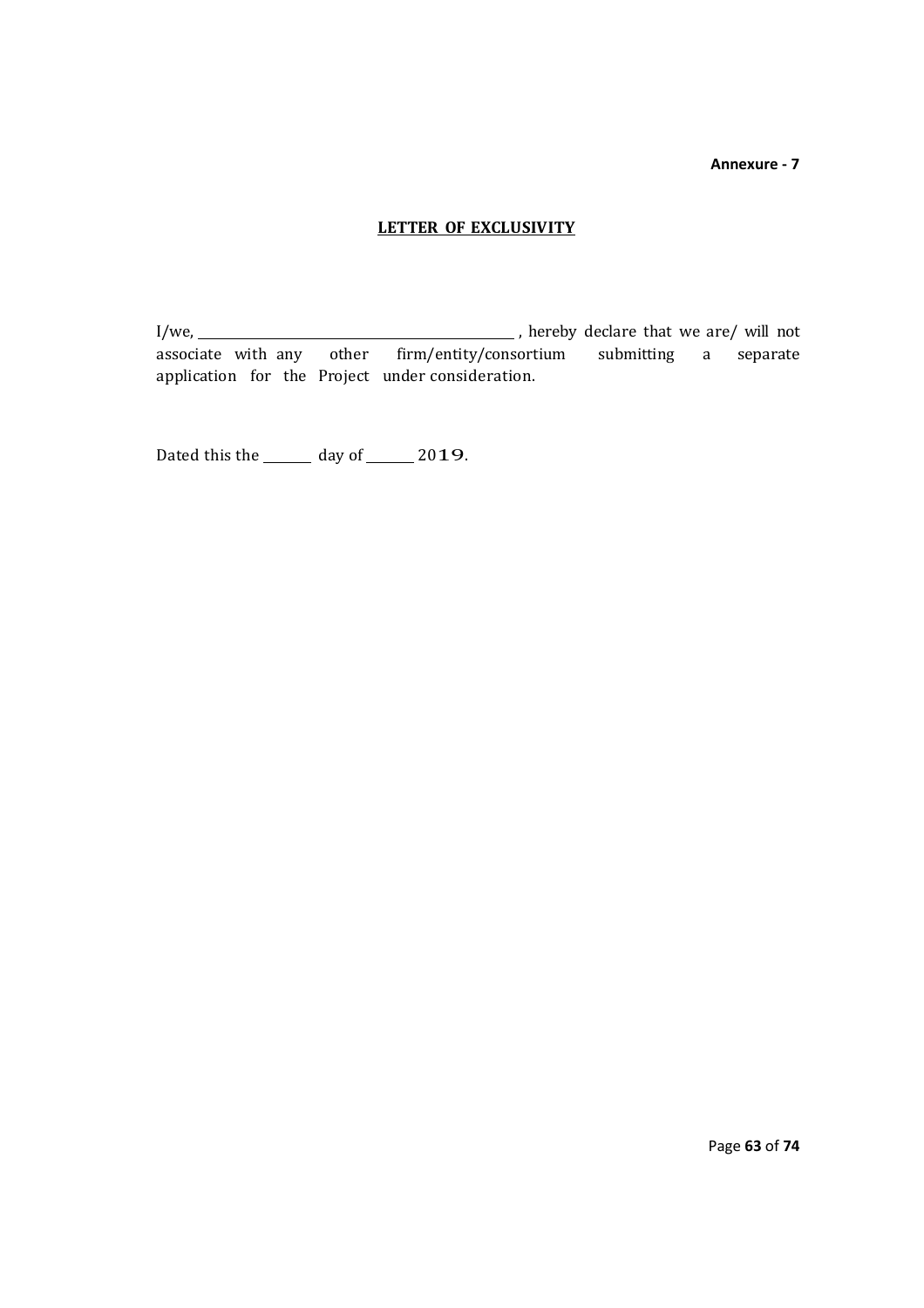## **FORMAT FOR ANTI-COLLUSION CERTIFICATE**

## **Anti-Collusion Certificate**

We hereby certify and confirm that in the preparation and submission of our Proposal for undertaking the **Operation and Maintenance of CATS Ambulance Services**, we have not acted in concert or in collusion with any other Bidder or other person(s) and also not done any act, deed or thing which is or could be regarded as anti-competitive.

We further confirm that we have not offered nor will offer any illegal gratification in cash or kind to any person or agency in connection with the instant Proposal.

Dated this Day of 2019.

(Name of the Bidder)

(Signature of the Authorized Person)

(Name of the Authorized Person)

*Note:*

- *1. On the Letterhead of the Bidder*
- *2. To be executed by both members in case of Consortium*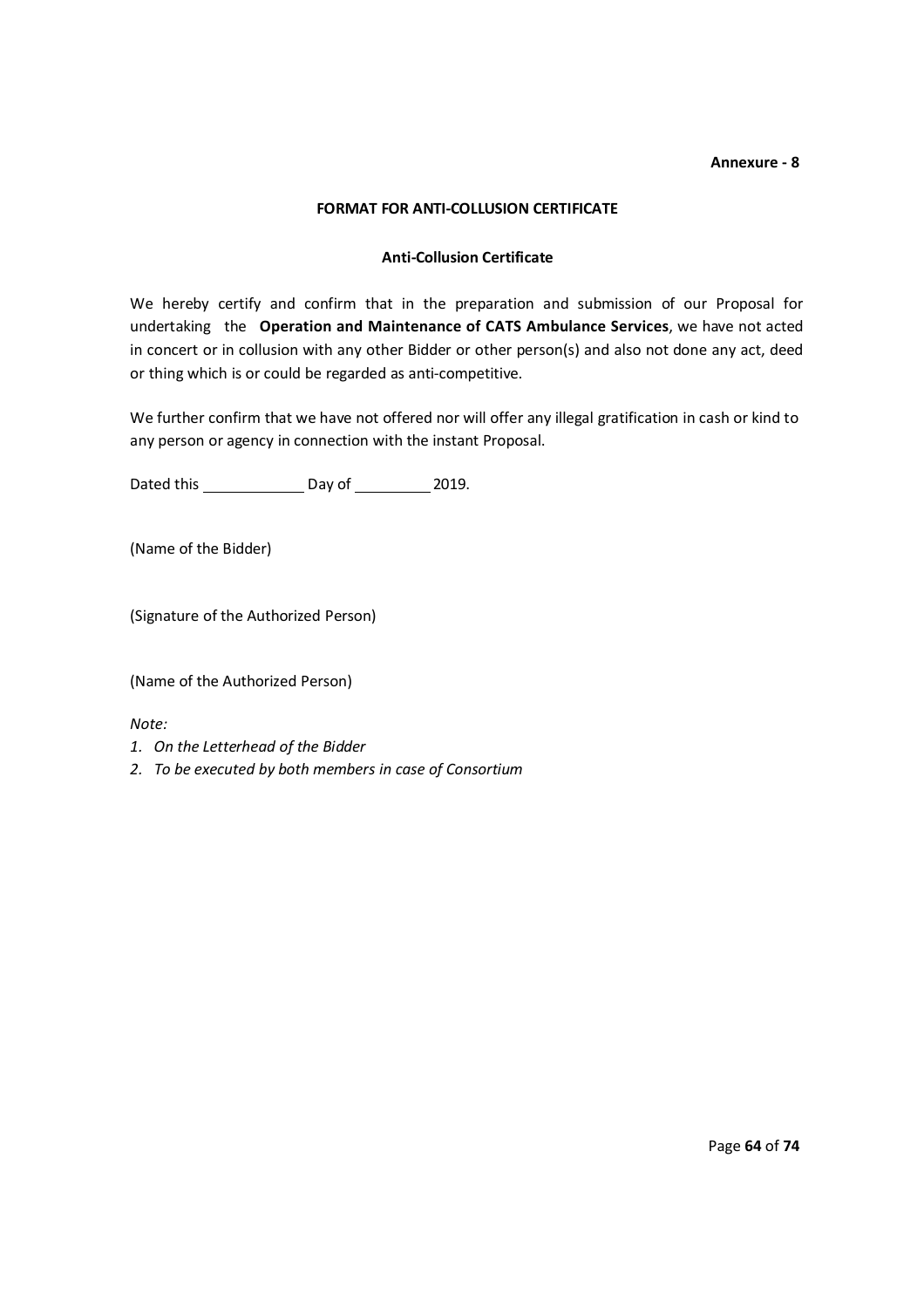#### **FORMAT FOR Bank Guarantee (Bid Security)**

(To be issued by a Commercial Bank in India)

B.G. No. dated .

This Deed of Guarantee executed at  $\underline{\qquad \qquad \qquad }$  by  $\underline{\qquad \qquad }$ (Name of Bank) having its Head/Registered office at \_\_\_\_\_\_\_\_\_\_\_\_\_\_\_\_\_(hereinafter referred to as " the Guarantor") which expression shall unless it be repugnant to the subject or context thereof include its, successors and assigns;

## **In favor of**

Centralised Accident & Trauma Services (hereinafter called "CATS"), Government of NCT of Delhi (hereinafter referred to as "GNCTD") having its office at Bela Road, Yamuna Pusta, Near Vijay Ghat, Delhi which expression shall unless it be repugnant to the subject or context thereof include its successors and assigns;

#### **WHEREAS**

- A. M/s. , [a company /society registered under relevant provisions] {*Note: this has to change to reflect the legal personality (whether trust/society etc of the relevant bidder]*, having its registered office at\_\_\_\_\_\_\_\_\_\_\_ (hereinafter called "the Bidder") which expression shall unless it be repugnant to the subject or context thereof include its/their executors administrators, successors and assigns, intends to bid for ………………………………….. (hereinafter referred to as the Project).
- B. In terms of **Clause \_\_\_\_\_** of the TE Document dated\_\_\_\_\_\_\_ issued in respect of the Project (hereinafter referred to as "TE Document") the Bidder is required to furnish to CATS an unconditional and irrevocable Bank Guarantee for an amount **of Rs. \_\_\_\_\_\_\_/- (Rupees \_\_\_\_\_\_\_\_\_\_\_\_\_\_\_only)** as Bid Security for the Project.
- C. The Guarantor has at the request of the Bidder and for valid consideration agreed to provide such Bank Guarantee being these presents:

#### NOW THEREFORE THIS DEED WITNESSETH AS FOLLOWS:

a. The Guarantor hereby guarantees that, as primary obligor shall, it shall without demur, pay to CATS an amount not exceeding **Rs. \_\_\_\_\_\_\_/- (Rupees \_\_\_\_\_\_\_\_\_\_\_\_\_\_\_only)** 

Page **65** of **74**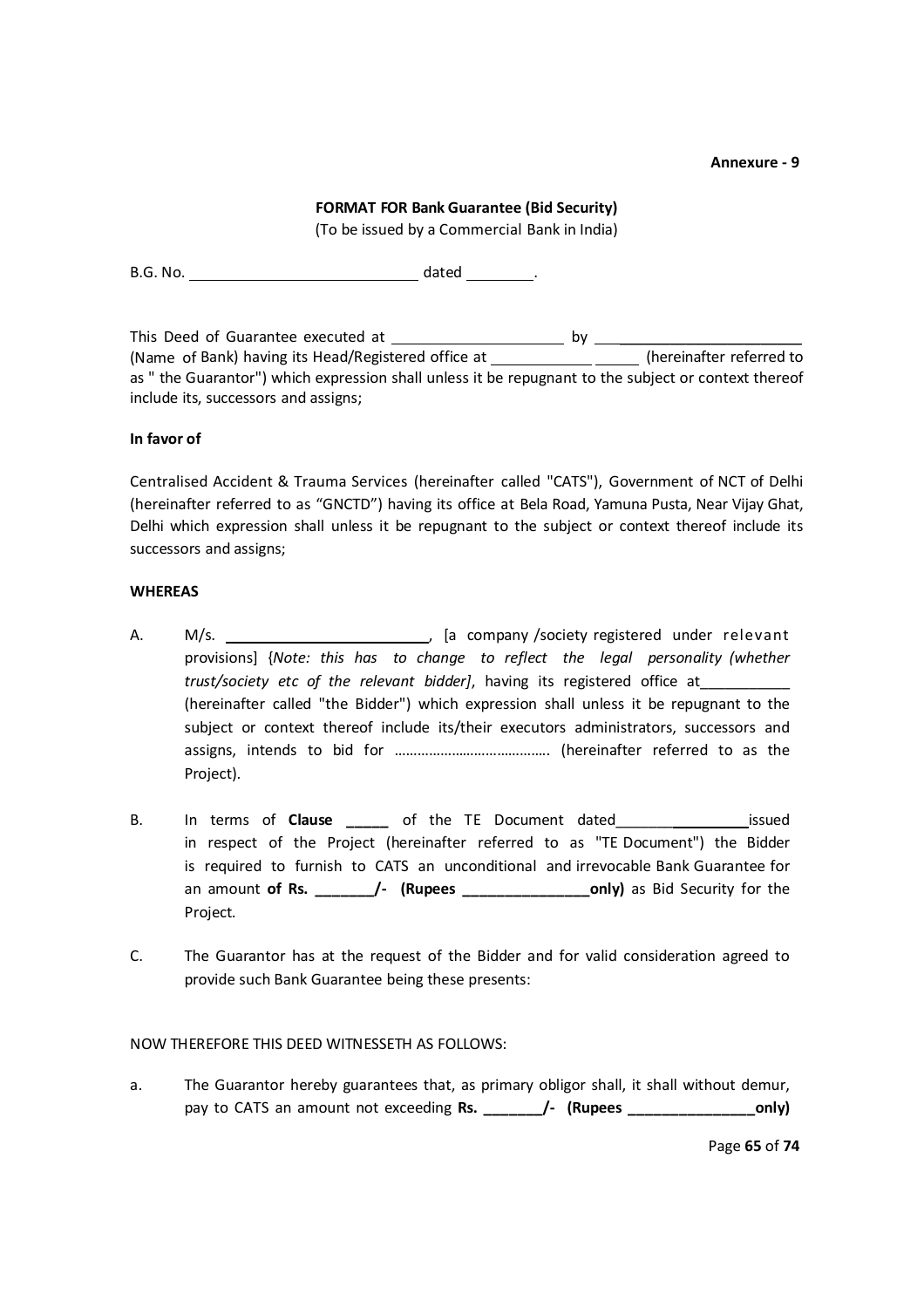within 5 days of receipt of a written demand from CATS calling upon the Guarantor to pay the said amount.

- b. Any such demand made on the Guarantor by CATS shall be conclusive and absolute as regards the forfeiture of Bid Security and the amount due and payable by the Guarantor under this Guarantee.
- c. The above payment shall be made without any reference to the Bidder or any other person and irrespective of whether the claim of CATS is disputed by the Bidder or not.
- d. This Guarantee shall be irrevocable and remain in full force for a period of 12 months from (date) to ……………….. (date) or for such extended period as may be mutually agreed between CATS and the Bidder and shall continue to be enforceable till all amounts under this Guarantee are paid.
- e. The Guarantee shall not be affected by any change in the constitution or winding up of the Bidder/the Guarantor or any absorption, merger or amalgamation of the Bidder/the Guarantor with any other person.
- f. In order to give full effect to this Guarantee, CATS shall be entitled to treat the Guarantor as the principal debtor. The obligations of the Guarantor shall not be affected by any variations in the terms and conditions of the TE Document or other documents or by extension of time of performance of any obligations granted to the Bidder or postponement/non exercise/delayed exercise of any of its rights by CATS against the Bidder or any dispute between the CATS and the Bidder or any indulgence shown by CATS to the Bidder and the Guarantor shall not be relieved from its obligations under this Bank Guarantee on account of any such variation, extension, postponement, non-exercise, delayed exercise or omission on the part of CATS or any indulgence by CATS to the Bidder to give such matter or thing whatsoever which under the law relating to sureties would but for this provision have effect of so relieving the Guarantor.
- g. The Guarantor has power to issue this Guarantee and discharge the obligations contemplated herein, the undersigned is duly authorized to execute this Guarantee pursuant to the power granted under

Notwithstanding anything contained herein above:

- 1. Our liability under this Bank Guarantee shall not exceed Rs. \_\_\_\_\_\_\_/- (Rupees only);
- 2. This Bank Guarantee shall be valid upto ……………… (12 months from the proposal submission date)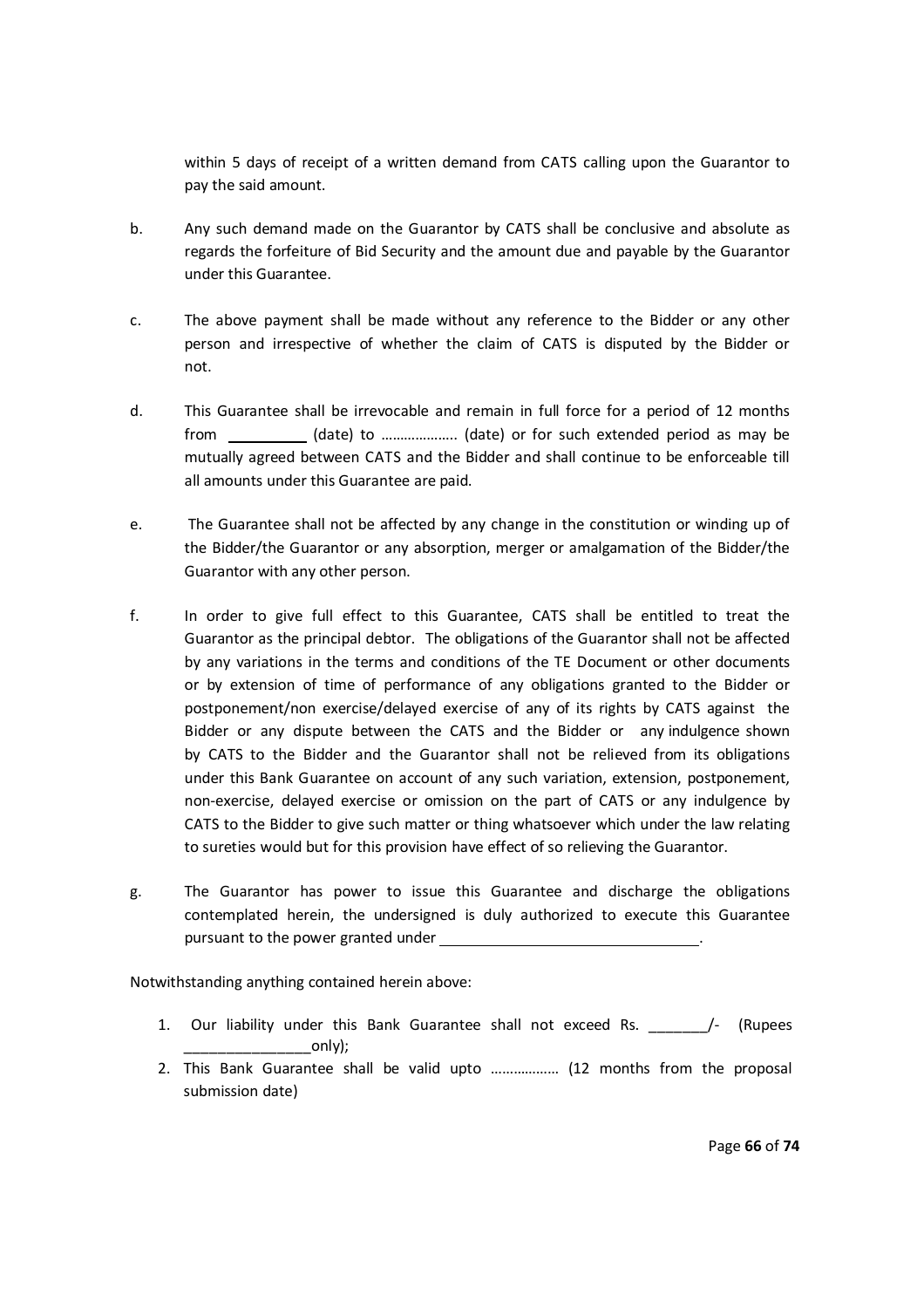- 3. We are liable to pay Guaranteed amount or any part thereof under this Bank Guarantee only and only if you serve upon us a written claim or demand on or before …………………. (Date of Expiry of Bank Guarantee)
- 4. We undertake to make the payment on receipt of your notice of claim submitted to us either in person or through a courier, and addressed to [Name of Bank along with branch address]
- 5. It shall not be necessary for the CATS to proceed against the said Bidder before proceeding against the Bank and the guarantee herein contained shall be enforceable against the Bank, notwithstanding any other security which the CATS may have obtained from the said Bidder or any other person and which shall, at the time when proceedings are taken against the Bank hereunder, be outstanding or unrealised.
- 6. We further undertake not to revoke this Guarantee during its currency, except with the prior consent in writing of CATS, GNCTD.

IN WITNESS WHEREOF THE GUARANTOR HAS SET ITS HANDS HEREUNTO ON THE DAY, MONTH AND YEAR FIRST HEREINABOVE WRITTEN.

Signed and Delivered by Bank by the hand of Mr.

its and authorized official.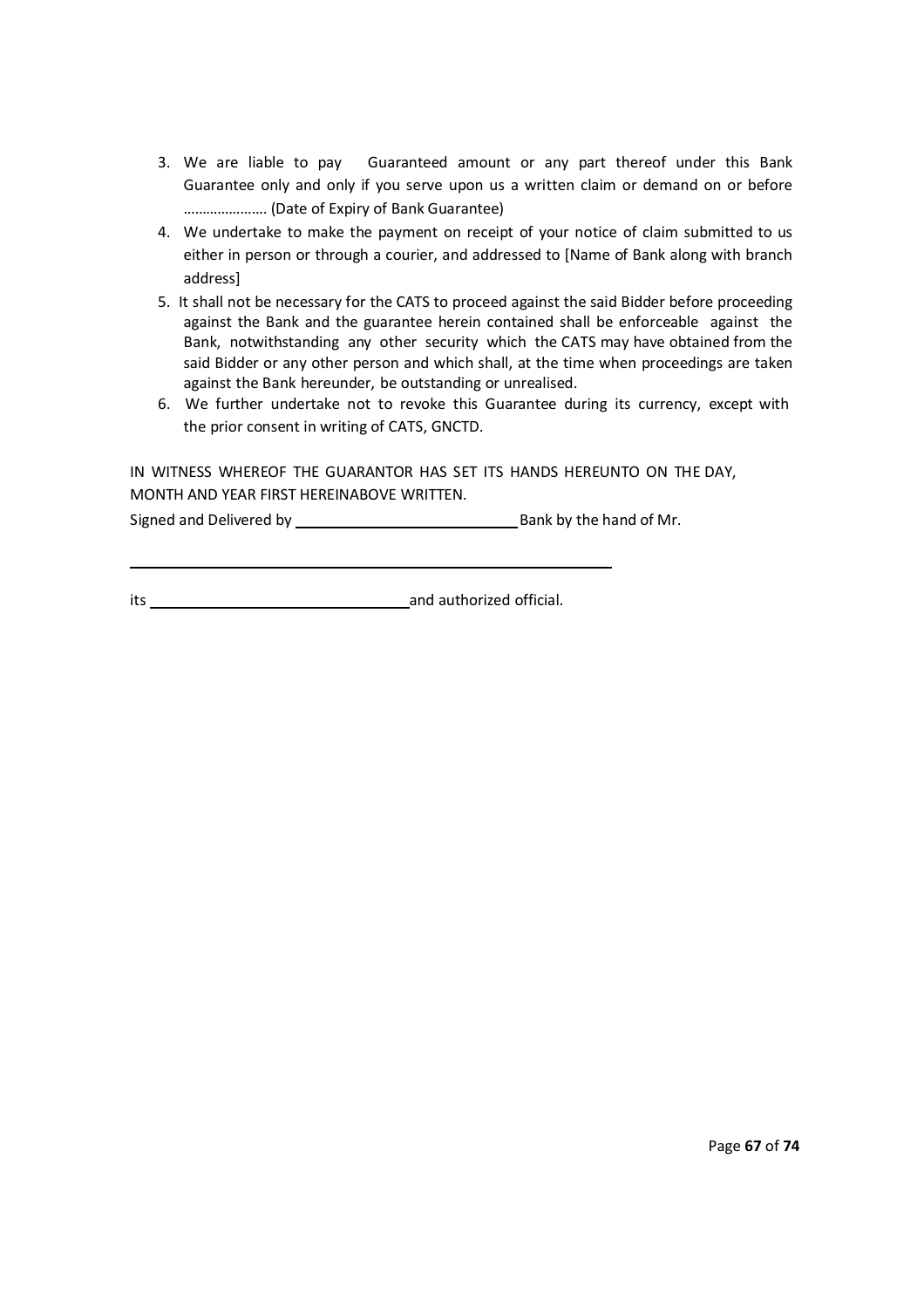## **FORMAT FOR Bank Guarantee (Performance Guarantee)**

(To be issued by a Commercial Bank in India)

B.G. No. dated .

This Deed of Guarantee executed at by (Name of Bank) having its Head/Registered office at \_\_\_\_\_\_\_\_\_\_\_\_\_\_\_\_\_\_ (hereinafter referred to as " the Guarantor") which expression shall unless it be repugnant to the subject or context thereof include its, successors and assigns;

## **In favour of**

Centralised Accident & Trauma Services (hereinafter called "CATS"), Government of NCT of Delhi (hereinafter referred to as "GNCTD") having its office at Bela Road, Yamuna Pusta, Near Vijay Ghat, Delhi which expression shall unless it be repugnant to the subject or context thereof include its successors and assigns;

# **WHEREAS**

- A. M/s. , [a company /society registered under relevant provisions] {*Note: this has to change to reflect the legal personality (whether trust/society etc of the relevant bidder]*, having its registered office at (hereinafter called "the Bidder") which expression shall unless it be repugnant to the subject or context thereof include its/their executors administrators, successors and assigns, intends to bid for ………………………………….. (hereinafter referred to as the Project).
- B. In terms of **Clause \_\_\_\_** of the Request for Proposal Document dated dated in respect of the Project (hereinafter referred to as "TE Document") the Bidder is required to furnish to CATS an unconditional and irrevocable Bank Guarantee for an amount **of Rs. \_\_\_\_\_\_\_/- (Rupees \_\_\_\_\_\_\_\_\_\_\_\_\_\_\_only)** as Performance Security for the Project.
- C. The Guarantor has at the request of the Bidder and for valid consideration agreed to provide such Bank Guarantee being these presents:

# NOW THEREFORE THIS DEED WITNESSETH AS FOLLOWS:

a. The Guarantor hereby guarantees that, as primary obligor shall, it shall without demur, pay to CATS an amount not exceeding **Rs. \_\_\_\_\_\_\_/- (Rupees \_\_\_\_\_\_\_\_\_\_\_\_\_\_\_only)** within 5 days of receipt of a written demand from CATS calling upon the Guarantor to pay the said amount.

Page **68** of **74**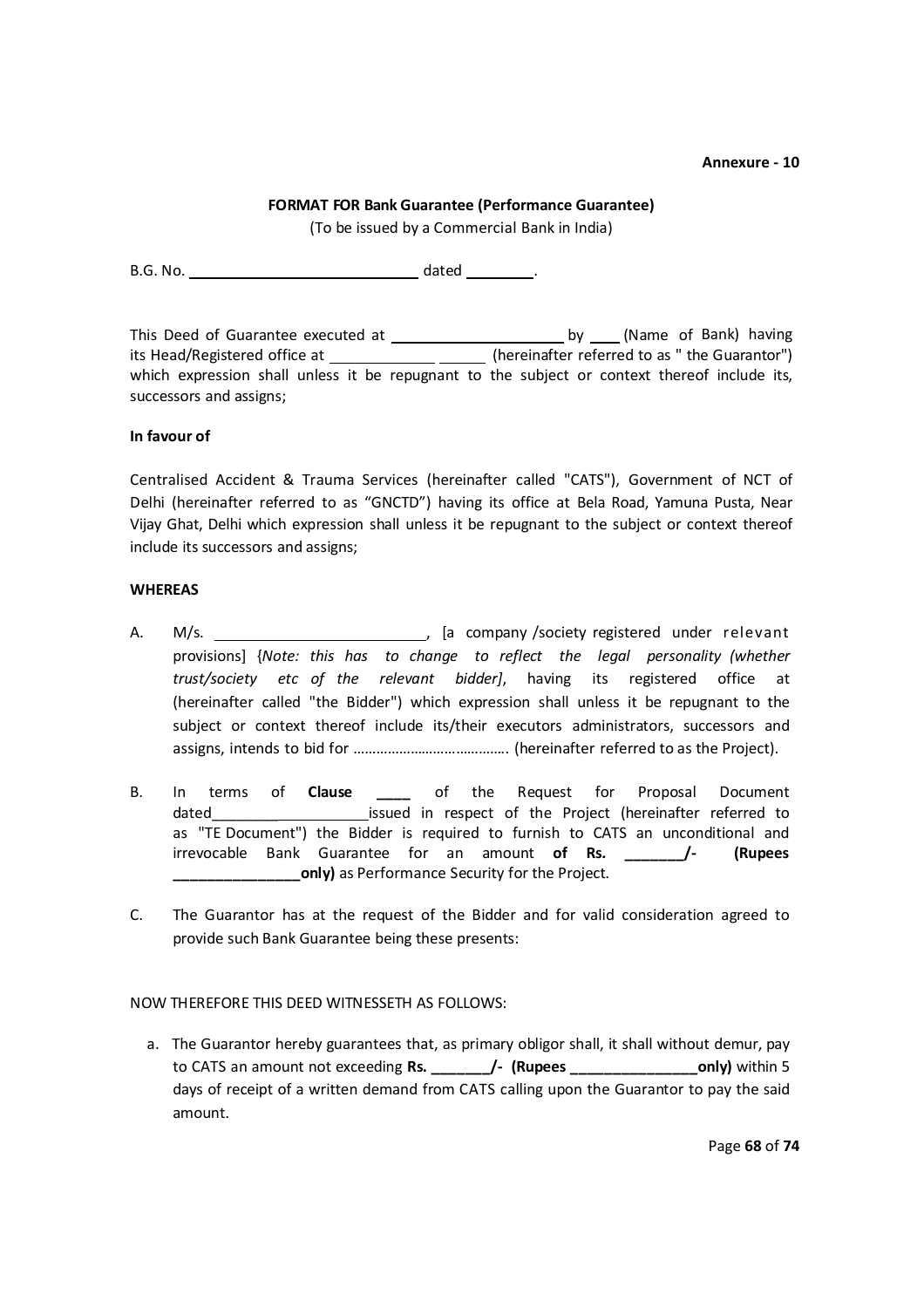- b. Any such demand made on the Guarantor by CATS shall be conclusive and absolute as regards the forfeiture of Bid Security and the amount due and payable by the Guarantor under this Guarantee.
- c. The above payment shall be made without any reference to the Bidder or any other person and irrespective of whether the claim of CATS is disputed by the Bidder or not.
- d. This Guarantee shall be irrevocable and remain in full force for a period of 39 months (from date of signing of contract) from (date) to ……………….. (date) or for such extended period as may be mutually agreed between CATS and the Bidder and shall continue to be enforceable till all amounts under this Guarantee are paid.
- e. The Guarantee shall not be affected by any change in the constitution or winding up of the Bidder/the Guarantor or any absorption, merger or amalgamation of the Bidder/the Guarantor with any other person.
- f. In order to give full effect to this Guarantee, CATS shall be entitled to treat the Guarantor as the principal debtor. The obligations of the Guarantor shall not be affected by any variations in the terms and conditions of the TE Document or other documents or by extension of time of performance of any obligations granted to the Bidder or postponement/non exercise/delayed exercise of any of its rights by CATS against the Bidder or any dispute between the CATS and the Bidder or any indulgence shown by CATS to the Bidder and the Guarantor shall not be relieved from its obligations under this Bank Guarantee on account of any such variation, extension, postponement, non-exercise, delayed exercise or omission on the part of CATS or any indulgence by CATS to the Bidder to give such matter or thing whatsoever which under the law relating to sureties would but for this provision have effect of so relieving the Guarantor.
- g. The Guarantor has power to issue this Guarantee and discharge the obligations contemplated herein, the undersigned is duly authorized to execute this Guarantee pursuant to the power granted under

Notwithstanding anything contained herein above:

- 1. Our liability under this Bank Guarantee shall not exceed Rs. (Rupees \_\_\_\_\_\_\_\_\_\_\_\_\_\_\_only);
- 2. This Bank Guarantee shall be valid upto ………………
- 3. We are liable to pay Guaranteed amount or any part thereof under this Bank Guarantee only and only if you serve upon us a written claim or demand on or before …………………. (Date of Expiry of Bank Guarantee)
- 4. We undertake to make the payment on receipt of your notice of claim submitted to us either in person or through a courier, and addressed to [Name of Bank along with branch address]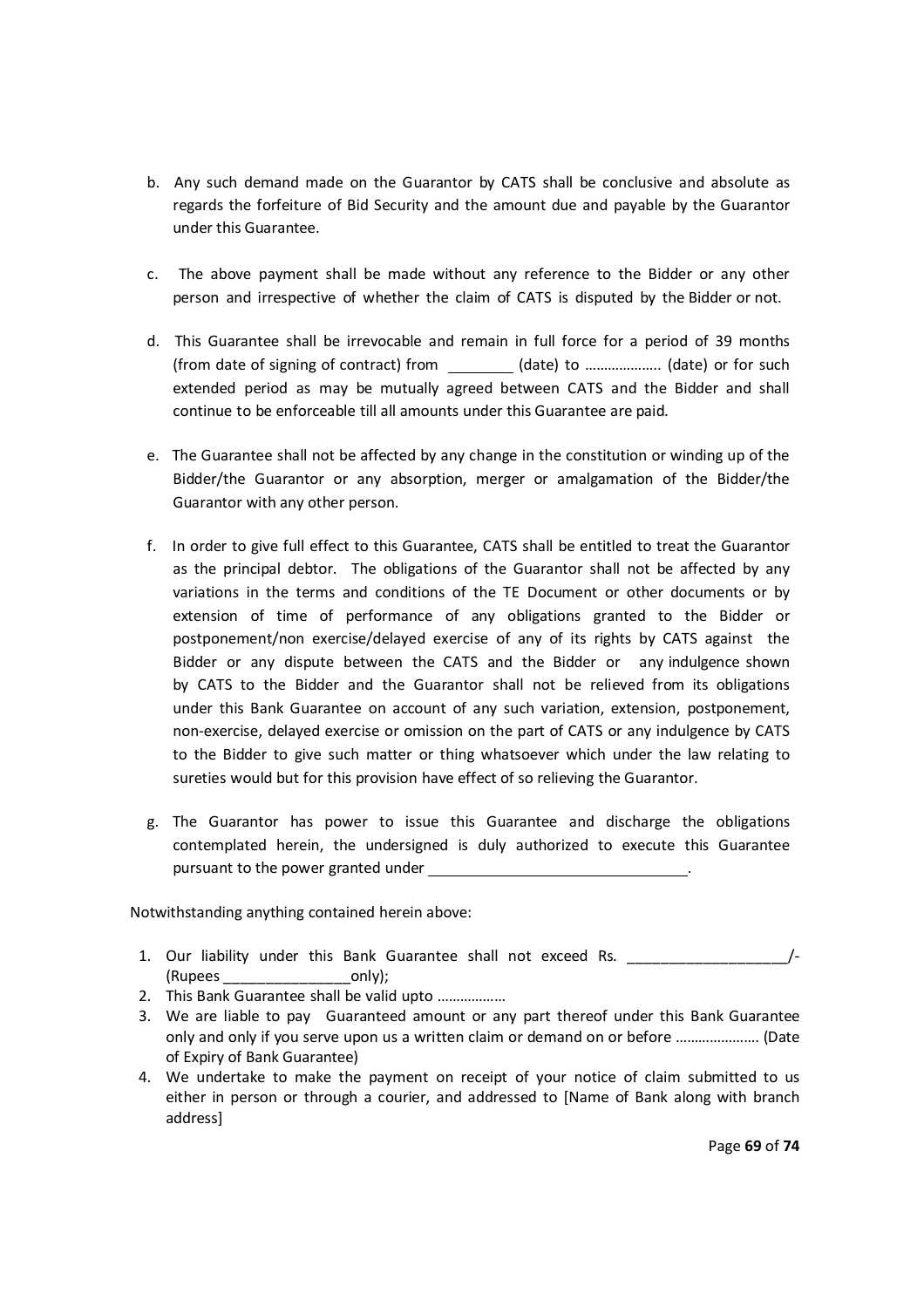- 5. It shall not be necessary for the CATS to proceed against the said Bidder before proceeding against the Bank and the guarantee herein contained shall be enforceable against the Bank, notwithstanding any other security which the CATS may have obtained from the said Bidder or any other person and which shall, at the time when proceedings are taken against the Bank hereunder, be outstanding or unrealised
- 6. We further undertake not to revoke this Guarantee during its currency, except with the prior consent in writing of CATS, GNCTD.

IN WITNESS WHEREOF THE GUARANTOR HAS SET ITS HANDS HEREUNTO ON THE DAY, MONTH AND YEAR FIRST HEREINABOVE WRITTEN.

Signed and Delivered by Bank by the hand of Mr.

its and authorized official.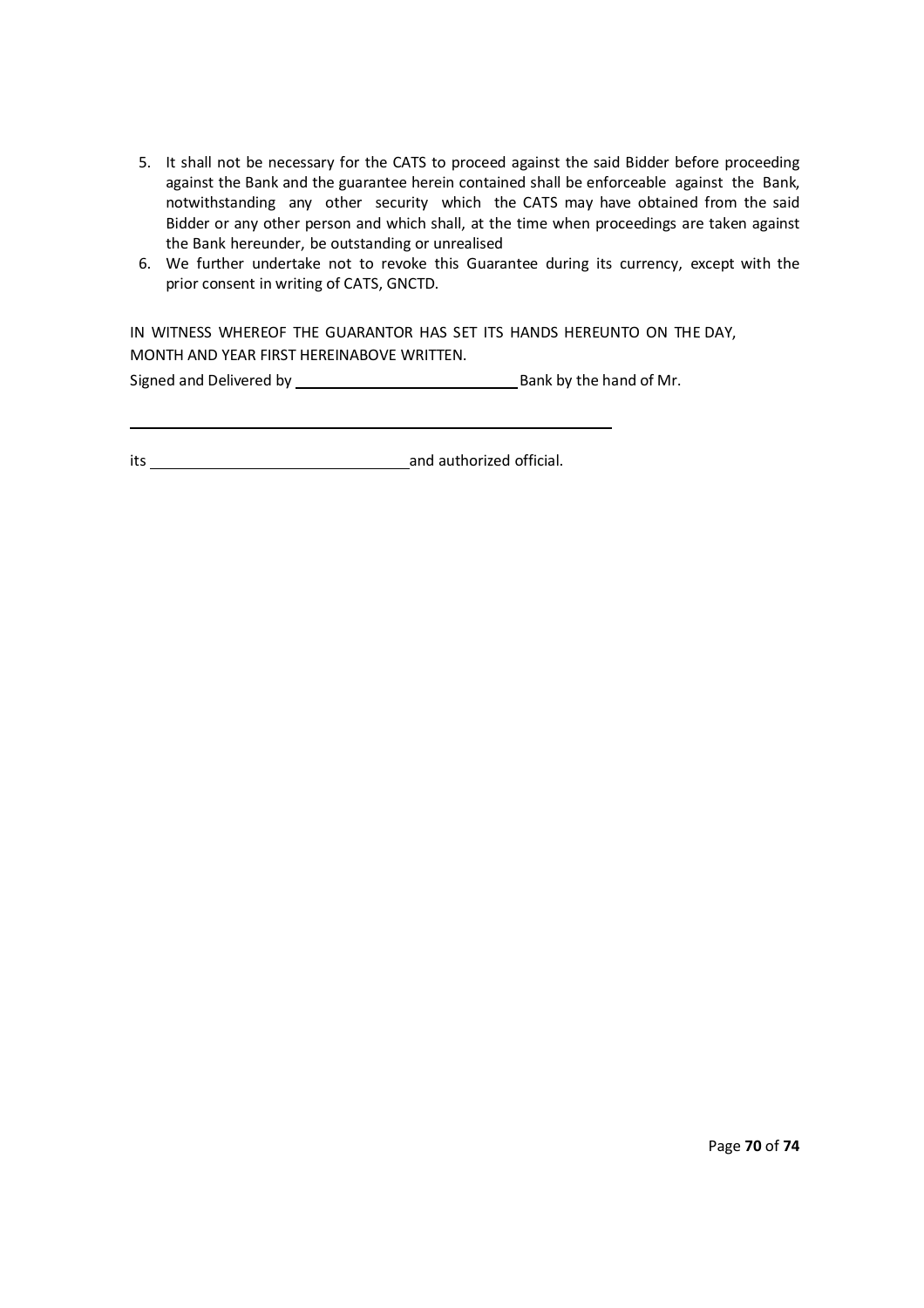## **FORMAT FOR AFFIDAVIT**

# **Format for Affidavit Certifying that Entity/ Promoter(s)/Director(s)/ Members of** Entity are not Blacklisted (On a Stamp Paper of relevant value)

#### **Affidavit**

I, M/s. \_\_\_\_\_\_\_\_ \_\_\_\_\_\_ (Sole Applicant / Lead Member / Member/Affiliate), (the names and addresses of the registered office) hereby certify and confirm that we or any of our promoter(s) /director(s) are not barred or blacklisted by any state government or central government / department / organization in India from participating in Project/s, either individually or as member of a Consortium as on the [15] (Date of Signing of Application).

We further confirm that we are aware that, our Application for the captioned Project would be liable for rejection in case any material misrepresentation is made or discovered at any stage of the Bidding Process or thereafter during the agreement period and the amounts paid till date shall stand forfeited without further intimation.

Dated this \_\_\_\_\_\_\_\_\_\_\_\_Day of \_\_\_\_\_\_\_\_\_\_\_\_2019.

| Name of the Applicant              |  |
|------------------------------------|--|
| Signature of the Authorized Person |  |
| Name of the Authorized Person      |  |

Note:

*To be executed separately by all the Members in case of Consortium.*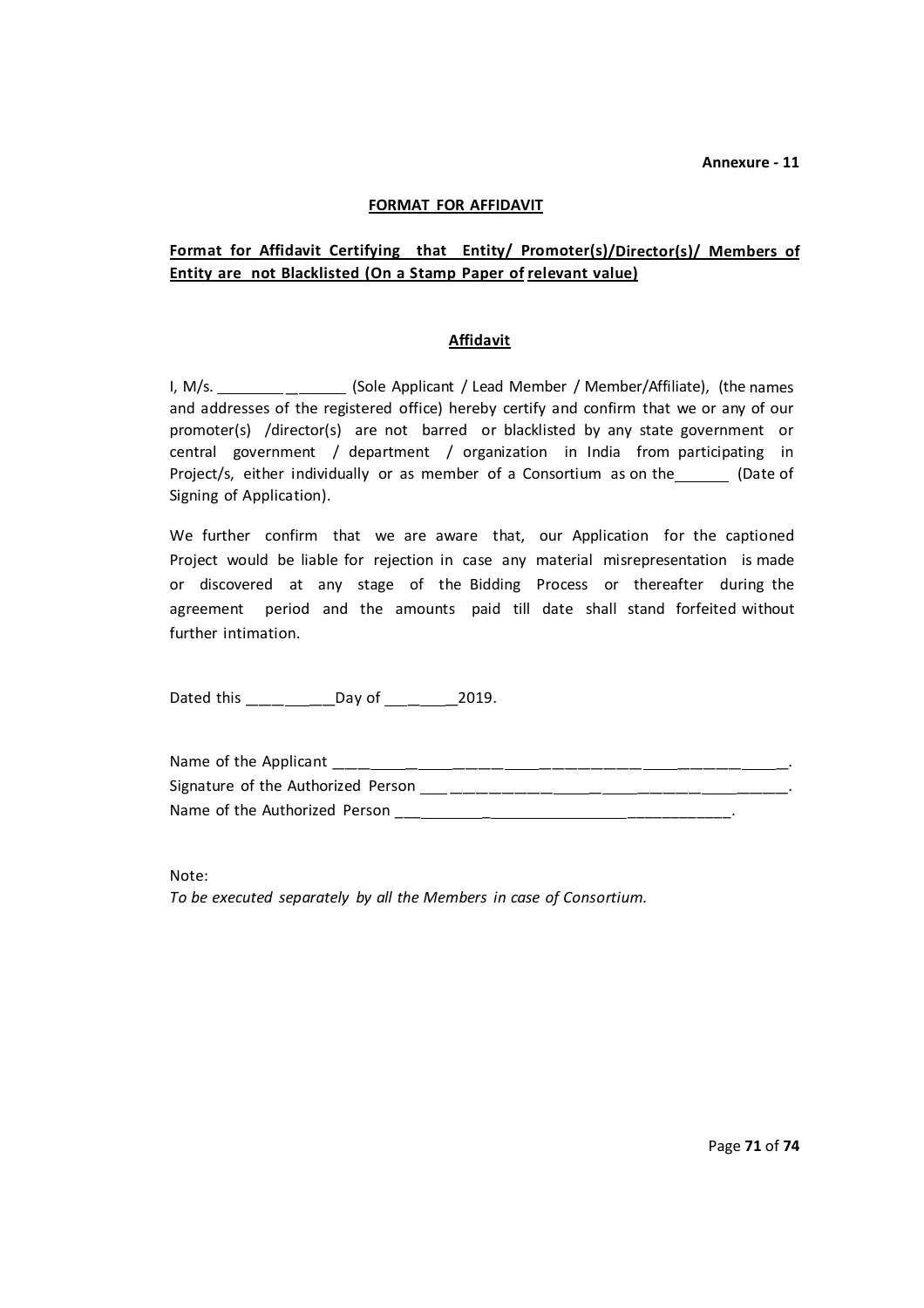#### **UNDERTAKING**

[Undertaking to be provided for each Bidder in relation to Security Issues]

To

The Director, Centralised Accident & Trauma Services (CATS) Government of NCT of Delhi Bela Road, Yamuna Pusta, Near Vijay Ghat, Delhi - 110006

Dear Sir,

We [ ] hereby undertake and represent to the Centralised Accident & Trauma Services (CATS), Government of NCT Delhi that:

- (a) neither it nor its Promoter or any director has been convicted by a Court of law or indictment/ adverse order by a regulatory authority that casts a doubt on our ability to provide the services pursuant to the TE document
- (b) neither it nor its promoters or any director or sister concern has been charge sheeted in any matter relating to the security and integrity of the country nor has the bidder or its promoter or director or sister concern has committed any offence relating to the security and integrity of India
- (c) neither it nor its promoters or any director or any sister concern has been charge sheeted in any offence of such a nature that outrages the moral sense of the community.

We realize that any default in this regard will result in immediate disqualification of our bid.

Signature of the Authorized Person

Name of the Authorized Person

**Date** 

*Note:*

*On the Letterhead of each of the Bidders including every member of the consortium*

Page **72** of **74**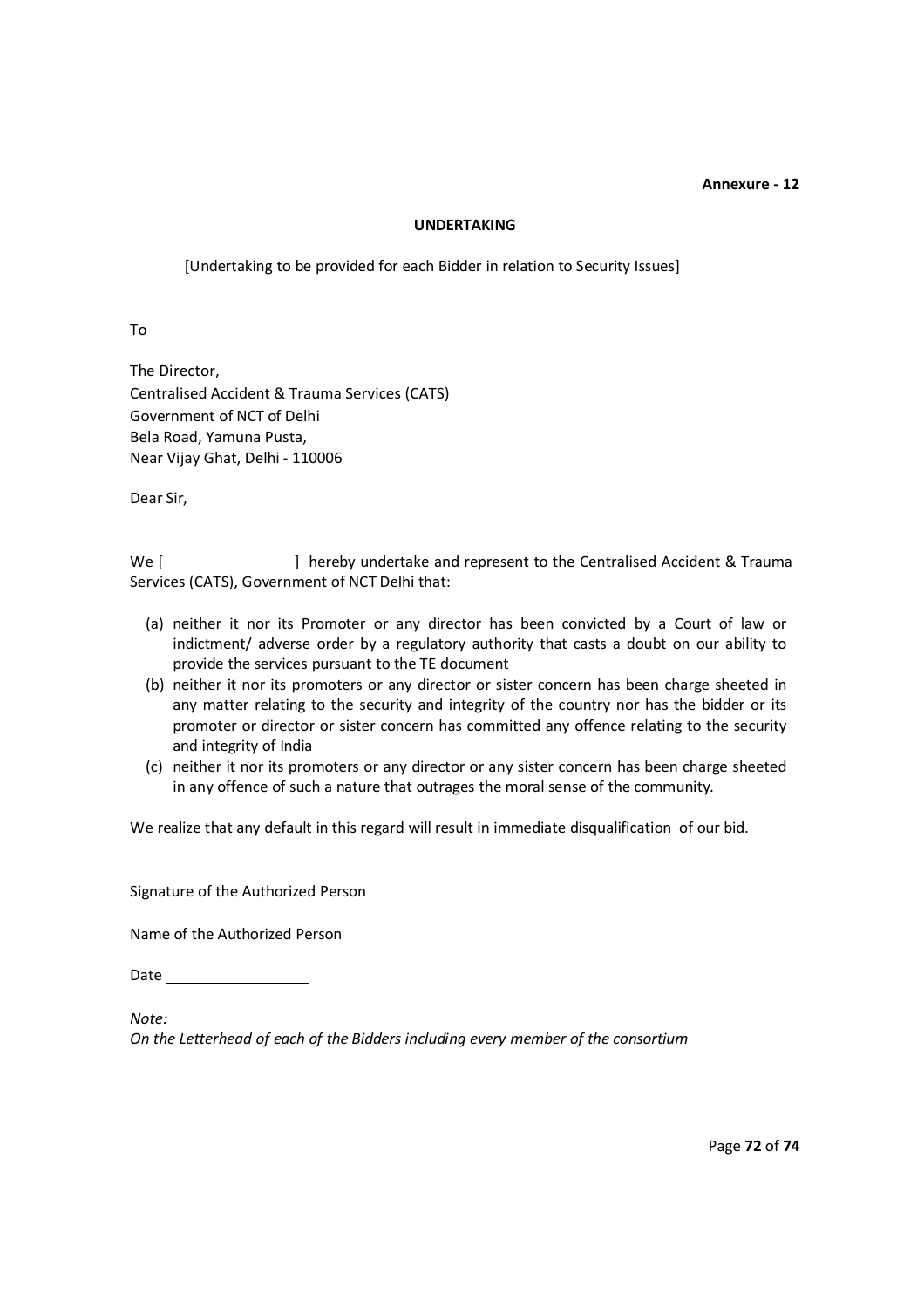#### **Annexure - 13**

# **Financial Bid** (**To be enclosed in a separate cover)**

#### **On the Letterhead of the Bidder**

# To,

The Director, Centralised Accident & Trauma Services (CATS) Government of NCT of Delhi Bela Road, Yamuna Pusta, Near Vijay Ghat, Delhi - 110006

Dear Sir,

# **Financial Bid for Operation and Maintenance of CATS Ambulance Services**

#### **1. Operation and Maintenance cost for Ambulances:**

A. Operation and Maintenance of ALS Ambulances inclusive of all operational costs as mentioned in TE Document (including manpower cost)

|                      | Monthly cost (In INR) |          | Annual Cost (in INR) |          |
|----------------------|-----------------------|----------|----------------------|----------|
|                      | In figures            | In words | In figures           | In words |
| $1st$ Year           |                       |          |                      |          |
| 2 <sup>nd</sup> Year |                       |          |                      |          |
| 3rd Year             |                       |          |                      |          |
| 4 <sup>th</sup> Year |                       |          |                      |          |
| 5 <sup>th</sup> Year |                       |          |                      |          |

B. Operation and Maintenance of BLS Ambulances inclusive of all operational costs as mentioned in TE Document (including manpower cost)

|                      | Monthly cost (In INR) |          | Annual Cost (in INR) |          |
|----------------------|-----------------------|----------|----------------------|----------|
|                      | In figures            | In words | In figures           | In words |
| $1st$ Year           |                       |          |                      |          |
| 2 <sup>nd</sup> Year |                       |          |                      |          |
| 3rd Year             |                       |          |                      |          |
| 4 <sup>th</sup> Year |                       |          |                      |          |
| $5^{\text{th}}$ Year |                       |          |                      |          |

Page **73** of **74**